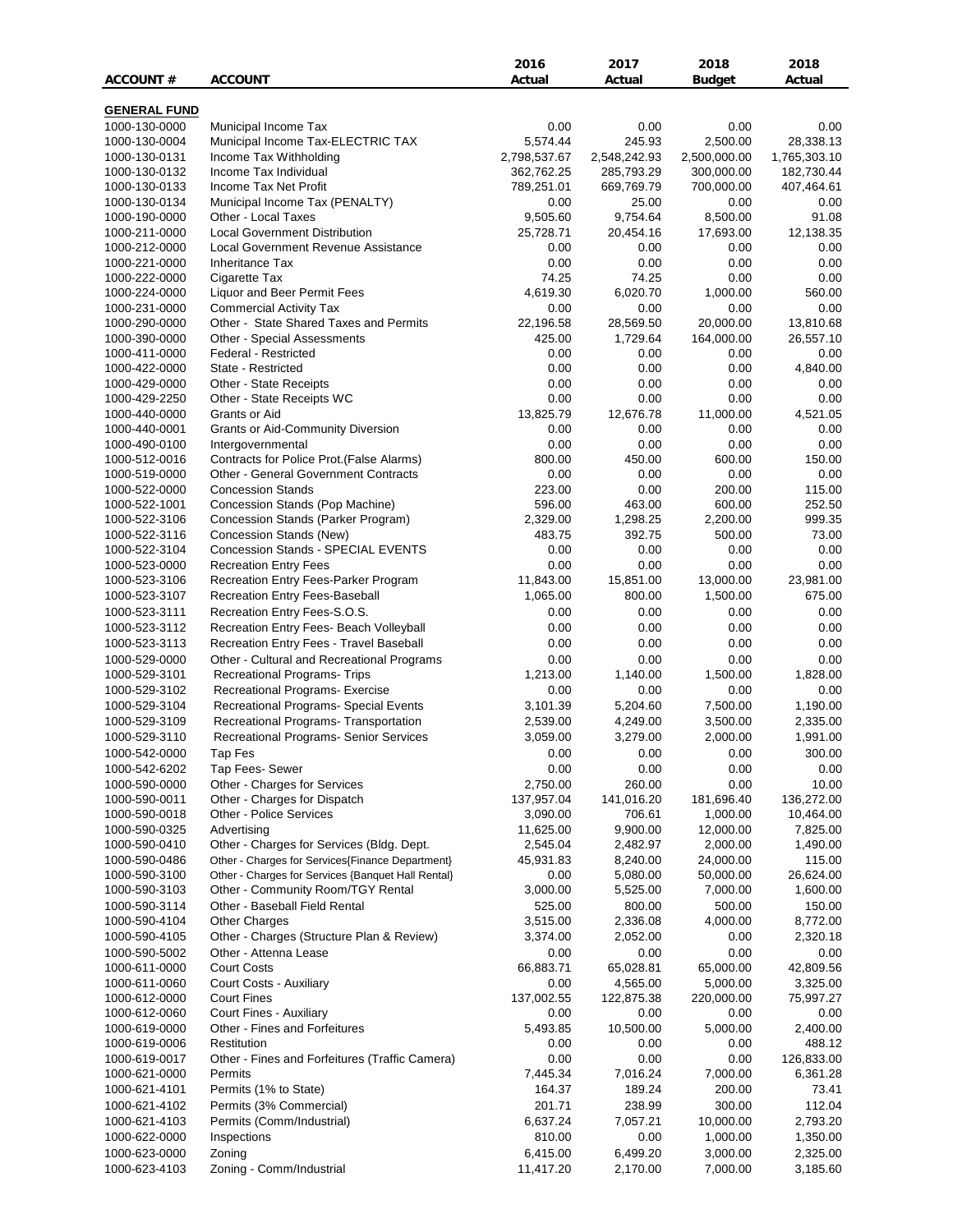|                      |                                                                                      | 2016         | 2017         | 2018          | 2018         |
|----------------------|--------------------------------------------------------------------------------------|--------------|--------------|---------------|--------------|
| <b>ACCOUNT#</b>      | <b>ACCOUNT</b>                                                                       | Actual       | Actual       | <b>Budget</b> | Actual       |
| 1000-624-0000        | <b>Street Opening</b>                                                                | 200.00       | 400.00       | 0.00          | 0.00         |
| 1000-625-0000        | <b>Cable Franchise Fees</b>                                                          | 35,238.93    | 30,227.63    | 35,000.00     | 16,358.27    |
| 1000-629-0000        | Other - Licenses and Permits                                                         | 500.00       | 0.00         | 0.00          | 0.00         |
| 1000-629-0411        | Other Licenses and Permits (General)                                                 | 18,100.00    | 18,215.00    | 15,000.00     | 12,935.00    |
| 1000-690-0000        | Other - Fines, Licenses and Permits                                                  | 130.00       | 0.00         | 0.00          | 0.00         |
| 1000-690-5225        | Fire dept permits                                                                    | 0.00         | 200.00       | 0.00          | 0.00         |
| 1000-701-0000        | Interest- Transferred to Capital                                                     | 2,679.48     | 4,720.72     | 2,000.00      | 5,911.00     |
| 1000-701-0133        | Interest (Net Profit)                                                                |              |              | 0.00          | 6.93         |
| 1000-820-0000        | <b>Contributions and Donations</b>                                                   | 602.00       | 3,500.00     | 0.00          | 0.00         |
| 1000-820-3104        | <b>Contributions and Donations-Special Events</b>                                    | 2,125.00     | 2,350.00     | 2,000.00      | 0.00         |
| 1000-820-3106        |                                                                                      | 390.00       | 14.00        | 350.00        | 0.00         |
| 1000-820-3107        | Contributions and Donations (Parker Program)<br>Contributions and Donations-baseball | 150.00       | 0.00         | 0.00          | 0.00         |
|                      |                                                                                      |              |              |               |              |
| 1000-820-3111        | <b>Contributions and Donations - SOS</b>                                             | 0.00         | 0.00         | 0.00          | 0.00         |
| 1000-891-0000        | Other - Miscellaneous Operating                                                      | 20.00        | 8,674.85     | 3,000.00      | 41,810.06    |
| 1000-891-5001        | Other - Miscellaneous Recycling                                                      | 0.00         | 0.00         | 0.00          | 0.00         |
| 1000-892-0000        | Other - Miscellaneous Non-Operating                                                  | 31,498.82    | 25,005.26    | 0.00          | 3,218.51     |
| 1000-892-0002        | Other - Miscellaneous                                                                | 3.13         | 10.00        | 0.00          | 47.85        |
| 1000-892-0003        | Other - Prisoner Housing                                                             | 0.00         | 0.00         | 0.00          | 0.00         |
| 1000-892-0005        | Printing/Advertising Directory                                                       | 58.97        | 185.22       | 0.00          | 33.11        |
| 1000-892-0009        | Other - Vehicle Release                                                              | 4,745.50     | 6,950.00     | 6,000.00      | 5,340.00     |
| 1000-892-0014        | Other - Title Search                                                                 | 10.00        | 0.00         | 100.00        | 0.00         |
| 1000-892-3105        | Garage Sale                                                                          | 854.00       | 631.00       | 800.00        | 768.00       |
| 1000-892-3110        | <b>Senior Services</b>                                                               | 0.00         | 0.00         | 0.00          | 0.00         |
| 1000-931-0000        | Transfers - In                                                                       | 391,560.99   | 485,788.60   | 400,000.00    | 0.00         |
| 1000-941-0000        | Advances - In                                                                        | 0.00         | 0.00         | 0.00          | 0.00         |
| 1000-961-0000        | Sale of Fixed Assets                                                                 | 0.00         | 0.00         | 0.00          | 0.00         |
| 1000-961-0018        | Sale of Fixed Assets{POLICE SERVICES}                                                | 0.00         | 0.00         | 0.00          | 0.00         |
|                      | TOTAL GENERAL FUND                                                                   | 5,005,403.44 | 4,607,895.42 | 4,827,739.40  | 3,030,368.78 |
|                      |                                                                                      |              |              |               |              |
|                      |                                                                                      |              |              |               |              |
| <b>S.C.M.R.</b>      |                                                                                      |              |              |               |              |
| 2011-225-0000        | Gasoline Tax (State)                                                                 | 112,069.70   | 115,022.25   | 110,000.00    | 75,221.08    |
| 2011-430-0000        | License Tax - County Levied                                                          | 55,503.79    | 64,045.30    | 53,000.00     | 42,646.78    |
| 2011-440-0000        | Grants or Aid (Non-Federal or State)                                                 | 0.00         | 0.00         | 0.00          | 800.00       |
| 2011-701-0000        | Interest- Transferred to Capital                                                     | 0.00         | 0.00         | 0.00          | 0.00         |
| 2011-892-0000        | Other - Miscellaneous Non-Operating                                                  | 1,992.75     | 1,176.95     | 0.00          | 269.00       |
| 2011-931-0000        | Transfers in- General Fund                                                           | 660,000.00   | 500,000.00   | 500,000.00    | 0.00         |
| 2011-941-0000        | Advances - In                                                                        | 0.00         | 0.00         | 0.00          | 0.00         |
| 2011-961-0000        | Sale of Fixed Assets                                                                 | 0.00         | 0.00         | 0.00          | 0.00         |
|                      |                                                                                      |              |              |               |              |
| <b>STATE HIGHWAY</b> |                                                                                      |              |              |               |              |
| 2021-225-0000        | Gasoline Tax (State)                                                                 | 9,086.76     | 5,659.65     | 8.000.00      | 5,419.16     |
| 2021-430-0000        | License Tax - County Levied                                                          | 7,525.96     | 4,456.68     | 6,000.00      | 1,854.23     |
| 2021-701-0000        | Interest                                                                             | 0.00         | 0.00         | 0.00          | 0.00         |
| 2021-941-0000        | Advances - In                                                                        | 0.00         | 0.00         | 0.00          | 0.00         |
|                      |                                                                                      |              |              |               |              |
| <b>LEFT</b>          |                                                                                      |              |              |               |              |
| 2091-413-0000        | Federal - Pass Through Grants                                                        | 0.00         | 0.00         | 0.00          | 0.00         |
| 2091-422-0000        | State - Pass Through Grants                                                          | 0.00         | 0.00         | 0.00          | 0.00         |
| 2091-612-0000        | <b>Court Fines</b>                                                                   | 1,530.00     | 1,770.00     | 3,000.00      | 445.00       |
| 2091-619-0000        | Other - Fines and Forfeitures                                                        | 392.00       | 140.00       | 1,000.00      | 1,076.37     |
| 2091-820-0000        | <b>Contributions and Donations</b>                                                   | 0.00         | 0.00         | 0.00          | 0.00         |
| 2091-931-0000        | Transfers - In                                                                       | 0.00         | 0.00         | 0.00          | 0.00         |
| 2091-961-0000        | Sale of Fixed Assets                                                                 | 3,463.81     | 18,193.10    | 5,000.00      | 2,557.25     |
|                      |                                                                                      |              |              |               |              |
| <b>MOTOR VEHICLE</b> |                                                                                      |              |              |               |              |
| 2101-290-0000        | Other - State Shared Taxes and Permits                                               | 25,873.71    | 21,825.61    | 25,000.00     | 16,323.94    |
| 2101-701-0000        | Interest-Transferred to Capital                                                      | 0.00         | 0.00         | 0.00          | 0.00         |
| 2101-931-0000        | Transfers - In                                                                       | 0.00         | 0.00         | 0.00          | 0.00         |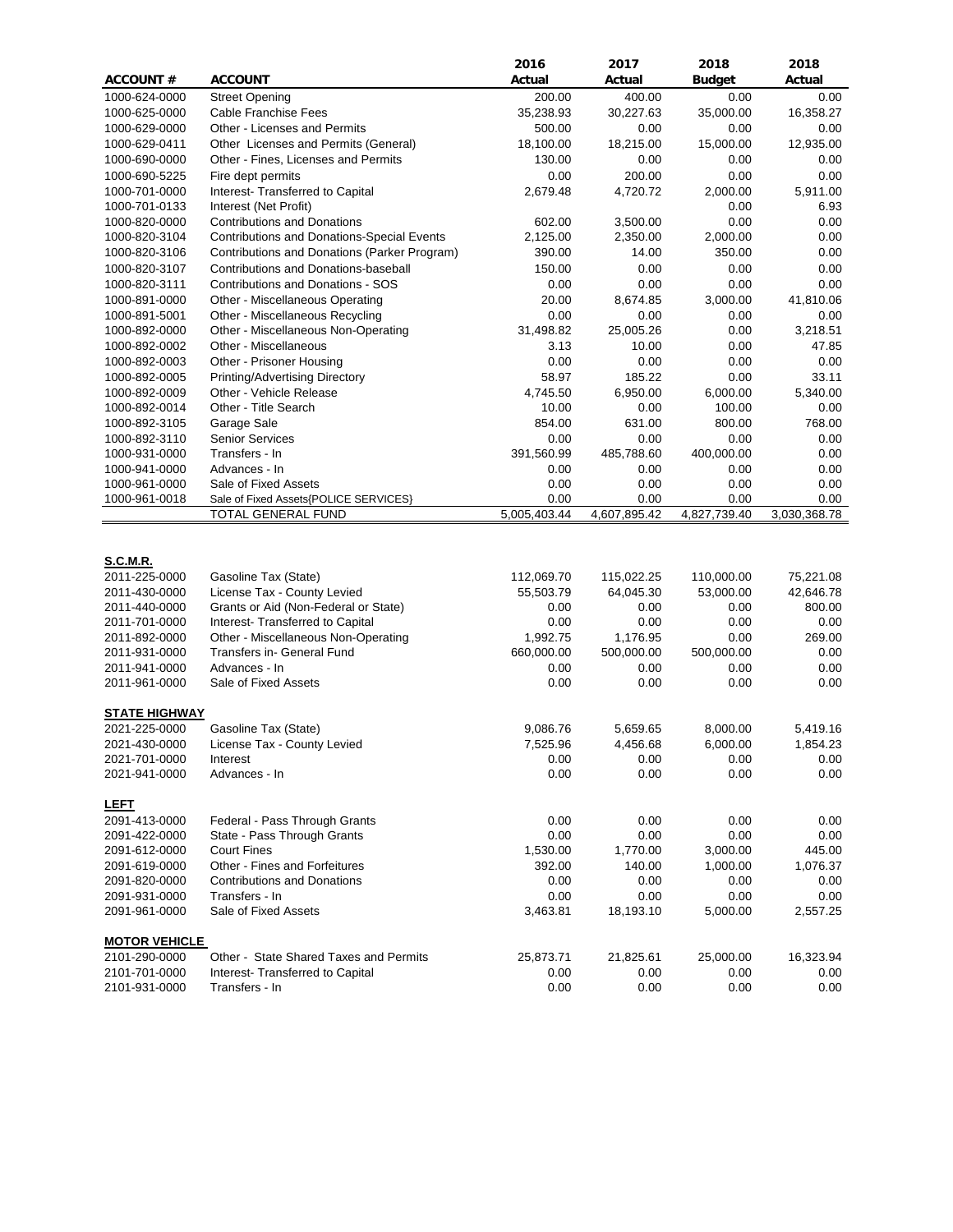|                                            |                                                                    | 2016         | 2017         | 2018          | 2018       |
|--------------------------------------------|--------------------------------------------------------------------|--------------|--------------|---------------|------------|
| <b>ACCOUNT#</b>                            | <b>ACCOUNT</b>                                                     | Actual       | Actual       | <b>Budget</b> | Actual     |
| <b>POLICE PENSION</b>                      |                                                                    |              |              |               |            |
| 2131-110-0000                              | General Property Tax - Real Estate                                 | 34,936.91    | 38,394.80    | 45,000.00     | 43,054.23  |
| 2131-120-0000                              | <b>Tangible Personal Property Tax</b>                              | 0.00         | 0.00         | 0.00          | 0.00       |
| 2131-120-0020                              | Tangible Personal Prop Tac (CAT Tax)                               | 0.00         | 0.00         | 0.00          | 0.00       |
| 2131-190-0000                              | Other - Local Taxes                                                | 3,200.46     | 3,158.23     | 0.00          | 1,584.49   |
| 2131-231-0000                              | Property Tax Rollbacks                                             | 0.00         | 0.00         | 0.00          | 0.00       |
| 2131-290-0000                              | Other - State Shared Taxes & Permit                                | 0.00         | 0.00         | 0.00          | 0.00       |
| 2131-931-0000                              | Transfers - In                                                     | 150,000.00   | 120,000.00   | 115,000.00    | 0.00       |
| <b>WATER METER REPAIR FUND</b>             |                                                                    |              |              |               |            |
| 2901-542-0000                              | <b>Tap Fees</b>                                                    | 400.00       | 150.00       | 0.00          | 150.00     |
| 2901-701-0000                              | Interest                                                           | 0.00         | 0.00         | 0.00          | 0.00       |
| 2901-931-0000                              | Transfers - In                                                     | 9,000.00     | 9,000.00     | 10,200.00     | 0.00       |
| <b>MAYOR'S COURT COMPUTER</b>              |                                                                    |              |              |               |            |
| 2903-612-0000                              | <b>Court Fines</b>                                                 | 6,030.00     | 5,490.00     | 6,000.00      | 3,375.00   |
|                                            |                                                                    |              |              |               |            |
| 3101-390-0000                              | <b>SPECIAL BOND RETIREMENT FUND</b><br>Other - Special Assessments | 0.00         | 0.00         | 0.00          | 0.00       |
|                                            | Transfer In - Capital                                              | 0.00         | 0.00         | 0.00          | 0.00       |
| 3101-701-0000                              | Interest- Transferred to Capital                                   | 0.00         | 0.00         | 0.00          | 0.00       |
| 3101-892-0000                              | Other- Misc. Non-Operating                                         | 9,828.00     | 0.00         | 0.00          | 0.00       |
| 3101-911-4905                              | <b>BONDS</b>                                                       | 0.00         | 12,654.00    | 0.00          | 0.00       |
| 3101-921-0000                              | Sale of Notes                                                      | 1,170,000.00 | 1,710,000.00 | 1,640,000.00  | 0.00       |
| 3101-931-0000                              | Transfers - In                                                     | 170,000.00   | 50,000.00    | 70,000.00     | 0.00       |
| <b>THIRD PARTY</b>                         |                                                                    |              |              |               |            |
| 4101-892-0000                              | Other - Miscellaneous Non-Operating                                | 0.00         | 0.00         | 0.00          | 0.00       |
| 4101-892-3110                              | Other - Miscellaneous                                              | 0.00         | 0.00         | 0.00          | 0.00       |
| 4101-931-0000                              | Transfers - In                                                     | 0.00         | 0.00         | 0.00          | 0.00       |
|                                            |                                                                    |              |              |               |            |
| <b>ISSUE I and II</b><br>4201-422-0000     | State - Restricted                                                 | 0.00         | 0.00         | 0.00          | 0.00       |
| 4201-422-4905                              | State - Restricted-Dunham Rd Sanitary                              | 0.00         | 0.00         | 0.00          | 0.00       |
| 4201-931-0000                              | Advance-In                                                         | 0.00         | 0.00         | 0.00          | 0.00       |
| 4201-422-0000                              | <b>State-Restricted</b>                                            | 0.00         | 0.00         | 0.00          | 0.00       |
| 4201-931-0000                              | Transfers - In                                                     | 0.00         | 0.00         | 0.00          | 0.00       |
| 4201-941-0000                              | Advance- In                                                        | 0.00         | 0.00         | 0.00          | 0.00       |
| <b>CAPITAL</b>                             |                                                                    |              |              |               |            |
| 4901-440-0000                              | Grants or Aid                                                      | 75,338.44    | 16,687.66    | 0.00          | 0.00       |
| 4901-490-0000                              | Other - Intergovernmental                                          | 294,208.49   | 0.00         | 0.00          | 0.00       |
| 4901-490-0801                              | <b>Fueling Facilty Rheab</b>                                       | 0.00         | 0.00         | 0.00          | 0.00       |
| 4901-542-0000                              | <b>TAP FEES</b>                                                    | 0.00         | 0.00         | 0.00          | 0.00       |
| 4901-549-4910                              | <b>Barclay Sewer Fees</b>                                          | 20,735.00    | 15,551.25    | 20,735.00     | 0.00       |
| 4901-612-0000                              | Court fines                                                        | 0.00         | 0.00         | 0.00          | 0.00       |
| 4901-612-0015                              | Court Fines - Safety Vehicle                                       | 12,060.00    | 21,094.00    | 20,000.00     | 13,462.00  |
| 4901-624-0000                              |                                                                    | 0.00         | 0.00         | 0.00          | 0.00       |
| 4901-629-0000                              |                                                                    | 0.00         | 0.00         | 0.00          | 0.00       |
| 4901-701-0000                              | Interest                                                           | 19,125.00    | 0.00         | 0.00          | 0.00       |
| 4901-701-0135                              | Interest                                                           | 0.00         | 0.00         | 0.00          | 0.00       |
| 4901-820-0000                              | <b>Contributions and Donations</b>                                 | 15,000.00    | 0.00         | 0.00          | 0.00       |
| 4901-892-0000                              | Other - Miscellaneous Non-Operating                                | 4,663.69     | 242.00       | 99,050.00     | 131,672.85 |
| 4901-921-0000                              | Sale of Notes                                                      | 550,000.00   | 0.00         | 0.00          | 0.00       |
| 4901-931-0000                              | Trans (Adv) - In (Interest from other Funds)                       | 110,000.00   | 460,000.00   | 440,000.00    | 0.00       |
| 4901-941-0000                              | Advances - In                                                      | 0.00         | 0.00         | 0.00          | 0.00       |
| 4901-961-0000                              | Sale of Fixed Assets                                               | 1,372.50     | 0.00         | 300,000.00    | 0.00       |
| 4901-971-0000                              | <b>Other Debt Proceeds</b>                                         | 0.00         | 4,000.00     | 0.00          | 0.00       |
|                                            |                                                                    | 0.00         | 0.00         | 0.00          | 0.00       |
| <b>VETERAN'S MEMORIAL</b><br>4902-820-0000 | <b>Memorial Bricks</b>                                             | 50.00        | 200.00       | 0.00          | 0.00       |
| 4902-892-0000                              | Recycling                                                          | 644.45       | 521.78       | 600.00        | 507.13     |
| 4902-931-0000                              | Transfers- General                                                 | 0.00         | 0.00         | 0.00          | 0.00       |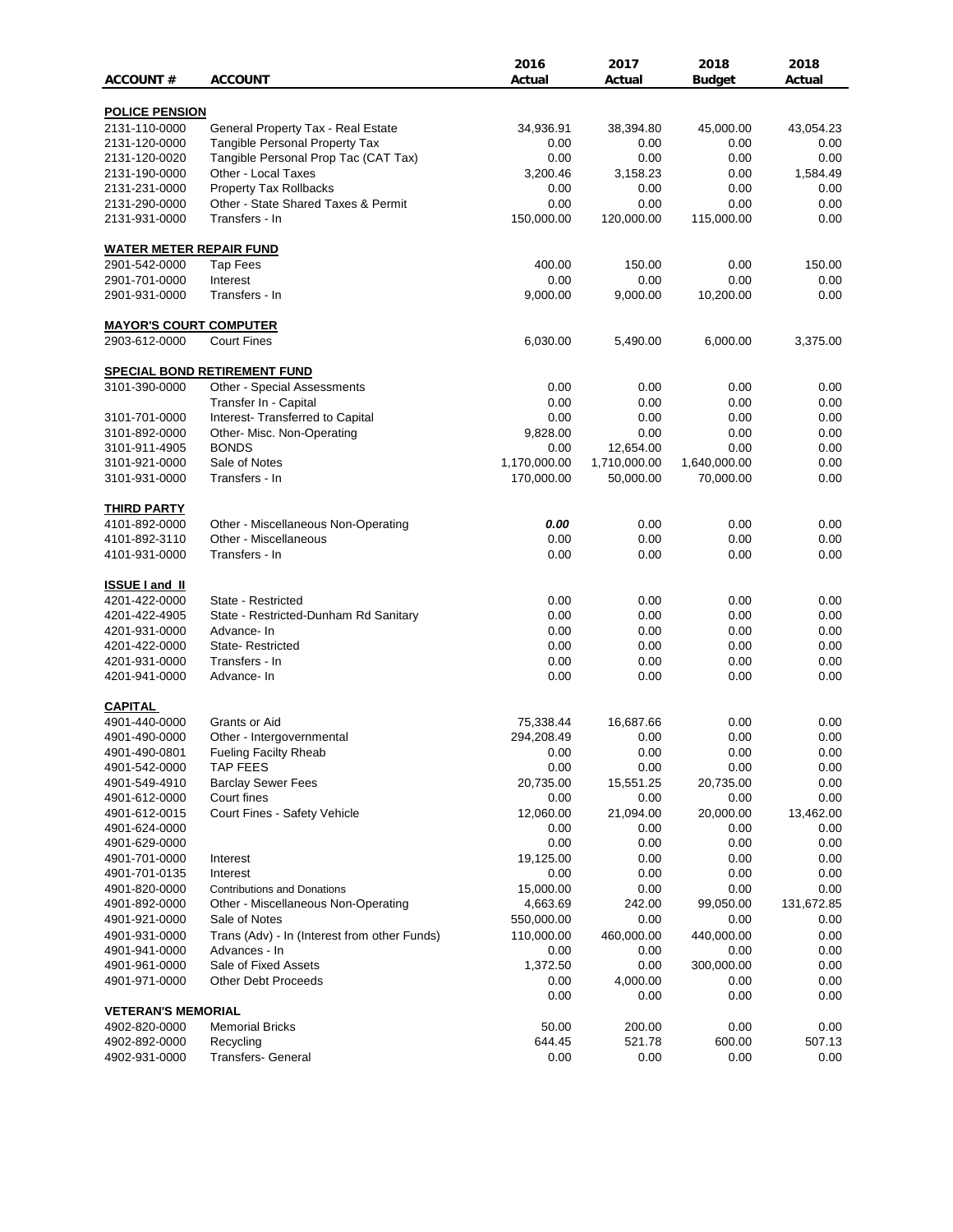|                             |                                         | 2016         | 2017         | 2018          | 2018         |
|-----------------------------|-----------------------------------------|--------------|--------------|---------------|--------------|
| <b>ACCOUNT#</b>             | <b>ACCOUNT</b>                          | Actual       | Actual       | <b>Budget</b> | Actual       |
| <b>BUILDING BOND</b>        |                                         |              |              |               |              |
| 7001-701-0000               | <b>INTEREST</b>                         | 0.00         | 0.00         | 0.00          | 0.00         |
| 7001-892-0000               | <b>OTHER</b>                            | 0.00         | 0.00         | 0.00          | 0.00         |
| <b>UNCLAIMED MONIES</b>     |                                         |              |              |               |              |
| 9101-892-0000               | Other - Miscellaneous Non-Operating     | 0.00         | 0.00         | 0.00          | 0.00         |
| <b>BUILDING BOND</b>        |                                         |              |              |               |              |
| 9901-544-0000               | Deposits                                | 2,500.00     | 5,000.00     | 0.00          | 13,279.84    |
| 9901-892-0000               | Other - Miscellaneous Non-Operating     | 0.00         | 0.00         | 0.00          | 0.00         |
| <b>Mayor's Court</b>        |                                         |              |              |               |              |
| 9902-690-0000               | Other-Fines, Licenses, & Permits        | 306,178.65   | 302,636.65   | 0.00          | 179,391.70   |
| 9902-892-0000               | Other- Misc. Non Operating              | 0.00         | 0.00         | 0.00          | 0.00         |
| <b>SECOND PARTY SERVICE</b> |                                         |              |              |               |              |
| 9903-544-0000               | Other - Miscellaneous Non-Operating     | 23,174.70    | 24,176.35    | 0.00          | 27,468.57    |
| 9903-544-0001               | Deposits (Comm. Diversion Program)      | 0.00         | 0.00         | 0.00          | 0.00         |
| 9903-544-0007               | Deposits (Benevolent Fund-General)      | 1,272.00     | 3,765.50     | 0.00          | 893.86       |
| 9903-544-0008               | Deposits (Benevolent Fund-Events)       | 605.00       | 0.00         | 0.00          | 0.00         |
| 9903-544-0013               | Deposits (Animal Fund)                  | 0.00         | 525.00       | 0.00          | 0.00         |
| 9903-544-3200               | Deposits (Sr. Snow Plow)                | 9.744.00     | 10,920.00    | 0.00          | 0.00         |
| 9903-892-0000               | Other - Miscellaneous Non-Operating     | 10.00        | 0.00         | 0.00          | 0.00         |
| 9903-931-0000               | Transfers-In                            | 0.00         | 0.00         | 0.00          | 0.00         |
|                             | <b>WALTON HILLS/SAGAMORE HILLS JEDD</b> |              |              |               |              |
| 9904-130-0131               | Income Tax Withholding                  | 774,915.46   | 763,518.79   | 800,000.00    | 502,495.58   |
| 9904-130-0132               | Income Tax Individual                   | 298.65       | 314.77       | 0.00          | 0.00         |
| 9904-130-0133               | Income Tax Net Profit                   |              | 32.00        | 0.00          | 0.00         |
|                             | <b>TOTAL</b>                            | 9,658,133.32 | 8,918,217.74 | 9,105,324.40  | 4,094,316.84 |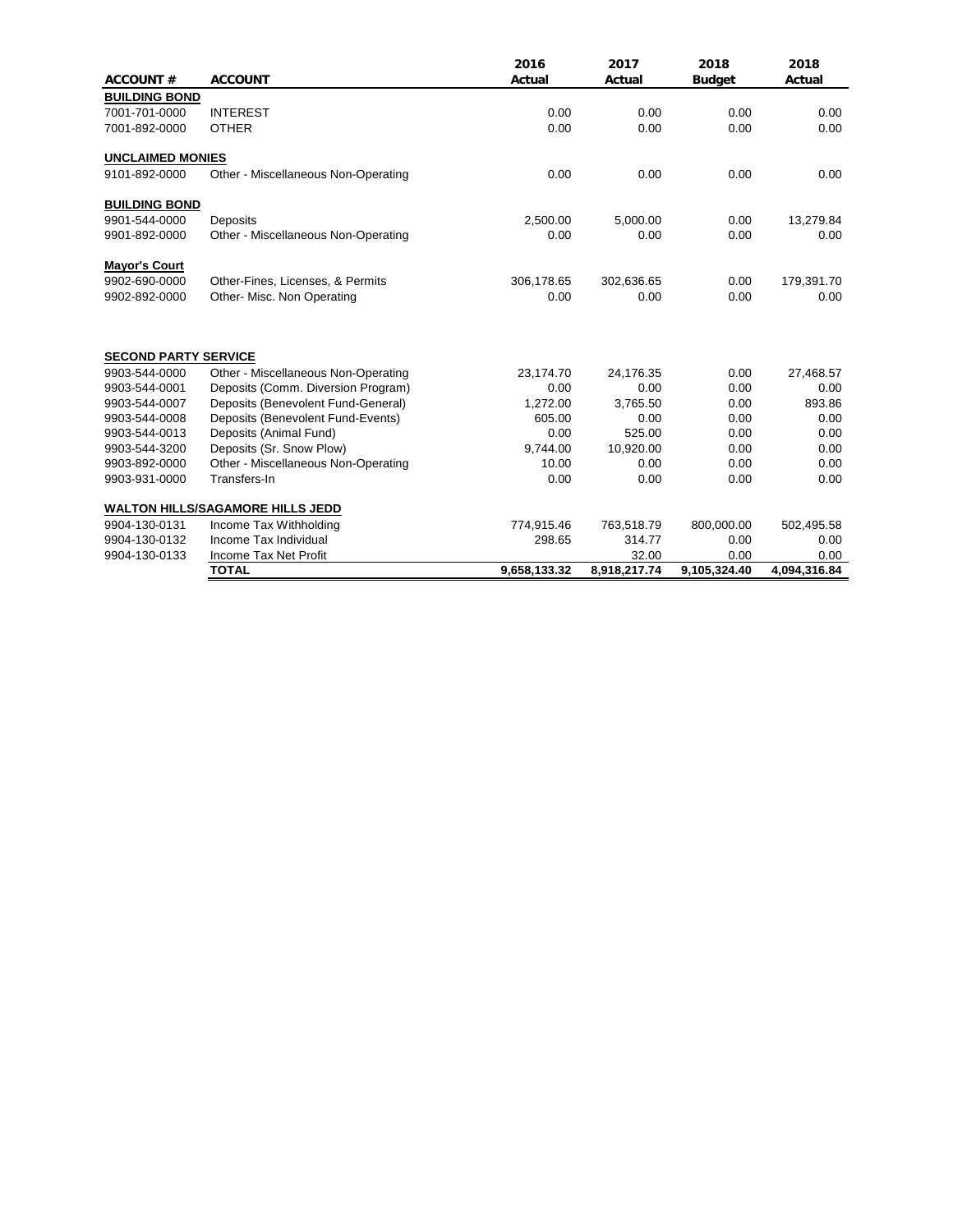| 2018 - YEAR TO DATE EXPENDITURES |                                             | 2016                  | 2017            | 2018          | 2018       |
|----------------------------------|---------------------------------------------|-----------------------|-----------------|---------------|------------|
| <b>Account Code</b>              | <b>Account Name</b>                         | Actual                | Actual          | <b>Budget</b> | Actual     |
|                                  |                                             |                       |                 |               |            |
| <b>General Fund</b>              | <b>POLICE</b>                               |                       |                 |               |            |
| 1000-110-190-0000                | Police Salary-FT                            | 917,754.60            | 907,310.19      | 831,000.00    | 547,762.48 |
| 1000-110-190-0001                | Salary-Community Diversion                  | 0.00                  | 0.00            | 0.00          | 0.00       |
| 1000-110-190-0010                | Overtime Police                             | 21,697.38             | 41,548.50       | 17,000.00     | 12,714.28  |
| 1000-110-190-0011                | Dispatch Salary-FT                          | 204,946.44            | 187,120.86      | 192,000.00    | 117,753.72 |
| 1000-110-190-0012                | Dispatch Overtime                           | 10,392.37             | 7,658.86        | 5,000.00      | 2,812.05   |
| 1000-110-190-0190                | Police Salary-PT                            | 122,816.96            | 79,062.49       | 63,000.00     | 75,006.57  |
| 1000-110-190-0198                | Auxillary Salary - PT                       | 32,479.24             | 34,060.04       | 24,000.00     | 13,202.42  |
| 1000-110-190-0191                | Dispatch Salary-PT                          | 172,196.51            | 169,410.04      | 100,000.00    | 110,603.25 |
| 1000-110-190-0194                | Longevity                                   | 21,160.42             | 19,611.76       | 18,600.00     | 12,400.00  |
| 1000-110-190-0195                | Employee Uniform Police                     | 0.00                  | 0.00            | 0.00          | 824.99     |
| 1000-110-190-0196                | <b>Employee Weapons Allowance</b>           | 7,650.00              | 0.00            | 7,650.00      | 0.00       |
| 1000-110-190-0197                | Employee Uniform Dispatch                   | 0.00                  | 0.00            | 0.00          | 218.40     |
| 1000-110-190-0200                | Sick Leave Conversion                       | 49,739.54             | 0.00            | 0.00          | 0.00       |
| 1000-110-190-0201                | Sick Leave Conversion-Dispatch              | 0.00                  | 0.00            | 0.00          | 0.00       |
| 1000-110-190-0202                | Sick Leave - Police                         | 7,463.94              | 9,049.79        | 0.00          | 2,829.92   |
| 1000-110-190-0203                | Sick Leave - Injury Pay                     | 0.00                  | 0.00            | 0.00          | 0.00       |
| 1000-110-190-0204                | Sick Leave - Dispatch                       | 2,602.89              | 1,748.34        | 0.00          | 1,289.49   |
| 1000-110-190-7906                | Payments in Lieu of Healthcare              | 0.00                  | 0.00            | 0.00          | 0.00       |
| 1000-110-190-7916                | Payments in Lieu of Healthcare-Dispatch     | 0.00                  | 0.00            | 0.00          | 0.00       |
| 1000-110-211-0000                | OPERS-Police                                | 23,745.82             | 17,849.19       | 8,820.00      | 12,032.16  |
| 1000-110-211-0011                | OPERS-Dispatch                              | 54,548.18             | 53,791.44       | 43,680.00     | 34,364.23  |
| 1000-110-213-0000                | Medicare-Police                             | 15,622.92             | 14,623.22       | 13,311.00     | 9,391.33   |
| 1000-110-213-0011                | Medicare-Dispatch                           | 5,509.31              | 5,396.16        | 4,524.00      | 3,266.40   |
| 1000-110-215-0000                | Ohio Police and Fire Pension Fund           |                       | 13,021.01       |               | 0.00       |
| 1000-110-221-0000                | Medical/Hospitalization-Police              | 140,894.11            | 139,768.05      | 132,000.00    | 98,648.11  |
| 1000-110-221-0011                | Medical/Hospitalization-Dispatch            | 36,597.34             | 30,498.98       | 42,000.00     | 27,843.80  |
| 1000-110-222-0000                | Life Insurance-Police                       | 4,976.20              | 4,268.95        | 5,648.50      | 3,589.50   |
| 1000-110-222-0011                | Life Insurance-Dispatch                     | 892.00                | 703.48          | 800.00        | 510.00     |
| 1000-110-225-0000                | <b>Workers' Compensation</b>                | 22,053.45             | 650.95          | 12,500.00     | 7,017.87   |
| 1000-110-225-0011                | Workers' Compensation-Dispatch              | 8,158.33              | 267.23          | 5,250.00      | 2,612.53   |
| 1000-110-240-0000                | Unemployment Compensation                   | 0.00                  | 0.00            | 0.00          | 0.00       |
| 1000-110-240-0011                | Unemployment Compensation (Dispatch)        | 0.00                  | 1,179.00        | 0.00          | 1,073.48   |
| 1000-110-251-0000                | Uniform, Tool, and Equip Reimbursements     | 0.00                  | 0.00            | 0.00          | 0.00       |
| 1000-110-252-0000                |                                             | 390.26                | 87.63           | 500.00        | 0.00       |
|                                  | <b>Travel and Transportation-Police</b>     |                       |                 |               | 10.00      |
| 1000-110-252-0001                | Travel and Transportation-Community Div     | 1,010.00<br>950.28    | 790.00<br>82.77 | 0.00          |            |
| 1000-110-260-0000                | Lodging and Meals                           |                       | 15,080.52       | 1,000.00      | 118.02     |
| 1000-110-270-0000                | Uniforms and Clothing                       | 30,767.83<br>3,237.93 |                 | 12,100.00     | 13,275.98  |
| 1000-110-270-0060                | Uniforms and Clothing (Auxiliary)           |                       | 3,095.36        | 2,000.00      | 0.00       |
| 1000-110-290-0000                | Income Tax Reimbursement                    | 0.00                  | 0.00            | 0.00          | 0.00       |
| 1000-110-321-0000                | Telephone & Pagers                          | 4,337.74              | 4,544.58        | 4,400.00      | 2,893.00   |
| 1000-110-324-0000                | Printing and Reproduction                   | 1,922.83              | 1,795.70        | 1,200.00      | 1,223.58   |
| 1000-110-330-0000                | Rents and Leases                            | 0.00                  | 0.00            | 0.00          | 0.00       |
| 1000-110-348-0000                | <b>Training Services</b>                    | 5,976.85              | 1,015.00        | 2,000.00      | 1,661.00   |
| 1000-110-348-0060                | <b>Training Services (Auxiliary)</b>        | 0.00                  | 0.00            | 0.00          | 0.00       |
| 1000-110-349-0000                | Professional and Technical Services         | 11,383.62             | 4,827.01        | 3,000.00      | 3,764.27   |
| 1000-110-391-0000                | Dues and Fees                               | 27,513.00             | 26,883.35       | 30,000.00     | 863.67     |
| 1000-110-394-0000                | Machinery, Equipment & Furniture            | 16,960.45             | 80.69           | 0.00          | 454.99     |
| 1000-110-399-0000                | <b>Contractual Services</b>                 | 11,914.62             | 108,925.39      | 10,000.00     | 5,400.00   |
| 1000-110-410-0000                | Office Supplies and Materials               | 9,808.69              | 9,426.31        | 8,000.00      | 2,799.71   |
| 1000-110-420-0000                | Operating Supplies and Materials            | 30,332.11             | 22,539.65       | 15,000.00     | 6,673.90   |
| 1000-110-420-0060                | <b>Auxiliary - Supplies</b>                 | 0.00                  | 0.00            | 0.00          | 0.00       |
| 1000-110-420-6700                | Fuel                                        | 26,315.68             | 27,661.07       | 30,000.00     | 19,557.58  |
| 1000-110-420-0120                | <b>Operating Supplies -Auxiliary Police</b> | 0.00                  | 0.00            | 0.00          | 0.00       |
| 1000-110-431-0000                | R & M of Buildings and Land                 | 0.00                  | 0.00            | 0.00          | 0.00       |
| 1000-110-432-0000                | R & M of Machinery & Equipment              | 5,638.35              | 5,491.56        | 7,000.00      | 3,339.72   |
| 1000-110-433-0000                | R & M of Motor vehicles                     | 24,175.22             | 12,923.60       | 15,000.00     | 11,619.48  |
| 1000-110-440-0000                | Small Tools and Minor Equipment             | 1,011.79              | 1,110.55        | 1,000.00      | 0.00       |
| 1000-110-490-0000                | Other - Supplies and Materials              | 1,413.78              | 0.00            | 0.00          | 71.64      |
| 1000-110-490-0003                | Supplies and Materials- Prisoners           | 6,235.29              | 4,918.85        | 5,000.00      | 3,379.47   |
| 1000-110-520-0000                | Equipment                                   | 7,003.23              | 0.00            | 0.00          | 0.00       |
| 1000-110-520-0482                | <b>Equipment-Emergency Warning Sirens</b>   | 5,000.00              | 5,000.00        | 5,000.00      | 0.00       |
| 1000-110-550-0000                | Motor Vehicle Equipment                     | 0.00                  | 0.00            | 0.00          | 0.00       |
| 1000-110-600-0852                | <b>Computers &amp; Supplies</b>             | 0.00                  | 29,980.10       | 18,000.00     | 19,172.27  |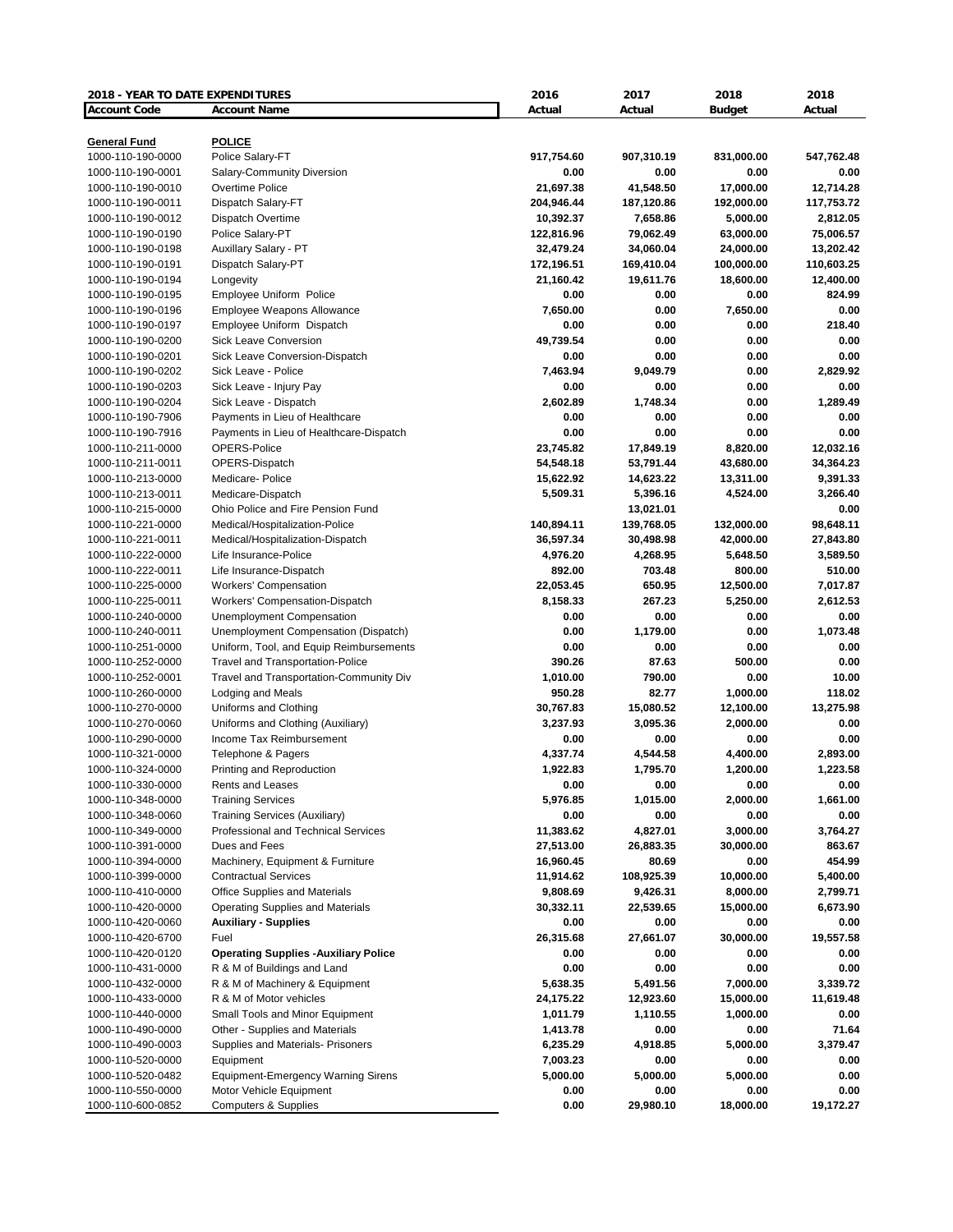| <b>Account Code</b>                    | <b>Account Name</b>                                     | Actual                 | Actual            | <b>Budget</b>     | Actual            |
|----------------------------------------|---------------------------------------------------------|------------------------|-------------------|-------------------|-------------------|
|                                        |                                                         |                        |                   |                   |                   |
|                                        |                                                         |                        |                   |                   |                   |
|                                        |                                                         |                        |                   |                   |                   |
|                                        |                                                         |                        |                   |                   |                   |
|                                        |                                                         |                        |                   |                   |                   |
|                                        | <b>OTHER SECURITY OF PERSONS &amp; PROPERTY</b>         |                        |                   |                   |                   |
| 1000-120-440-0000                      | Small Tool and Minor Equipment                          | 0.00                   | 0.00              | 0.00              | 0.00              |
| 1000-120-590-0000                      | Capital Outlay                                          | 0.00                   | 0.00              | 0.00              | 0.00              |
| 1000-120-640-0000                      | <b>Fire Contract</b>                                    | 535,910.04             | 546,628.24        | 557,347.38        | 374,010.25        |
| 1000-130-311-0000                      | <b>Electricity- Street Lights</b>                       | 0.00                   | 0.00              | 0.00              | 0.00              |
| 1000-140-399-0000                      | <b>Contractual Services</b>                             | 3,500.00               | 3,500.00          | 3,500.00          | 3,500.00          |
| 1000-150-311-0000                      | <b>Electricity- Traffic Lights</b>                      | 0.00                   | 0.00              | 0.00              | 0.00              |
| 1000-150-349-0000                      | Professional and Technical Services                     | 0.00                   | 0.00              | 0.00              | 0.00              |
| 1000-160-349-0000                      | <b>Other Professional</b>                               | 449.61                 | 3,061.85          | 3,000.00          | 916.75            |
| 1000-210-349-2110                      | Board of Health                                         | 8,941.52               | 9,397.72          | 9,000.00          | 9,397.72          |
|                                        |                                                         |                        |                   |                   |                   |
|                                        | <b>RECREATION and COMMUNITY LIFE</b>                    |                        |                   |                   |                   |
| 1000-310-190-0000                      | Salary                                                  | 48,968.28              | 53,576.11         | 62,000.00         | 36,312.70         |
| 1000-310-190-0010                      | Overtime<br>Seasonal Salary                             | 915.93                 | 1,136.94          | 0.00              | 332.78            |
| 1000-310-190-0192                      |                                                         | 38,736.04              | 36,948.09         | 36,000.00         | 27,200.61         |
| 1000-310-190-0193                      | <b>Transportation Salary</b>                            | 12,076.51<br>14,100.35 | 14,784.38         | 15,000.00         | 12,596.85         |
| 1000-310-211-0000<br>1000-310-212-0000 | Ohio Public Employees Retirement System                 | 0.00                   | 14,669.88<br>0.00 | 15,820.00<br>0.00 | 10,175.39<br>0.00 |
| 1000-310-213-0000                      | Social Security<br>Medicare                             | 1,460.11               | 1,543.48          | 1,638.50          | 1,100.99          |
|                                        |                                                         | 2,200.24               | 74.80             | 1,250.00          | 707.31            |
| 1000-310-225-0000<br>1000-310-252-0000 | <b>Workers' Compensation</b><br>Travel & Transportation | 179.37                 | 0.00              | 200.00            | 0.00              |
| 1000-310-260-0000                      | Lodging & Meals                                         | 1,576.15               | 499.54            | 1,000.00          | 0.00              |
| 1000-310-270-0000                      | Uniforms                                                | 420.00                 | 174.00            | 0.00              | 0.00              |
| 1000-310-324-0000                      | Printing and Reproduction                               | 16.00                  | 0.00              | 0.00              | 0.00              |
| 1000-310-330-0000                      | <b>Rents and Leases</b>                                 | 0.00                   | 0.00              | 0.00              | 0.00              |
| 1000-310-348-0000                      | Training                                                | 0.00                   | 0.00              | 0.00              | 0.00              |
| 1000-310-349-0000                      | <b>Professional and Technical Services</b>              | 962.09                 | 3,568.01          | 1,200.00          | 1,243.10          |
| 1000-310-349-2569                      | Professional - Golf Outing                              | 0.00                   | 0.00              | 0.00              | 0.00              |
| 1000-310-349-3101                      | <b>Trips</b>                                            | 2,646.80               | 1,688.33          | 3,000.00          | 1,263.59          |
| 1000-310-349-3102                      | Exercise Program                                        | 0.00                   | 0.00              | 0.00              | 0.00              |
| 1000-310-349-3104                      | <b>Special Events</b>                                   | 14,782.18              | 14,294.02         | 13,000.00         | 6,769.88          |
| 1000-310-349-3105                      | Garage Sale                                             | 526.24                 | 242.50            | 500.00            | 596.43            |
| 1000-310-349-3106                      | Parker program                                          | 11,667.43              | 8,693.99          | 10,000.00         | 8,614.95          |
| 1000-310-349-3107                      | Baseball                                                | 8,413.46               | 2,967.62          | 7,000.00          | 7,232.94          |
| 1000-310-349-4587                      | Community Day                                           | 24,018.29              | 24,349.22         | 0.00              | 0.00              |
| 1000-310-349-9633                      | Music                                                   | 0.00                   | 0.00              | 0.00              | 0.00              |
| 1000-310-351-0000                      | Insurance and Bonding                                   | 265.00                 | 263.00            | 0.00              | 0.00              |
| 1000-310-353-3107                      | <b>Liability Insurance</b>                              | 0.00                   | 0.00              | 0.00              | 0.00              |
| 1000-310-391-0000                      | Dues & Fees                                             | 1,700.00               | 771.58            | 1,000.00          | 129.47            |
| 1000-310-394-0000                      | Machinery, Equipment & Furniture                        | 0.00                   | 1,592.21          | 1,000.00          | 0.00              |
| 1000-310-399-0000                      | Contractual                                             | 20,000.00              | 20,000.00         | 18,000.00         | 18,000.00         |
| 1000-310-420-0000                      | Operating Supplies and Materials                        | 3,635.20               | 3,464.12          | 2,000.00          | 1,416.38          |
| 1000-310-420-3108                      | <b>Operating Supplies -Concessions</b>                  | 1,609.94               | 1,940.08          | 2,000.00          | 1,040.26          |
| 1000-310-420-3110                      | <b>Senior Services</b>                                  | 8,121.20               | 9,144.32          | 6,500.00          | 4,698.79          |
| 1000-310-420-6700                      | Fuel                                                    | 2,279.06               | 2,312.89          | 4,000.00          | 2,076.12          |
| 1000-310-420-8522                      | Operating Supplies and Materials-TGY                    | 80.39                  | 91.07             | 100.00            | 80.58             |
| 1000-310-431-0000                      | Land & Buildings                                        | 399.00                 | 3,113.31          | 750.00            | 2,653.98          |
| 1000-310-432-0000                      | Repairs and Maint of Machinery & Equip                  | 0.00                   | 236.50            | 0.00              | 517.73            |
| 1000-310-433-0000                      | Repairs and Maint of Motor Vehicles                     | 2,486.73               | 1,627.13          | 2,000.00          | 1,823.92          |
| 1000-310-440-0000                      | Small Tools and Minor Equipment                         | 157.17                 | 0.00              | 0.00              | 20.96             |
| 1000-310-500-0000                      | Capital Outlay                                          | 0.00                   | 0.00              | 0.00              | 0.00              |
| 1000-310-600-0852                      | Other-Computers & Supplies                              | 187.96                 | 0.00              | 0.00              | 1,009.98          |
| 1000-310-610-3103                      | <b>Deposits Refunded</b>                                | 0.00                   | 0.00              | 0.00              | 100.00            |
|                                        |                                                         |                        |                   |                   |                   |
|                                        | <b>BUILDING DEPARTMENT</b>                              |                        |                   |                   |                   |
| 1000-410-190-0000                      | Salary                                                  | 16,006.12              | 13,999.96         | 14,000.00         | 9,153.82          |
| 1000-410-190-0010                      | Overtime                                                | 0.00                   | 0.00              | 0.00              | 0.00              |
| 1000-410-190-0190                      | Part-Time                                               | 0.00                   | 0.00              | 0.00              | 0.00              |
| 1000-410-190-0192                      | Seasonal Salary                                         | 0.00                   | 0.00              | 0.00              | 0.00              |
| 1000-410-190-0200                      | Sick Leave Conversion                                   | 0.00                   | 0.00              | 0.00              | 0.00              |
| 1000-410-190-0202                      | Sick Leave                                              | 0.00                   | 0.00              | 0.00              | 0.00              |
| 1000-410-190-7906                      | Payments in Lieu of Healthcare                          | 0.00                   | 0.00              | 0.00              | 0.00              |

**2018 - YEAR TO DATE EXPENDITURES 2016 2017 2018 2018**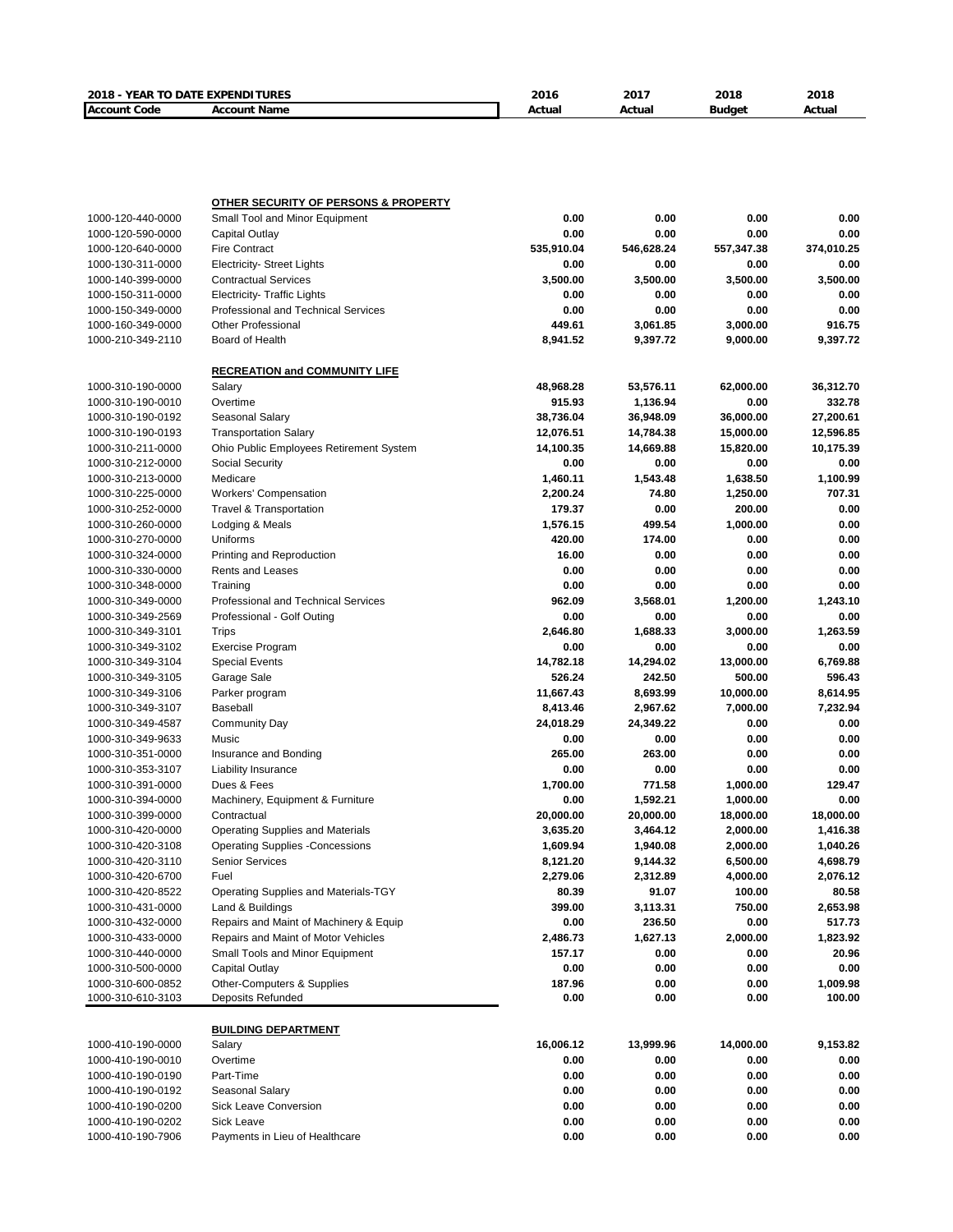| <b>2018 - YEAR TO DATE EXPENDITURES</b> |                                                                    | 2016                   | 2017                   | 2018                   | 2018                   |
|-----------------------------------------|--------------------------------------------------------------------|------------------------|------------------------|------------------------|------------------------|
| <b>Account Code</b>                     | <b>Account Name</b>                                                | Actual                 | Actual                 | <b>Budget</b>          | Actual                 |
| 1000-410-211-0000<br>1000-410-213-0000  | Ohio Public Employees Retirement System<br>Medicare                | 8,489.08<br>237.88     | 11,161.18<br>203.06    | 1,960.00<br>203.00     | 8,115.33<br>132.77     |
|                                         |                                                                    |                        |                        |                        |                        |
|                                         | <b>BUILDING DEPARTMENT (continued)</b>                             |                        |                        |                        |                        |
| 1000-410-221-0000                       | Medical/Hospitalization                                            | 566.45                 | 0.00                   | 0.00                   | 0.00                   |
| 1000-410-222-0000<br>1000-410-225-0000  | Life Insurance                                                     | 0.00<br>544.37         | 0.00                   | 0.00                   | 0.00<br>173.45         |
| 1000-410-240-0000                       | <b>Workers' Compensation</b><br><b>Unemployment Compensation</b>   | 0.00                   | 16.47<br>0.00          | 315.00<br>0.00         | 0.00                   |
| 1000-410-252-0000                       | <b>Travel and Transportation</b>                                   | 31.10                  | 639.82                 | 500.00                 | 0.00                   |
| 1000-410-260-0000                       | Lodging and Meals                                                  | 0.00                   | 0.00                   | 500.00                 | 0.00                   |
| 1000-410-270-0000                       | Uniforms                                                           | 0.00                   | 0.00                   | 0.00                   | 0.00                   |
| 1000-410-320-0000                       | Communications, Printing and Advertising                           | 0.00                   | 0.00                   | 0.00                   | 0.00                   |
| 1000-410-348-0000                       | Training                                                           | 0.00                   | 0.00                   | 500.00                 | 0.00                   |
| 1000-410-349-0000                       | Professional and Technical Services                                | 29,197.69              | 24,963.00              | 25,000.00              | 13,776.50              |
| 1000-410-391-0000                       | Dues & Fees                                                        | 492.05                 | 424.28                 | 600.00                 | 193.81                 |
| 1000-410-394-0000                       | Machinery, Equipment & Furniture                                   | 0.00                   | 0.00                   | 0.00                   | 0.00                   |
| 1000-410-395-0000<br>1000-410-410-0000  | Land and Land Improvements<br><b>Office Supplies and Materials</b> | 0.00<br>828.28         | 0.00<br>0.00           | 0.00<br>500.00         | 0.00<br>135.97         |
| 1000-410-410-0852                       | <b>Computers &amp; Supplies</b>                                    | 520.32                 | 867.52                 | 500.00                 | 694.08                 |
| 1000-410-420-0000                       | <b>Operating Supplies</b>                                          | 441.50                 | 241.53                 | 500.00                 | 0.99                   |
| 1000-410-420-6700                       | <b>FUEL</b>                                                        | 0.00                   | 0.00                   | 0.00                   | 0.00                   |
| 1000-410-433-0000                       | Repairs & Maint Motor Vehicles                                     | 954.32                 | 0.00                   | 0.00                   | 0.00                   |
| 1000-410-610-0000                       | Deposits Refunded                                                  | 0.00                   | 0.00                   | 0.00                   | 0.00                   |
|                                         |                                                                    |                        |                        |                        |                        |
|                                         | <b>ENGINEERING</b>                                                 |                        |                        |                        |                        |
| 1000-490-190-0000<br>1000-490-211-0000  | Salary<br>Ohio Public Employees Retirement System                  | 18,296.20<br>2,561.50  | 20,330.44<br>2,822.56  | 20,500.00<br>2,870.00  | 13,403.82<br>1,876.54  |
| 1000-490-213-0000                       | Medicare                                                           | 265.29                 | 294.72                 | 297.25                 | 194.31                 |
| 1000-490-225-0000                       | <b>Workers' Compensation</b>                                       | 345.06                 | 9.77                   | 188.00                 | 109.46                 |
| 1000-490-346-0000                       | <b>Engineering Services</b>                                        | 0.00                   | 0.00                   | 0.00                   | 0.00                   |
| 1000-490-391-0000                       | Dues and Fees                                                      | 0.00                   | 0.00                   | 0.00                   | 0.00                   |
| 1000-490-399-0000                       | Contractual Services-Engineering                                   | 0.00                   | 0.00                   | 0.00                   | 0.00                   |
|                                         | <u>UTILITIES</u>                                                   |                        |                        |                        |                        |
| 1000-519-311-0000                       | Electricity                                                        | 80,469.27              | 66,799.66              | 70,000.00              | 54,744.85              |
| 1000-529-313-0000                       | <b>Natural Gas</b>                                                 | 20,990.95              | 21,555.67              | 22,000.00              | 17,092.10              |
| 1000-539-312-0000                       | Water and Sewage                                                   | 1,520.18               | 2,788.53               | 3,000.00               | 3,092.47               |
| 1000-549-312-0000                       | Water and Sewage                                                   | 690.00                 | 0.00                   | 0.00                   | 843.05                 |
| 1000-551-349-0000                       | Other-Professional and Technical Services                          | 0.00                   | 0.00                   | $0.00\,$               | 0.00                   |
| 1000-559-347-0000                       | <b>Planning Consultants</b>                                        | 0.00                   | 0.00                   | 0.00                   | 0.00                   |
| 1000-569-398-0000                       | Garbage and Trash Removal                                          | 141,548.17             | 150,392.69             | 150,000.00             | 100,800.49             |
| 1000-592-349-0000                       | <b>Other-Professional and Technical Services</b>                   | 0.00                   | 0.00                   | 0.00                   | 3,895.86               |
| 1000-599-321-0000<br>1000-599-329-0000  | Telephone<br>Other communications                                  | 22,584.16<br>14,736.35 | 23,157.72<br>28,392.44 | 17,500.00<br>20,000.00 | 15,582.41<br>17,677.45 |
|                                         |                                                                    |                        |                        |                        |                        |
|                                         | <b>SERVICE DEPARTMENT</b>                                          |                        |                        |                        |                        |
| 1000-620-190-0000                       | Salary                                                             | 89,247.91              | 59,554.52              | 118,000.00             | 33,829.79              |
| 1000-620-190-0010                       | Overtime                                                           | 3,711.07               | 2,366.66               | 5,000.00               | 2,903.30               |
| 1000-620-190-0190                       | Part-time                                                          | 0.00                   | 0.00                   | 0.00                   | 0.00                   |
| 1000-620-190-0193<br>1000-620-190-0200  | Salary - Seasonal<br><b>Sick Leave Conversion</b>                  | 0.00<br>0.00           | 0.00<br>0.00           | 0.00<br>0.00           | 0.00<br>0.00           |
| 1000-620-190-0202                       | Sick Leave                                                         | 416.00                 | 0.00                   | 0.00                   | 4,997.10               |
| 1000-620-211-0000                       | Ohio Public Employees Retirement System                            | 9,356.68               | 8,738.51               | 16,520.00              | 5,913.76               |
| 1000-620-213-0000                       | Medicare                                                           | 1,502.94               | 870.96                 | 1,711.00               | 582.07                 |
| 1000-620-221-0000                       | Medical/Hospitalization                                            | 31,838.07              | 30,614.56              | 35,000.00              | 13,420.09              |
| 1000-620-222-0000                       | Life Insurance                                                     | 344.50                 | 265.00                 | 265.00                 | 165.00                 |
| 1000-620-225-0000                       | <b>Workers' Compensation</b>                                       | 2,168.45               | 45.89                  | 1,200.00               | 660.56                 |
| 1000-620-252-0000                       | <b>Travel and Transportation</b>                                   | 0.00                   | 0.00                   | 0.00                   | 0.00                   |
| 1000-620-260-0000                       | Lodging and Meals                                                  | 0.00                   | 0.00                   | 0.00                   | 0.00                   |
| 1000-620-270-0000                       | Uniforms and Clothing                                              | 1,594.88               | 1,958.73               | 0.00                   | 2,212.17               |
| 1000-620-330-0000<br>1000-620-346-0000  | <b>Rents and Leases</b><br><b>Engineering Services</b>             | 0.00<br>0.00           | 0.00<br>0.00           | 0.00<br>0.00           | 0.00<br>0.00           |
|                                         |                                                                    |                        |                        |                        |                        |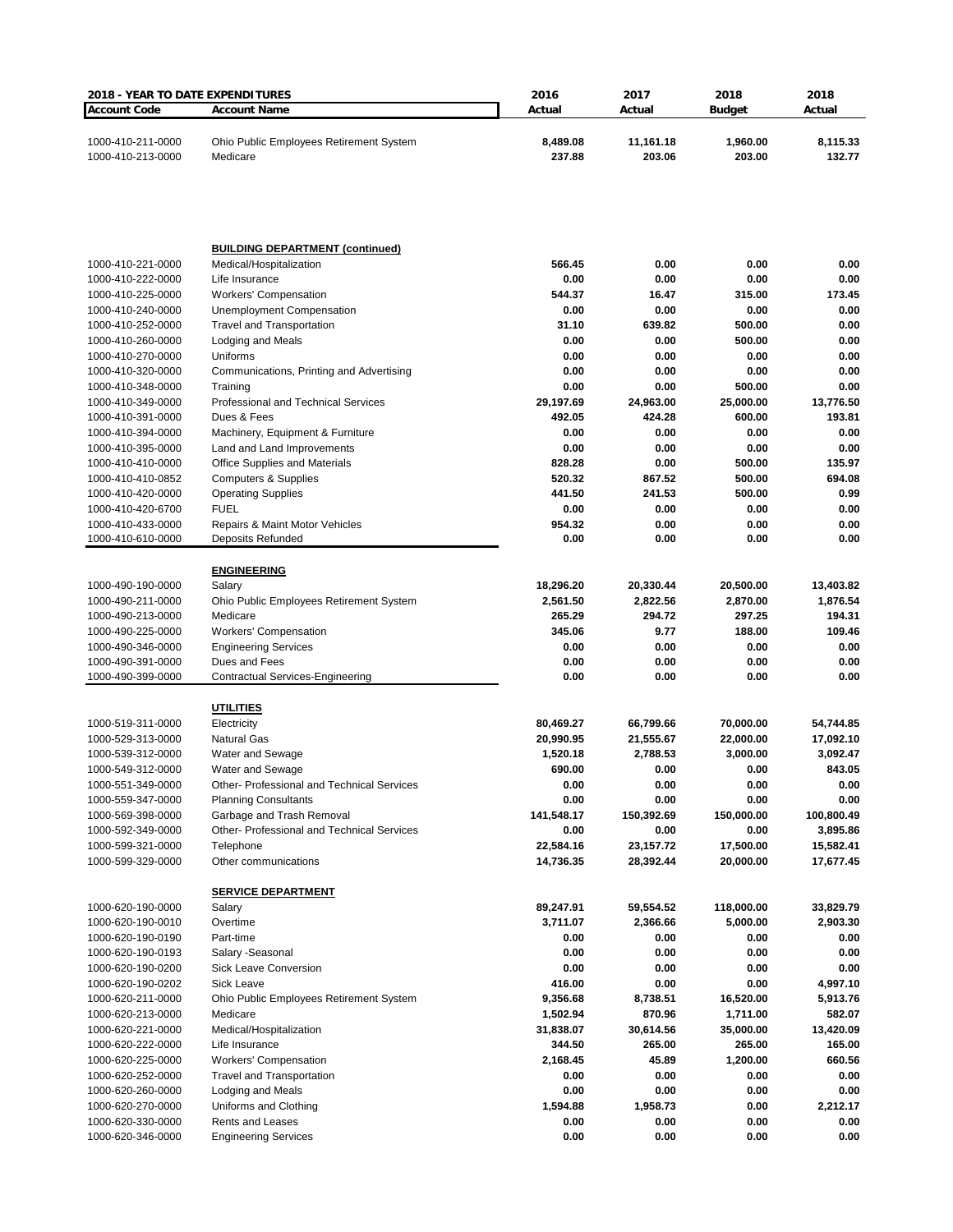| 2018 - YEAR TO DATE EXPENDITURES |                                            | 2016      | 2017      | 2018          | 2018      |
|----------------------------------|--------------------------------------------|-----------|-----------|---------------|-----------|
| <b>Account Code</b>              | <b>Account Name</b>                        | Actual    | Actual    | <b>Budget</b> | Actual    |
|                                  |                                            |           |           |               |           |
|                                  |                                            |           |           |               |           |
| 1000-620-348-0000                | <b>Training Services</b>                   | 0.00      | 0.00      | 0.00          | 0.00      |
| 1000-620-349-0000                | <b>Professional and Technical Services</b> | 2,476.53  | 4,678.01  | 5,000.00      | 3,995.00  |
| 1000-620-391-0000                | Dues and Fees                              | 53.25     | 0.00      | 0.00          | 0.00      |
| 1000-620-394-0000                | Machinery, Equipment & Furniture           | 0.00      | 0.00      | 0.00          | 547.94    |
|                                  |                                            |           |           |               |           |
|                                  |                                            |           |           |               |           |
|                                  |                                            |           |           |               |           |
|                                  |                                            |           |           |               |           |
|                                  |                                            |           |           |               |           |
|                                  |                                            |           |           |               |           |
|                                  |                                            |           |           |               |           |
|                                  | <b>SERVICE DEPARTMENT (continued)</b>      |           |           |               |           |
| 1000-620-395-5001                | Land and Improvements-Recycling            | 0.00      | 0.00      | 0.00          | 0.00      |
| 1000-620-420-0000                | <b>Operating Supplies and Materials</b>    | 5,320.58  | 32,988.11 | 5,000.00      | 6,032.58  |
| 1000-620-420-6700                | Fuel                                       | 0.00      | 0.00      | 0.00          | 0.00      |
| 1000-620-431-0000                | Repairs and Maint of Buildings and Land    | 67,667.20 | 72,765.05 | 60,000.00     | 38,968.63 |
| 1000-620-431-6208                | <b>Building Supplies</b>                   | 0.00      | 0.00      | 0.00          | 0.00      |
| 1000-620-431-6209                | <b>Hardware Supplies</b>                   | 0.00      | 0.00      | 0.00          | 0.00      |
| 1000-620-432-0000                | R & M of Machinery & Equip                 | 2,063.94  | 1,349.94  | 2,000.00      | 1,024.50  |
| 1000-620-432-6220                | R & M of Machinery & Equip-Major           | 0.00      | 0.00      | 0.00          | 0.00      |
| 1000-620-432-6230                | R & M of Machinery & Equip-Minor           | 0.00      | 0.00      | 0.00          | 0.00      |
|                                  |                                            |           |           |               |           |
| 1000-620-433-0000                | R & M of Motor Vehicles                    | 0.00      | 0.00      | 0.00          | 0.00      |
| 1000-620-433-6110                | R & M of Motor Vehicles                    | 0.00      | 0.00      | 0.00          | 0.00      |
| 1000-620-433-6225                | R & M of Motor Vehicles                    | 0.00      | 0.00      | 0.00          | 0.00      |
| 1000-620-433-6310                | R & M of Motor Vehicles                    | 0.00      | 0.00      | 0.00          | 0.00      |
| 1000-620-440-0000                | Small Tools and Minor Equipment            | 573.24    | 0.00      | 0.00          | 0.00      |
| 1000-620-490-0000                | Other - Supplies and Materials             | 0.00      | 0.00      | 0.00          | 0.00      |
| 1000-620-490-0000-1              | <b>Other Operating Supplies</b>            | 0.00      | 0.00      | 0.00          | 0.00      |
| 1000-620-520-0000                | Equipment                                  | 0.00      | 0.00      | 0.00          | 0.00      |
| 1000-620-640-0000                | Leaf Dumping                               | 0.00      | 0.00      | 0.00          | 0.00      |
|                                  |                                            | 0.00      | 0.00      | 0.00          | 0.00      |
| 1000-630-349-0000                | Professional and Technical Services        |           |           |               |           |
| 1000-630-390-0000                | Contractual -Senior Snow plowing           | 0.00      | 0.00      | 0.00          | 0.00      |
| 1000-630-420-0000                | <b>Operating Supplies -Salt</b>            | 0.00      | 0.00      | 0.00          | 0.00      |
| 1000-630-432-6320                | R & M - Snow Plows                         | 0.00      | 0.00      | 0.00          | 0.00      |
| 1000-640-399-6201                | R & M-Sanitary Sewers                      | 28,011.70 | 46,175.32 | 10,000.00     | 5,859.69  |
|                                  |                                            |           |           |               |           |
|                                  | <u>MAYOR</u>                               |           |           |               |           |
| 1000-710-131-0000                | Salary - MAYOR                             | 57,887.96 | 57,887.96 | 61,650.00     | 37,849.82 |
| 1000-710-131-7906                | Payments in Lieu of Healthcare             | 0.00      | 0.00      | 0.00          | 0.00      |
| 1000-710-211-0000                | Ohio Public Employees Retirement System    | 8,272.32  | 10,512.30 | 8,631.00      | 6,754.98  |
| 1000-710-213-0000                | Medicare                                   | 1,025.60  | 955.70    | 893.93        | 545.72    |
| 1000-710-221-0000                | Medical/Hospitalization                    | 19,628.53 | 15,137.40 | 16,921.00     | 11,068.74 |
|                                  | Life Insurance                             | 172.75    | 145.75    | 159.00        | 120.00    |
| 1000-710-222-0000                |                                            |           |           |               |           |
| 1000-710-225-0000                | <b>Workers' Compensation</b>               | 1,256.00  | 36.68     | 700.00        | 398.33    |
| 1000-710-252-0000                | <b>Travel and Transportation</b>           | 2,805.37  | 536.55    | 800.00        | 530.35    |
| 1000-710-259-0000                | Other - Employee Reimbursements            | 0.00      | 0.00      | 0.00          | 0.00      |
| 1000-710-260-0000                | Housing & Meals                            | 3,901.31  | 3,164.47  | 3,000.00      | 1,611.98  |
| 1000-710-324-0000                | Printing and Reproduction                  | 0.00      | 0.00      | 0.00          | 0.00      |
| 1000-710-330-0000                | <b>Rents and Leases</b>                    | 0.00      | 0.00      | 0.00          | 0.00      |
| 1000-710-349-0000                | Professional and Technical Services        | 0.00      | 93.81     | 0.00          | 0.00      |
| 1000-710-349-7150                | <b>Education Expenses</b>                  | 0.00      | 0.00      | 0.00          | 0.00      |
| 1000-710-391-0000                | Dues and Fees                              | 3,803.03  | 1,093.03  | 2,000.00      | 1,083.98  |
|                                  |                                            |           |           |               |           |
| 1000-710-394-0000                | Machinery, Equipment & Furniture           | 0.00      | 0.00      | 0.00          | 0.00      |
| 1000-710-399-0000                | <b>Contractual Services</b>                | 0.00      | 0.00      | 0.00          | 0.00      |
| 1000-710-410-0000                | Office Supplies and Materials              | 216.24    | 138.01    | 500.00        | 0.00      |
| 1000-710-420-0000                | Operating Supplies and Materials           | 201.10    | 123.19    | 0.00          | 0.00      |
|                                  |                                            |           |           |               |           |
|                                  | <b>COUNCIL</b>                             |           |           |               |           |
| 1000-715-111-0000                | Salaries - Council                         | 65,569.40 | 66,236.82 | 66,237.00     | 43,451.66 |
| 1000-715-211-0000                | Ohio Public Employees Retirement System    | 9,140.01  | 9,265.84  | 9,273.18      | 6,080.84  |
| 1000-715-212-0000                | Social Security                            | 0.00      |           | 0.00          | 0.00      |
| 1000-715-213-0000                | Medicare                                   | 950.75    | 961.46    | 960.44        | 630.02    |
|                                  |                                            |           |           |               | 441.19    |
| 1000-715-225-0000                | <b>Workers' Compensation</b>               | 1,392.76  | 39.46     | 800.00        |           |
| 1000-715-252-0000                | <b>Travel and Transportation</b>           | 0.00      | 0.00      | 0.00          | 0.00      |
| 1000-715-260-0000                | Lodging & Meals                            | 0.00      | 0.00      | 0.00          | 0.00      |
| 1000-715-324-0000                | Printing and Reproduction                  | 0.00      | 0.00      | 0.00          | 0.00      |
| 1000-715-325-0000                | Advertising                                | 0.00      | 0.00      | 0.00          | 0.00      |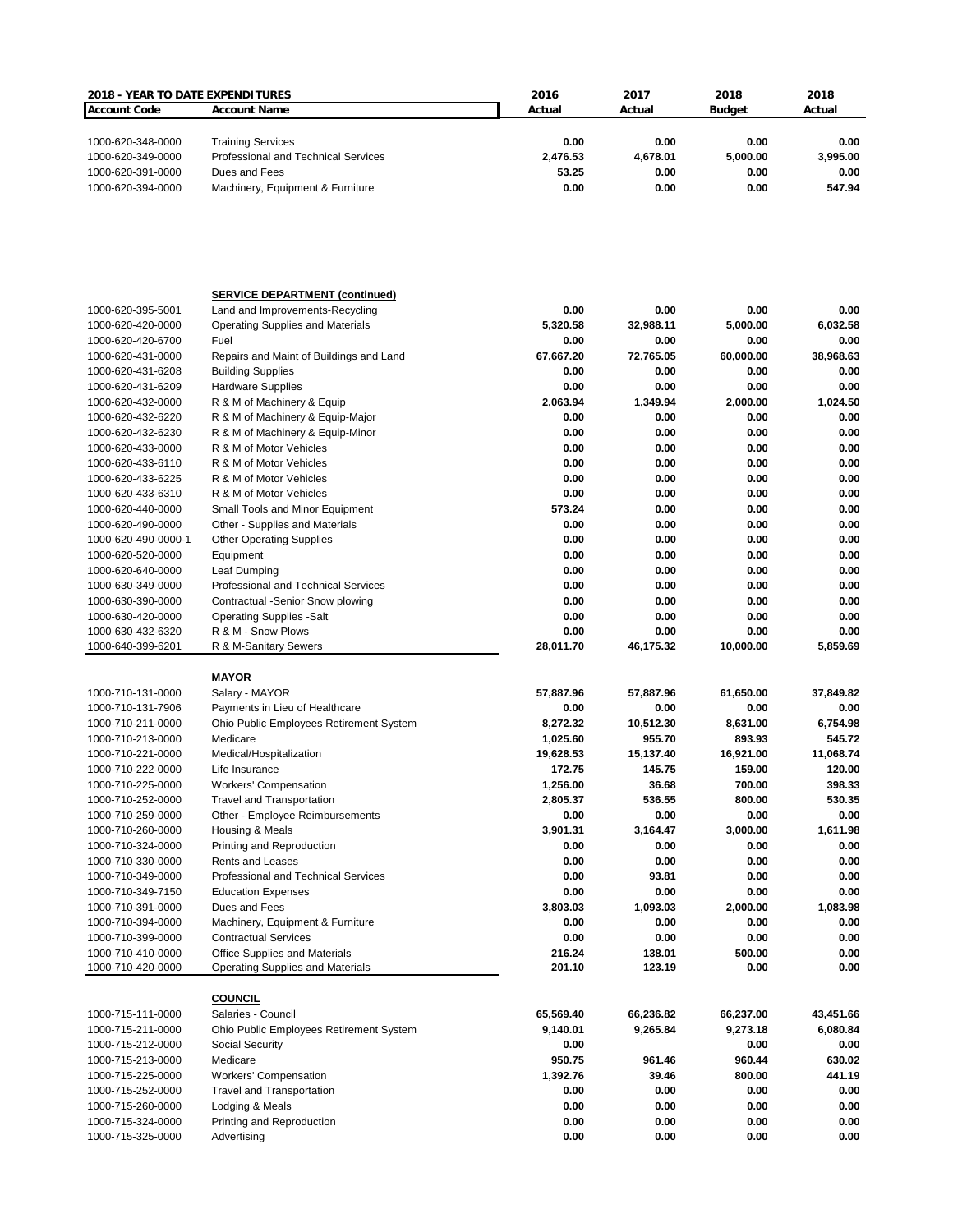| 2018 - YEAR TO DATE EXPENDITURES |                                                  | 2016      | 2017      | 2018          | 2018      |
|----------------------------------|--------------------------------------------------|-----------|-----------|---------------|-----------|
| <b>Account Code</b>              | <b>Account Name</b>                              | Actual    | Actual    | <b>Budget</b> | Actual    |
|                                  |                                                  |           |           |               |           |
| 1000-715-348-0000                | Training                                         | 0.00      | 0.00      | 0.00          | 0.00      |
| 1000-715-349-0000                | Professional and Technical Services              | 0.00      | 0.00      | 0.00          | 0.00      |
| 1000-715-349-7150                | <b>Education Exp</b>                             | 0.00      | 0.00      | 0.00          | 0.00      |
| 1000-715-391-0000                | Dues and Fees                                    | 0.00      | 0.00      | 0.00          | 0.00      |
| 1000-715-399-0000                | <b>Contractual Services</b>                      | 0.00      | 0.00      | 0.00          | 0.00      |
| 1000-715-399-7150                | Contractual Services-Education Exp               | 0.00      | 0.00      | 0.00          | 0.00      |
| 1000-715-399-7151                | <b>Contractual Services- Master Plan</b>         | 0.00      | 0.00      | 0.00          | 0.00      |
| 1000-715-410-0000                | <b>Office Supplies and Materials</b>             | 0.00      | 0.00      | 0.00          | 0.00      |
| 1000-715-420-0000                | <b>Operating Supplies and Materials</b>          | 0.00      | 0.00      | 0.00          | 0.00      |
| 1000-715-600-6584                | Unemployment Compensation                        | 0.00      | 0.00      | 0.00          | 0.00      |
|                                  |                                                  |           |           |               |           |
|                                  | <b>MAYOR'S COURT</b>                             |           |           |               |           |
| 1000-720-141-0000                | Salary - Legal Counsel-Prosecutor                | 31,780.83 | 26,307.72 | 24,000.00     | 15,692.36 |
| 1000-720-141-0141                | Magistrate                                       | 18,800.00 | 18,800.00 | 19,200.00     | 9,775.00  |
| 1000-720-190-0000                | Salary- Mayor's Court Clerk                      | 39,430.00 | 42,416.00 | 42,432.00     | 27,764.40 |
| 1000-720-190-0001                | <b>Community Diversion Program</b>               | 0.00      | 0.00      | 0.00          | 0.00      |
| 1000-720-190-0010                | Overtime                                         | 0.00      | 0.00      | 0.00          | 0.00      |
| 1000-720-190-0195                | Employee Uniform Allowance                       | 0.00      | 0.00      | 0.00          | 0.00      |
| 1000-720-190-0202                | <b>Sick Leave</b>                                | 0.00      | 0.00      | 0.00          | 0.00      |
| 1000-720-211-0000                | Ohio Public Employees Retirement System          | 11,036.94 | 9,922.52  | 11,988.48     | 6,083.93  |
| 1000-720-213-0000                | Medicare                                         | 780.08    | 1,103.78  | 1,241.66      | 726.97    |
| 1000-720-221-0000                | Medical/Hospitalization                          | 17,091.75 | 19,397.22 | 20,832.00     | 15,792.25 |
| 1000-720-222-0000                | Life Insurance                                   | 0.00      | 0.00      | 0.00          | 0.00      |
| 1000-720-225-0000                | <b>Workers' Compensation</b>                     | 1,480.04  | 41.93     | 810.00        | 468.90    |
|                                  |                                                  | 0.00      | 655.00    | 0.00          |           |
| 1000-720-240-0000                | Unemployment Compensation                        |           |           |               | 1,179.00  |
| 1000-720-252-0000                | <b>Travel &amp; Transportation</b>               | 145.80    | 0.00      | 2,000.00      | 0.00      |
| 1000-720-260-0000                | Lodging & Meals                                  | 0.00      | 0.00      | 0.00          | 0.00      |
| 1000-720-270-0000                | Uniforms and Clothing                            | 0.00      | 0.00      | 0.00          | 0.00      |
| 1000-720-340-0853                | <b>Technical Services-Software Support</b>       | 0.00      | 0.00      | 0.00          | 0.00      |
| 1000-720-348-0000                | Training                                         | 350.00    | 270.00    | 0.00          | 0.00      |
| 1000-720-348-0001                | <b>Training- Community Diversion</b>             | 0.00      | 0.00      | 0.00          | 0.00      |
| 1000-720-349-0000                | Other - Professional and Technicl Services       | 0.00      | 0.00      | 0.00          | 0.00      |
| 1000-720-391-0000                | Dues and Fees                                    | 770.00    | 675.00    | 200.00        | 75.00     |
| 1000-720-391-0001                | Dues and Fees (Community Diversion Program)      | 0.00      | 0.00      | 0.00          | 0.00      |
| 1000-720-394-0000                | Machinery, Equipment & Furniture                 | 0.00      | 0.00      | 0.00          | 0.00      |
| 1000-720-399-0000                | <b>Contractual Services</b>                      | 0.00      | 0.00      | 0.00          | 0.00      |
| 1000-720-410-0000                | Office Supplies and Materials                    | 1.515.50  | 2.745.44  | 1,500.00      | 978.38    |
| 1000-720-410-0001                | Office Supplies (Community Diversion)            | 0.00      | 0.00      | 0.00          | 0.00      |
| 1000-720-420-0000                | <b>Operating Supplies and Materials</b>          | 251.96    | 24.37     | 0.00          | 0.00      |
| 1000-720-640-0000                | Payment to Another Political Subdivision         | 0.00      | 0.00      | 0.00          | 0.00      |
|                                  | <b>BOARDS &amp; COMMISSIONS</b>                  |           |           |               |           |
| 1000-735-150-0000                | Compensation of Planning Commission              | 1,710.00  | 2,054.93  | 1,890.00      | 1,450.00  |
| 1000-735-150-0701                | <b>Compensation of Zoning Board Members</b>      | 2,722.48  | 2,782.32  | 3,150.00      | 1,870.00  |
|                                  | <b>Other- Personal Services</b>                  | 0.00      |           |               | 0.00      |
| 1000-735-190-0000                |                                                  |           | 0.00      | 0.00          |           |
| 1000-735-211-0000                | <b>OPERS</b>                                     | 302.40    | 280.00    | 264.60        | 207.20    |
| 1000-735-211-0701                | OPERS-BZA                                        | 213.15    | 257.60    | 441.00        | 179.90    |
| 1000-735-213-0000                | Medicare                                         | 26.55     | 34.65     | 27.41         | 19.59     |
| 1000-735-213-0701                | Medicare-BZA                                     | 37.75     | 42.64     | 45.68         | 28.58     |
| 1000-735-225-0000                | <b>Workers' Compensation</b>                     | 44.95     | 1.27      | 50.00         | 50.34     |
| 1000-735-225-0701                | Workers' Compensation-BZA                        | 88.81     | 2.51      | 25.00         | 29.29     |
| 1000-735-240-0701                | Unemployment Compensation                        | 0.00      | 0.00      | 0.00          | 0.00      |
| 1000-735-252-0000                | <b>Travel and Transportation</b>                 | 0.00      | 0.00      | 0.00          | 0.00      |
| 1000-735-349-000                 | <b>Professional Services</b>                     | 0.00      | 0.00      | 0.00          | 0.00      |
| 1000-735-410-0000                | Office Supplies and Materials<br><b>AOS FEES</b> | 0.00      | 0.00      | 0.00          | 0.00      |
| 1000-745-342-0000                | <b>Auditor of State Audit Services</b>           | 16,071.50 | 1,845.00  | 15,000.00     | 15,703.00 |
| 1000-745-343-0000                | Uniform Accounting Network Fees                  | 4,296.00  | 3,870.00  | 4,500.00      | 1,596.00  |
|                                  | <b>SOLICITOR</b>                                 |           |           |               |           |
| 1000-750-141-0000                | Salary - Legal Counsel                           | 62,001.30 | 60,000.00 | 0.00          | 35,000.00 |
| 1000-750-141-0001                | Salary - Legal Counsel-Comm Diversion            | 0.00      | 0.00      | 0.00          | 0.00      |
| 1000-750-211-0000                | <b>OPERS</b>                                     | 1,843.89  | 0.00      | 0.00          | 0.00      |
| 1000-750-211-0001                | <b>OPERS-Community Diversion</b>                 | 0.00      | 0.00      | 0.00          | 0.00      |
| 1000-750-211-0001-1              | <b>OPERS (Community Diversion)</b>               | 0.00      | 0.00      | 0.00          | 0.00      |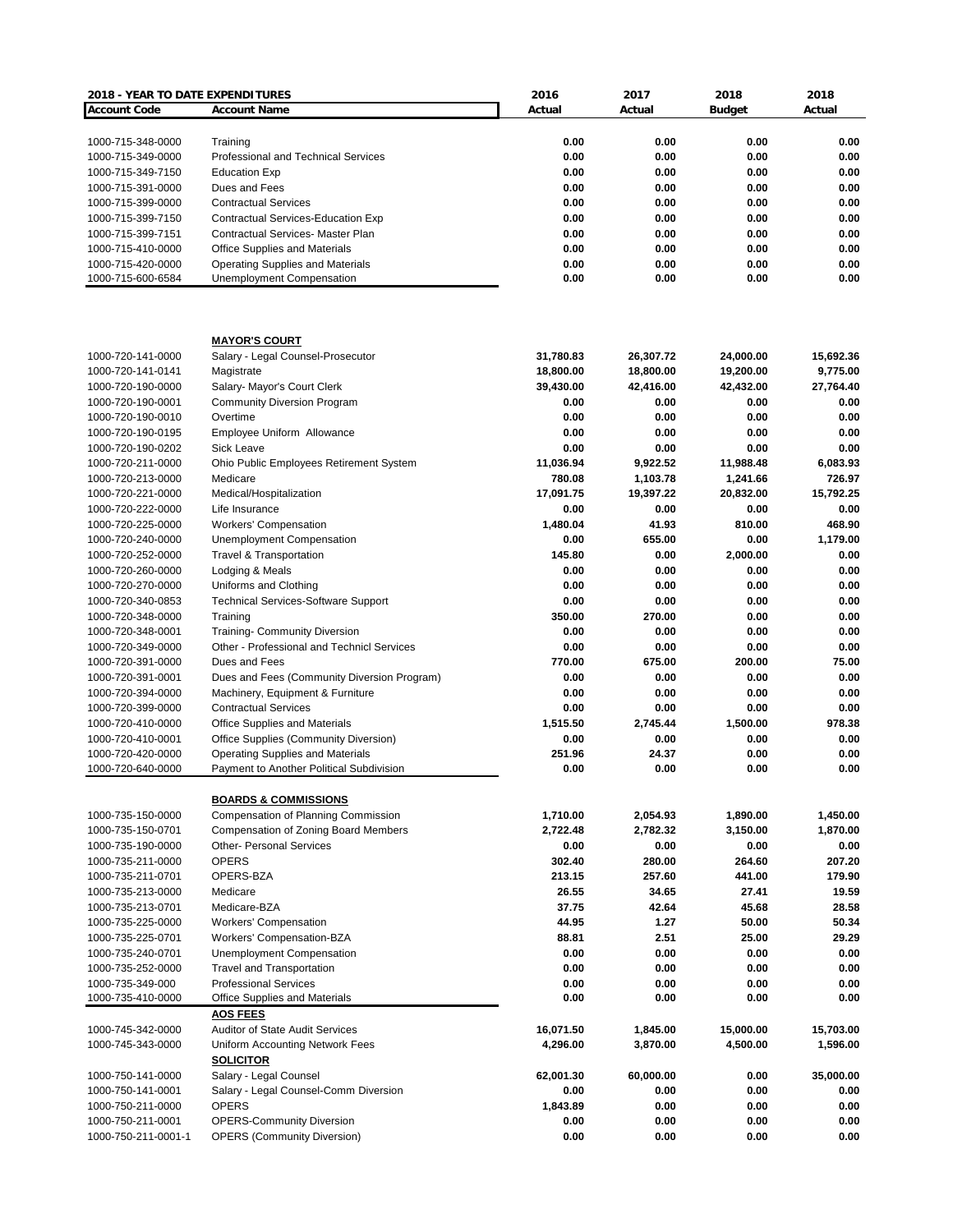|                     | <b>2018 - YEAR TO DATE EXPENDITURES</b><br>2016<br>2017<br>2018 |           |           | 2018      |          |
|---------------------|-----------------------------------------------------------------|-----------|-----------|-----------|----------|
| <b>Account Code</b> | <b>Account Name</b>                                             | Actual    | Actual    | Budget    | Actual   |
|                     |                                                                 |           |           |           |          |
| 1000-750-213-0000   | Medicare                                                        | 340.58    | 0.00      | 0.00      | 0.00     |
| 1000-750-213-0001   | Medicare-Community Diversion                                    | 0.00      | 0.00      | 0.00      | 0.00     |
| 1000-750-213-0001-1 | Medicare (Community Diversion Program)                          | 0.00      | 0.00      | 0.00      | 0.00     |
| 1000-750-225-0000   | <b>Workers' Compensation</b>                                    | 1.170.26  | 0.00      | 0.00      | 371.38   |
| 1000-750-349-0000   | Professional and Technical Services                             | 20.056.87 | 3.935.50  | 75,000,00 | 0.00     |
| 1000-750-391-0000   | Dues & Fees                                                     | 0.00      | 0.00      | 0.00      | 0.00     |
| 1000-750-399-0000   | <b>Contractual Services</b>                                     | 54.936.12 | 14.221.30 | 0.00      | 9.605.00 |

|                     | <b>INCOME TAX</b>                       |            |            |            |            |
|---------------------|-----------------------------------------|------------|------------|------------|------------|
| 1000-755-322-0000   | Postage                                 | 48.63      | 0.00       | 600.00     | 0.00       |
| 1000-755-342-0000   | <b>Auditing Services</b>                | 0.00       | 0.00       | 0.00       | 0.00       |
| 1000-755-344-0013   | Tax Collection Fees (Net Profit)        |            |            | 0.00       | 24.30      |
| 1000-755-348-0000   | Training                                | 0.00       | 0.00       | 0.00       | 0.00       |
| 1000-755-348-0000-1 | <b>Training Services</b>                | 0.00       | 0.00       | 0.00       | 0.00       |
| 1000-755-349-0000   | Other Technical Services-Software       | 3,418.33   | 1,263.50   | 3,000.00   | 1,978.45   |
| 1000-755-349-0000-1 | <b>Other Contractual Services</b>       | 0.00       | 0.00       | 0.00       | 0.00       |
| 1000-755-391-0000   | Dues and Fees                           | 0.00       | 0.00       | 0.00       | 0.00       |
| 1000-755-391-0000-1 | Dues and Fees                           | 0.00       | 0.00       | 0.00       | 0.00       |
| 1000-755-399-0000   | <b>Contractual Services</b>             | 0.00       | 0.00       | 0.00       | 0.00       |
| 1000-755-420-0000   | <b>Operating Supplies</b>               | 0.00       | 0.00       | 0.00       | 0.00       |
| 1000-760-690-0000   | <b>Tax Refunds</b>                      | 248,889.49 | 74,543.16  | 30,000.00  | 71,386.70  |
|                     |                                         |            |            |            |            |
|                     | <b>ADMINISTRATIVE &amp; FINANCE</b>     |            |            |            |            |
| 1000-790-190-0000   | Salary                                  | 213,950.38 | 210,751.16 | 180,000.00 | 104,402.87 |
| 1000-790-190-0010   | Overtime                                | 0.00       | 0.00       | 0.00       | 0.00       |
| 1000-790-190-0190   | Part-time                               | 17,879.16  | 3,072.84   | 0.00       | 8,196.85   |
| 1000-790-190-0192   | Salary Seasonal                         | 0.00       | 0.00       | 0.00       | 0.00       |
| 1000-790-190-0200   | Sick Leave conversion                   | 0.00       | 0.00       | 0.00       | 0.00       |
| 1000-790-190-0202   | <b>Sick Leave</b>                       | 4,376.17   | 2,487.13   | 0.00       | 3.149.57   |
| 1000-790-190-7906   | Payments in Lieu of Healthcare          | 0.00       | 0.00       | 0.00       | 0.00       |
| 1000-790-211-0000   | <b>OPERS</b>                            | 30,282.17  | 28,957.78  | 25,200.00  | 15,587.51  |
| 1000-790-213-0000   | Medicare                                | 3,250.07   | 2,920.14   | 2,250.00   | 1,587.36   |
| 1000-790-221-0000   | Medical/Hospitalization                 | 52,921.25  | 51,948.81  | 62,500.00  | 32,755.60  |
| 1000-790-222-0000   | Life Insurance                          | 699.50     | 304.75     | 650.00     | 600.00     |
| 1000-790-222-1790   | Life Insurance-RETIREE                  | 1,937.96   | 1,363.16   | 2,400.00   | 648.65     |
| 1000-790-225-0000   | <b>Workers' Compensation</b>            | 4,089.18   | 162.71     | 2,500.00   | 1,308.41   |
| 1000-790-252-0000   | <b>Travel and Transportation</b>        | 779.29     | 181.60     | 500.00     | 13.00      |
| 1000-790-260-0000   | Meals & Lodging                         | 2,305.05   | 742.58     | 500.00     | 245.07     |
| 1000-790-322-0000   | Postage                                 | 3,200.00   | 3,233.95   | 3,000.00   | 2,166.80   |
| 1000-790-323-0000   | Postage Machine Rental                  | 767.99     | 174.00     | 696.00     | 870.00     |
| 1000-790-324-0000   | Printing and Reproduction               | 1,354.19   | 1,157.64   | 2,500.00   | 1.386.92   |
| 1000-790-324-0005   | Printing and Reproduction               | 17,491.54  | 121.08     | 19,000.00  | 0.00       |
| 1000-790-325-0000   | Advertising                             | 6,169.40   | 1,023.47   | 6,000.00   | 822.22     |
| 1000-790-330-0000   | Rents and Leases                        | 0.00       | 0.00       | 0.00       | 0.00       |
| 1000-790-345-0000   | <b>Election Expenses</b>                | 2,120.25   | 0.00       | 0.00       | 7,595.02   |
| 1000-790-348-0000   | Training                                | 591.66     | 300.00     | 500.00     | 65.00      |
| 1000-790-349-0000   | Professional and Technical Services     | 126,798.66 | 170,606.01 | 100,000.00 | 115,646.54 |
| 1000-790-351-0000   | Insurance and Bonding                   | 53,066.00  | 55,887.00  | 54,000.00  | 28,238.00  |
| 1000-790-391-0000   | Dues and Fees                           | 11,054.24  | 16,672.57  | 9,000.00   | 7,142.45   |
| 1000-790-394-0000   | Machinery, Equipment & Furniture        | 14,160.59  | 944.98     | 5,000.00   | 2,220.00   |
| 1000-790-399-0000   | <b>Contractual Services</b>             | 1,679.19   | 8,344.49   | 15,600.00  | 2,440.31   |
| 1000-790-410-0000   | Office Supplies and Materials           | 3,761.41   | 4,022.80   | 4,000.00   | 2,621.01   |
| 1000-790-420-0000   | <b>Operating Supplies and Materials</b> | 3,680.14   | 3,230.57   | 4,000.00   | 1,850.69   |
| 1000-790-431-0000   | R & M of Buildings and Land             | 0.00       | 390.20     | 0.00       | 393.97     |
| 1000-790-432-0000   | R & M of Machinery & Equip              | 65.16      | 1,735.00   | 0.00       | 0.00       |
| 1000-790-490-0000   | Econ Dev - Supplies & Materials         | 298.65     | 0.00       | 0.00       | 0.00       |
| 1000-790-640-0000   | Payment to County Treasurer             | 0.00       | 17.14      | 0.00       | 9.62       |
|                     | <b>CAPITAL &amp; TRANSFERS</b>          |            |            |            |            |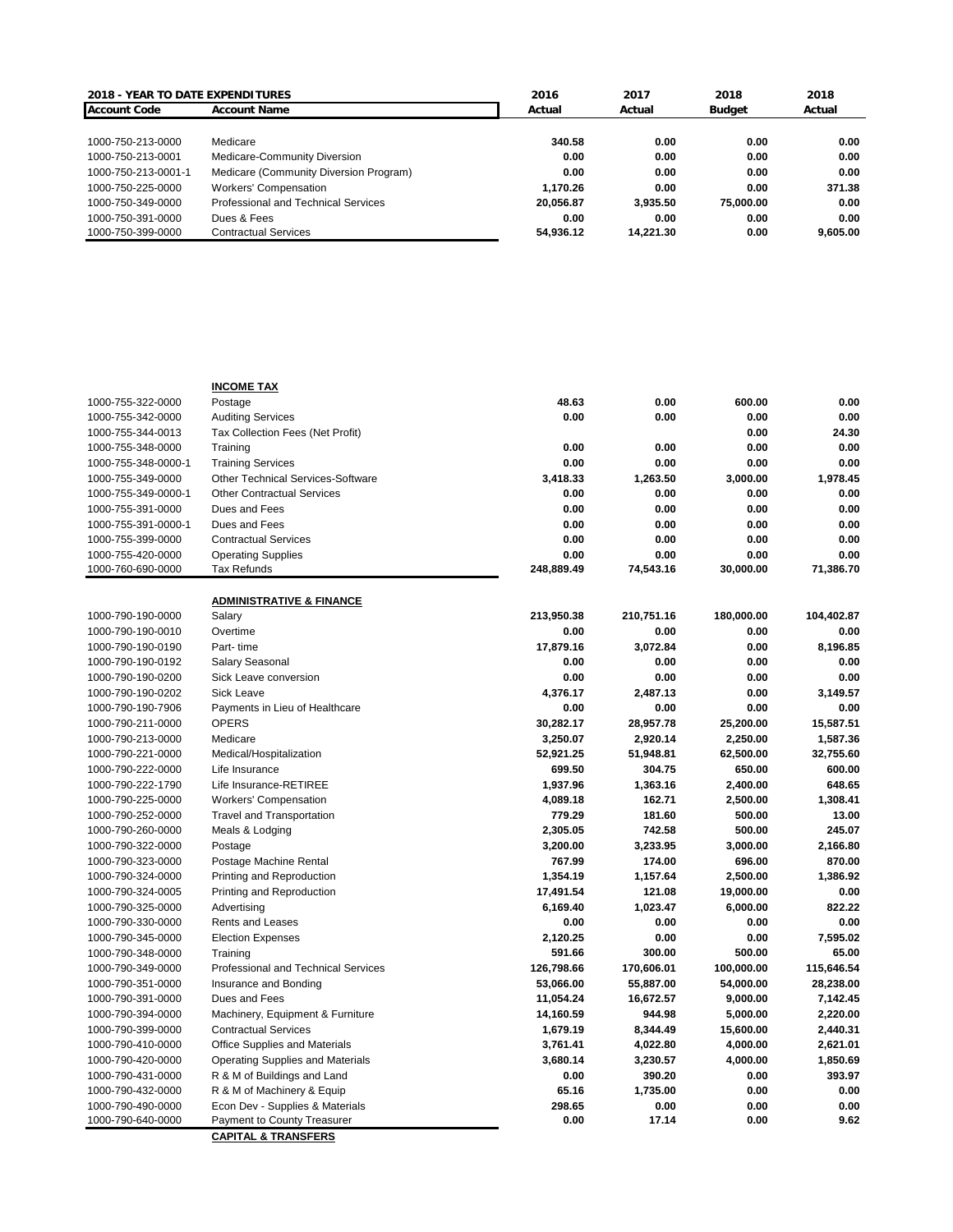| <b>2018 - YEAR TO DATE EXPENDITURES</b> |                                         | 2016         | 2017         | 2018          | 2018         |
|-----------------------------------------|-----------------------------------------|--------------|--------------|---------------|--------------|
| <b>Account Code</b>                     | <b>Account Name</b>                     | Actual       | Actual       | <b>Budget</b> | Actual       |
|                                         |                                         |              |              |               |              |
| 1000-800-520-0000                       | Equipment                               |              |              |               |              |
| 1000-910-910-0000                       | Transfers - Out OP&F                    | 159.000.00   | 489.000.00   | 115.000.00    | 0.00         |
| 1000-910-910-0620                       | Transfers - Out S.C.M.R. & Int          | 660.000.00   | 500.000.00   | 500.000.00    | 0.00         |
| 1000-910-910-0000-1                     | Transfers - Out<br><b>VETERAN'S MEM</b> | 0.00         | 0.00         | 0.00          | 0.00         |
| 1000-910-910-4901                       | Transfers - Out<br>Interest to Capital  | 110.000.00   | 100.000.00   | 440.000.00    | 0.00         |
| 1000-910-910-0000-2                     | Transfers - Out<br>Water Meter Repair   | 0.00         | 0.00         | 10.200.00     | 0.00         |
| 1000-920-920-0000                       | Advances - Out                          | 0.00         | 0.00         | 0.00          | 0.00         |
| 1000-930-930-0000                       | Contingencies                           | 0.00         | 0.00         | 0.00          | 0.00         |
|                                         |                                         | 5.724.853.36 | 5.556.220.78 | 5.081.638.01  | 2.782.954.35 |

| <b>SCMR Fund</b>                               |                                                                                  |              |            |            |            |
|------------------------------------------------|----------------------------------------------------------------------------------|--------------|------------|------------|------------|
| 2011-620-190-0000                              | Salary                                                                           | 423,502.56   | 391,054.16 | 305,000.00 | 248,761.84 |
| 2011-620-190-0010                              | Overtime                                                                         | 16,622.99    | 21,813.40  | 20,000.00  | 20,777.34  |
| 2011-620-190-0190                              | Part-time                                                                        | 0.00         | 0.00       | 0.00       | 0.00       |
| 2011-620-190-0192                              | Salary - Seasonal                                                                | 0.00         | 0.00       | 0.00       | 0.00       |
| 2011-620-190-0200                              | Sick Leave conversion                                                            | 316.32       | 0.00       | 0.00       | 0.00       |
| 2011-620-190-0202                              | <b>Sick Leave</b>                                                                | 11,338.65    | 22,230.56  | 0.00       | 4,238.31   |
| 2011-620-190-0203                              | <b>Injury Pay</b>                                                                | 0.00         | 0.00       | 0.00       | 0.00       |
| 2011-620-190-7906                              | In Lieu of Healthcare                                                            | 0.00         | 0.00       | 0.00       | 0.00       |
| 2011-620-211-0000                              | Ohio Public Employees Retirement System                                          | 55,776.16    | 52,293.70  | 45,500.00  | 31,450.29  |
| 2011-620-213-0000                              | Medicare                                                                         | 4,127.41     | 4,332.28   | 4,287.50   | 3,045.78   |
| 2011-620-221-0000                              | Medical/Hospitalization                                                          | 78,408.17    | 59,739.48  | 83,000.00  | 73,406.59  |
| 2011-620-222-0000                              | Life Insurance                                                                   | 1,498.50     | 1,311.75   | 1,200.00   | 900.00     |
| 2011-620-225-0000                              | <b>Workers' Compensation</b>                                                     | 6,616.30     | 195.33     | 6,600.00   | 2,095.71   |
| 2011-620-252-0000                              | <b>Travel and Transportation</b>                                                 | 24.00        | 0.00       | 0.00       | 0.00       |
| 2011-620-259-0000                              | <b>Sick Leave Conversion</b>                                                     | 0.00         | 0.00       | 0.00       | 0.00       |
| 2011-620-260-0000                              | Lodging and Meals                                                                | 0.00         | 0.00       | 0.00       | 0.00       |
| 2011-620-270-0000                              | Uniforms and Clothing                                                            | 2,650.29     | 1,656.42   | 3,000.00   | 565.88     |
| 2011-620-325-0000                              | Advertising                                                                      | 0.00         | 0.00       | 0.00       | 0.00       |
| 2011-620-346-0000                              | <b>Engineering Services</b>                                                      | 0.00         | 0.00       | 0.00       | 0.00       |
| 2011-620-348-0000                              | Training                                                                         | 522.00       | 60.00      | 0.00       | 495.00     |
| 2011-620-349-0000                              | Professional and Technical Services                                              | 15,836.52    | 13,424.53  | 9,000.00   | 5,345.35   |
| 2011-620-391-0000                              | Dues and Fees                                                                    | 617.43       | 222.78     | 600.00     | 346.56     |
| 2011-620-420-0000                              | <b>Operating Supplies and Materials</b>                                          | 69,620.30    | 47,881.41  | 45,000.00  | 9,087.09   |
| 2011-620-420-6700                              | Fuel                                                                             | 20,268.26    | 20,842.52  | 21,000.00  | 16,186.25  |
| 2011-620-431-0000                              | R & M of Buildings and Land                                                      | 4,018.66     | 26,837.97  | 5,000.00   | 1,708.84   |
| 2011-620-432-0000                              | R & M of Machinery & Equip                                                       | 4,102.22     | 6,388.74   | 10,000.00  | 24,812.84  |
| 2011-620-433-0000                              | Repairs and Maintenance of Motor Vehicles                                        | 31,946.43    | 21,936.08  | 20,000.00  | 7,081.27   |
| 2011-620-440-0000                              | Minor equipment                                                                  | 0.00         | 0.00       | 0.00       | 0.00       |
| 2011-630-420-0000                              | Materials-Salt, Cold Patch & Gravel                                              | 110,227.39   | 64,091.14  | 75,000.00  | 63,328.20  |
| 2011-630-432-0000                              | Repairs and Maintenance - Snow Plows                                             | 0.00         | 0.00       | 0.00       | 0.00       |
| 2011-800-555-0000                              | Streets, Highways, Sidewalks and Curbs                                           | 0.00         | 0.00       | 0.00       | 2,980.00   |
| 2011-920-920-0000                              | Advances - Out                                                                   | 0.00         | 0.00       | 0.00       | 0.00       |
|                                                |                                                                                  | 858,040.56   | 756,312.25 | 654,187.50 | 516,613.14 |
|                                                |                                                                                  |              |            |            |            |
| <b>State Highway Fund</b><br>2021-610-430-4569 | Repairs and Maintenance-Signals                                                  | 0.00         | 0.00       | 0.00       | 0.00       |
| 2021-620-420-0000                              | Materials-Salt                                                                   | 0.00         | 0.00       | 15,000.00  | 0.00       |
| 2021-650-349-0000                              | Professional and Technical Services                                              | 0.00         | 0.00       | 0.00       | 0.00       |
| 2021-620-431-0000                              | R & M of Buildings and Land                                                      | 0.00         | 0.00       | 0.00       | 0.00       |
| 2021-630-432-0000                              | R & M of Machinery & Equip                                                       | 0.00         | 0.00       | 0.00       | 0.00       |
| 2021-800-555-0000                              |                                                                                  | 0.00         | 0.00       | 0.00       | 0.00       |
| 2021-800-555-0802                              | Streets, Highways, Sidewalks and Curbs<br>Streets, Highways, Sidewalks and Curbs | 0.00         | 0.00       | 0.00       | 0.00       |
|                                                |                                                                                  |              | 0.00       | 0.00       | 0.00       |
| 2021-800-590-0802<br>2021-800-590-0803         | Other - Capital Outlay<br>Advances - Out                                         | 0.00<br>0.00 | 0.00       | 0.00       | 0.00       |
|                                                | Other-Professional & Technical Services                                          | 0.00         | 0.00       | 0.00       | 0.00       |
| 2021-650-349-0000-1                            |                                                                                  |              |            |            |            |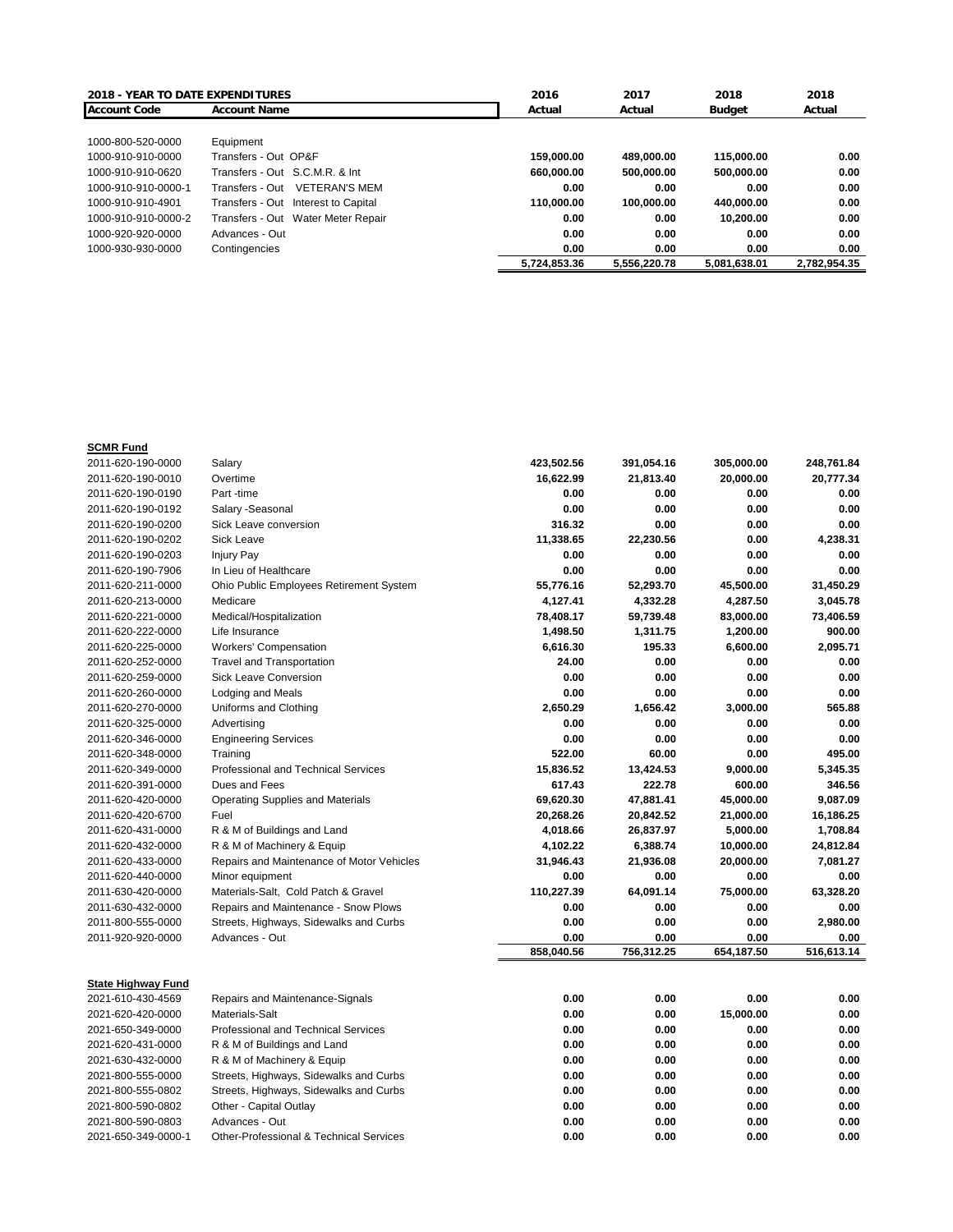| 2018 - YEAR TO DATE EXPENDITURES       |                                                               | 2016         | 2017         | 2018          | 2018         |
|----------------------------------------|---------------------------------------------------------------|--------------|--------------|---------------|--------------|
| <b>Account Code</b>                    | <b>Account Name</b>                                           | Actual       | Actual       | <b>Budget</b> | Actual       |
|                                        |                                                               |              |              |               |              |
| 2021-800-555-0000-1                    | Streets, Highways, Sidewalks and Curbs                        | 0.00         | 0.00         | 0.00          | 0.00         |
|                                        |                                                               |              |              |               |              |
|                                        |                                                               | 0.00         | 0.00         | 15,000.00     | 0.00         |
|                                        |                                                               |              |              |               |              |
| <b>Law Enforcement Trust Fund</b>      |                                                               |              |              |               |              |
| 2091-110-100-0101                      | <b>Personal Services-DARE</b>                                 | 0.00         | 0.00         | 0.00          | 0.00         |
| 2091-110-213-0000                      | Medicare                                                      | 0.00<br>0.00 | 0.00<br>0.00 | 0.00<br>0.00  | 0.00<br>0.00 |
| 2091-110-348-0000<br>2091-110-349-0102 | Training<br>Professional Services                             | 3,742.24     | 3,105.30     | 3,000.00      | 1,497.97     |
| 2091-110-420-0000                      | <b>Operating Supplies and Materials</b>                       | 1,042.50     | 666.34       | 1,000.00      | 0.00         |
| 2091-110-420-0101                      | Operating Supplies and Materials-DARE                         | 0.00         | 0.00         | 0.00          | 0.00         |
| 2091-110-640-0000                      | Payment to Another Political Subdivision                      | 0.00         | 0.00         | 0.00          | 0.00         |
| 2091-800-520-0000                      | Equipment                                                     | 0.00         | 0.00         | 0.00          | 0.00         |
|                                        |                                                               | 4,784.74     | 3,771.64     | 4,000.00      | 1,497.97     |
|                                        |                                                               |              |              |               |              |
| <b>Motor Vehicle License Tax Fund</b>  |                                                               |              |              |               |              |
| 2101-610-420-0000                      | Operating Supplies and Materials                              | 0.00         | 0.00         | 0.00          | 0.00         |
| 2101-760-431-0000                      | R & M of Buildings and Land                                   | 0.00         | 0.00         | 0.00          | 0.00         |
| 2101-760-432-0000                      | R & M of Machinery & Equip                                    | 0.00         | 0.00         | 0.00          | 0.00         |
| 2101-800-555-0000                      | Streets, Highways, Sidewalks and Curbs                        | 0.00         | 0.00         | 0.00          | 0.00         |
|                                        |                                                               | 0.00         | 0.00         | 0.00          | 0.00         |
|                                        |                                                               |              |              |               |              |
| <b>Police Pension Fund</b>             |                                                               |              |              |               |              |
| 2131-110-215-0000                      | Ohio Police and Fire Pension Fund                             | 187,114.80   | 174,288.75   | 159,967.50    | 109,121.16   |
| 2131-110-344-0000                      | <b>Property Tax Collection Fees</b>                           | 535.75       | 557.25       | 1,000.00      | 582.93       |
| 2131-110-345-0000                      | <b>Election Expense</b>                                       | 0.00         | 0.00         | 0.00          | 0.00         |
| 2131-910-910-0000                      | Transfer out                                                  | 0.00         | 0.00         | 0.00          | 0.00         |
|                                        |                                                               | 187,650.55   | 174,846.00   | 160,967.50    | 109,704.09   |
| Water Meter & Repair Fund              |                                                               |              |              |               |              |
| 2901-539-312-0000                      | Water and Sewage                                              | 0.00         | 0.00         | 0.00          | 0.00         |
| 2901-539-431-0000                      | R & M of Buildings and Land                                   | 0.00         | 0.00         | 0.00          | 0.00         |
| 2901-800-560-0000                      | <b>Utility Distribution Systems</b>                           | 8,847.36     | 10,371.88    | 10,371.88     | 10,371.88    |
|                                        |                                                               | 8,847.36     | 10,371.88    | 10,371.88     | 10,371.88    |
| <b>FEMA Fund</b>                       |                                                               |              |              |               |              |
| 2902-110-420-0000                      | <b>Operating Supplies and Materials</b>                       | 0.00         | 0.00         | 0.00          | 0.00         |
|                                        |                                                               | 0.00         | 0.00         | 0.00          | 0.00         |
|                                        |                                                               |              |              |               |              |
| <b>Mayor's Court Computer Fund</b>     |                                                               |              |              |               |              |
| 2903-720-340-0000                      | Pro and Tech Services                                         | 0.00         | 0.00         | 0.00          | 0.00         |
| 2903-720-340-0853                      | <b>Technical &amp; Software</b>                               | 0.00         | 0.00         | 0.00          | 0.00         |
| 2903-720-394-0000                      | Machinery, Equipment & Furniture                              | 0.00         | 0.00         | 0.00          | 0.00         |
| 2903-720-410-0000<br>2903-720-420-0001 | <b>Office Supplies</b><br>Operating Supplies - Comm Diversion | 0.00<br>0.00 | 0.00<br>0.00 | 0.00<br>0.00  | 0.00<br>0.00 |
| 2903-720-600-0852                      | <b>Computers &amp; Supplies</b>                               | 1,948.00     | 2,246.37     | 3,000.00      | 2,026.00     |
| 2903-800-520-0000                      | Equipment                                                     | 0.00         | 0.00         | 0.00          | 0.00         |
|                                        |                                                               | 1,948.00     | 2,246.37     | 3,000.00      | 2,026.00     |
| <b>Special Bond Retirement Fund</b>    |                                                               |              |              |               |              |
| 3101-740-344-0000                      | <b>Property Tax Collection Fees</b>                           | 0.00         | 0.00         | 0.00          | 0.00         |
| 3101-800-346-4905                      | Eng services -Dunham san sewer                                | 0.00         | 0.00         | 0.00          | 0.00         |
| 3101-850-710-0000                      | Principal                                                     | 0.00         | 0.00         | 0.00          | 0.00         |
| 3101-850-710-4905-1                    | Principal                                                     | 0.00         | 1,720,000.00 | 0.00          | 0.00         |
| 3101-850-720-0000                      | Interest                                                      | 0.00         | 0.00         | 0.00          | 0.00         |
| 3101-850-710-4905                      | Principal-Dunham Rd Sanitary Sewer                            | 1,275,000.00 | 0.00         | 1,640,000.00  | 0.00         |
| 3101-850-710-4906                      | Principal- Dunham Rd Water Main Rehab                         | 34,702.80    | 18,594.18    | 37,405.00     | 40,562.46    |
| 3101-850-720-4906                      | Interest                                                      | 20,893.88    | 36,087.05    | 37,360.00     | 0.00         |
| 3101-850-790-0000                      | Other - Debt Service                                          | 4,726.26     | 6,954.00     | 0.00          | 0.00         |
| 3101-850-790-0000-1                    | Other - Debt Service                                          | 0.00         | 0.00         | 0.00          | 0.00         |
| 3101-850-790-4905                      | Other - Debt service                                          | 0.00         | 0.00         | 0.00          | 0.00         |
|                                        | <b>Walton Road</b>                                            | 0.00         | 0.00         | 0.00          | 0.00         |
|                                        | Alex/Dunham Traffic                                           | 0.00         | 0.00         | 0.00          | 0.00         |
|                                        |                                                               | 1,335,322.94 | 1,781,635.23 | 1,714,765.00  | 40,562.46    |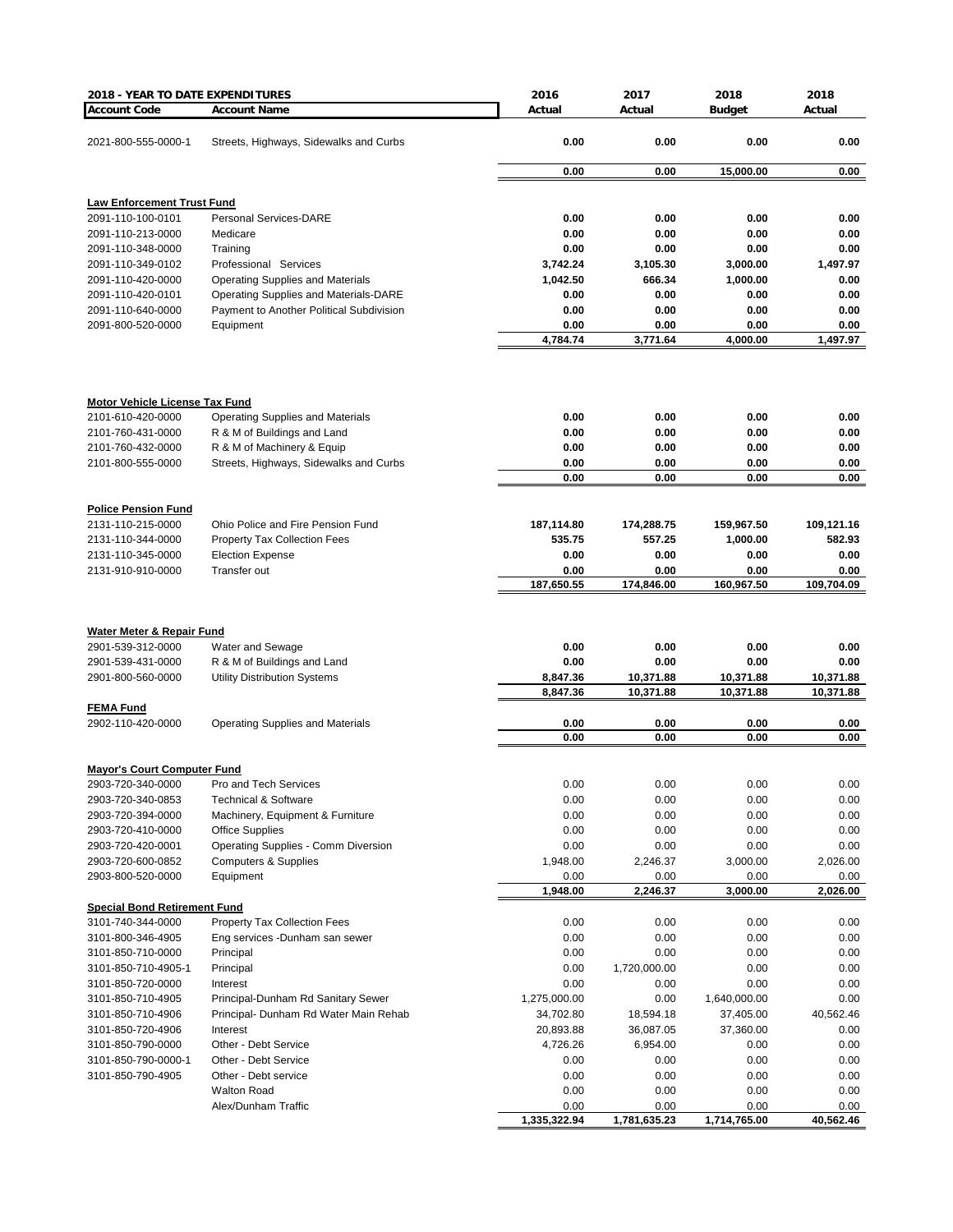| 2018 - YEAR TO DATE EXPENDITURES       |                                                                | 2016                 | 2017                 | 2018               | 2018              |
|----------------------------------------|----------------------------------------------------------------|----------------------|----------------------|--------------------|-------------------|
| <b>Account Code</b>                    | <b>Account Name</b>                                            | Actual               | Actual               | <b>Budget</b>      | Actual            |
|                                        |                                                                |                      |                      |                    |                   |
| <b>Third Party Services</b>            |                                                                |                      |                      |                    |                   |
| 4101-790-620-3110                      | Senior Lawn Care & Benevolent Events                           | 0.00                 | 0.00                 | 0.00               | 0.00              |
| 4101-800-610-6589<br>4101-800-620-0000 | <b>Deposits Refunded</b>                                       | 0.00<br>0.00         | 0.00<br>0.00         | 0.00<br>0.00       | 0.00<br>0.00      |
|                                        | Deposits Applied                                               | 0.00                 | 0.00                 | 0.00               | 0.00              |
|                                        |                                                                |                      |                      |                    |                   |
| <b>Issue I and II Capital Funds</b>    |                                                                |                      |                      |                    |                   |
| 4201-800-555-0000                      | Streets, Highways, Sidewalks and Curbs                         | 0.00                 | 0.00                 | 0.00               | 0.00              |
| 4201-800-560-4905                      | <b>Utility Distribution Systems</b>                            | 0.00                 | 0.00                 | 0.00               | 0.00              |
| 4201-800-560-4906                      | <b>Utility Distribution Systems</b>                            | 0.00                 | 0.00                 | 0.00               | 0.00              |
| 4201-920-920-0000                      | Advances Out                                                   | 0.00                 | 0.00                 | 0.00               | 0.00              |
|                                        |                                                                | 0.00                 | 0.00                 | 0.00               | 0.00              |
|                                        |                                                                |                      |                      |                    |                   |
| <b>Capital Improvements Fund</b>       |                                                                |                      |                      |                    |                   |
| 4901-410-610-0000                      | <b>Deposits Refunded</b>                                       | 0.00                 | 0.00                 | 0.00               | 0.00              |
| 4901-800-312-0000                      | Water & sewage                                                 | 0.00                 | 0.00                 | 0.00               | 0.00              |
| 4901-800-325-0000                      | Advertising                                                    | 1,522.41             | 449.32               | 0.00               | 0.00              |
| 4901-800-346-0000                      | <b>Engineering Services</b>                                    | 0.00                 | 0.00                 | 0.00               | 0.00              |
| 4901-800-349-0000<br>4901-800-420-0480 | Other- Pro services<br>Advertising                             | 242,479.88<br>0.00   | 133,830.78<br>0.00   | 105,000.00<br>0.00 | 44,084.00<br>0.00 |
| 4901-800-433-0000                      | Repairs and Main. Of Motor Vehicles                            | 0.00                 | 15,300.00            | 0.00               | 0.00              |
| 4901-800-510-0000                      | Land and Land Improvements                                     | 379,182.97           | 63,240.48            | 0.00               | 0.00              |
| 4901-800-510-0489                      | Land and Land Imp Sagamore Creek                               | 0.00                 | 0.00                 | 0.00               | 0.00              |
| 4901-800-510-0491                      | Land and Land Improvements-Egbert Rd                           | 0.00                 | 0.00                 | 0.00               | 0.00              |
| 4901-800-520-0000                      | Equipment                                                      | 13,315.23            | 18,973.06            | 0.00               | 949.50            |
| 4901-800-520-0480                      | Equipment                                                      | 0.00                 | 0.00                 | 0.00               | 0.00              |
| 4901-800-520-0481                      | Equipment-Police                                               | 0.00                 | 0.00                 | 0.00               | 0.00              |
| 4901-800-520-0483                      | Equipment                                                      | 0.00                 | 0.00                 | 0.00               | 0.00              |
| 4901-800-520-0484                      | Equipment-Service Dept                                         | 0.00                 | 0.00                 | 0.00               | 0.00              |
| 4901-800-520-0487                      | Equipment- Finance Computer Upgrade                            | 0.00                 | 0.00                 | 0.00               | 0.00              |
| 4901-800-530-0000                      | Buildings & Structures- Toiletry & Sinks                       | 463,805.50           | 107,348.41           | 0.00               | 1,615.00          |
| 4901-800-530-0000-1                    | <b>Buildings and Other Structures</b>                          | 0.00                 | 0.00                 | 0.00               | 0.00              |
| 4901-800-530-5896<br>4901-800-540-0000 | <b>Buildings and Other Structures</b><br>Machinery, and Equip- | 0.00<br>0.00         | 0.00<br>2,650.00     | 0.00<br>0.00       | 0.00<br>0.00      |
| 4901-800-540-0487                      | Equipment- Finance Computer Upgrade                            | 0.00                 | 0.00                 | 0.00               | 0.00              |
| 4901-800-550-0000                      | Motor Vehicles - Recreation                                    | 5,819.12             | 0.00                 | 0.00               | 0.00              |
| 4901-800-550-0000-1                    | Motor Vehicles - Road Dept                                     | 0.00                 | 0.00                 | 0.00               | 0.00              |
| 4901-800-550-0488                      | Motor Vehicles- POLICE                                         | 0.00                 | 122,374.26           | 0.00               | 0.00              |
| 4901-800-555-0000                      | Streets, Highways, Sidewalks and Curbs                         | 219,069.82           | 51,741.20            | 440,000.00         | 33,950.00         |
| 4901-800-555-6202                      | Streets, Highways, Sidewalks and Curbs (Storm Sewers)          | 0.00                 | 71,343.93            | 0.00               | 3,300.13          |
| 4901-800-560-0000                      | <b>Utility Distribution Systems</b>                            | 147.50               | 0.00                 | 0.00               | 0.00              |
| 4901-800-560-0803                      | Utility Systems-Alexander Storm Sewer                          | 0.00                 | 0.00                 | 0.00               | 0.00              |
| 4901-800-560-4905                      | Utility Systems-Dunham Rd Sanitary                             | 0.00                 | 0.00                 | 0.00               | 0.00              |
| 4901-800-560-4906                      | Utility Systems-Dunham Rd Water Main                           | 0.00                 | 0.00                 | 0.00               | 0.00              |
| 4901-800-560-4908                      | Utility Systems-Dunham Rd Resurfacing                          | 0.00                 | 0.00                 | 0.00               | 0.00              |
| 4901-800-690-0000<br>4901-800-690-0801 | Other - Engineering                                            | 0.00                 | 0.00                 | 0.00               | 0.00              |
| 4901-800-690-6523                      | <b>Other Capital</b><br>Culvert<br>Other- Storm damage         | 0.00<br>0.00         | 0.00<br>0.00         | 0.00<br>0.00       | 0.00<br>0.00      |
| 4901-990-990-0000                      | Other - Other Financing Uses                                   | 2,221.74             | 0.00                 | 0.00               | 0.00              |
| 4901-910-910-0000                      | Transfers - Out (Debt Service)                                 | 170,000.00           | 50,000.00            | 70,000.00          | 0.00              |
| 4901-920-920-0000                      | Advances Out (capital Lease)                                   | 0.00                 | 0.00                 | 0.00               | 0.00              |
|                                        |                                                                | 1,497,564.17         | 637,251.44           | 615,000.00         | 83,898.63         |
| <b>Veteran's Memorial Fund</b>         |                                                                |                      |                      |                    |                   |
| 4902-800-349-0000                      | <b>Professional Services</b>                                   | 573.00               | 308.36               | 0.00               | 110.00            |
| 4902-800-530-0000                      | <b>Buildings and Other Structures</b>                          | 1,237.50<br>1,810.50 | 2,782.43<br>3,090.79 | 500.00<br>500.00   | 0.00<br>110.00    |
|                                        |                                                                |                      |                      |                    |                   |
| <b>Building Bond Fund</b>              |                                                                |                      |                      |                    |                   |
| 7001-410-610-0000                      | <b>Deposits Refunded</b>                                       | 0.00                 | 0.00                 | 0.00               | 0.00              |
| 7001-910-910-0000                      | Transfers - Out                                                | 0.00                 | 0.00                 | 0.00               | 0.00              |
|                                        |                                                                | 0.00                 | 0.00                 | 0.00               | 0.00              |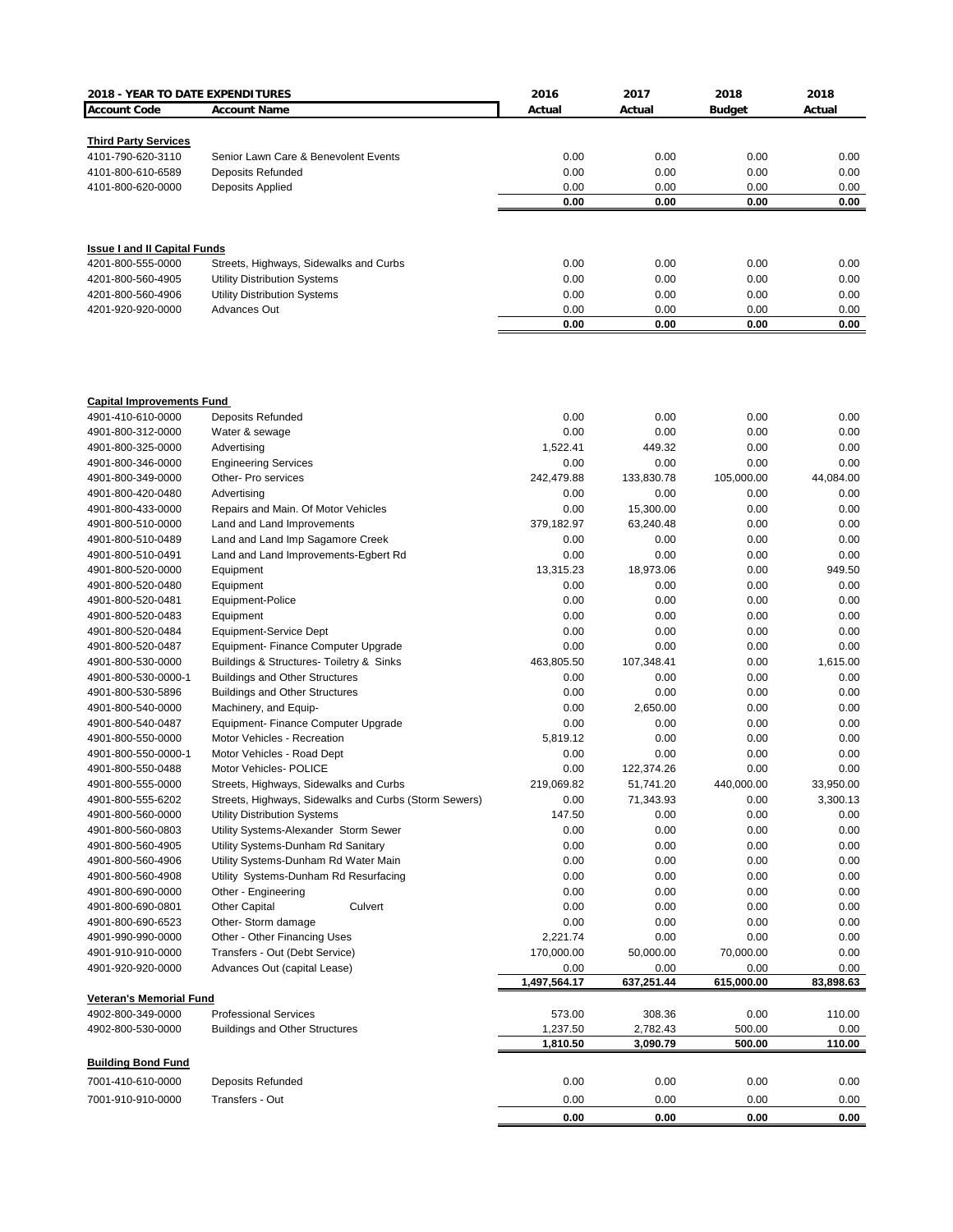| 2018 - YEAR TO DATE EXPENDITURES |                                          | 2016          | 2017                          | 2018                         | 2018                         |
|----------------------------------|------------------------------------------|---------------|-------------------------------|------------------------------|------------------------------|
| <b>Account Code</b>              | <b>Account Name</b>                      | Actual        | Actual                        | <b>Budget</b>                | Actual                       |
|                                  |                                          |               |                               |                              |                              |
| <b>Unclaimed Monies Fund</b>     |                                          |               |                               |                              |                              |
| 9101-790-690-0000                | Other - Other                            | 0.00          | 0.00                          | 0.00                         | 0.00                         |
|                                  |                                          | 0.00          | 0.00                          | 0.00                         | 0.00                         |
| <b>Unclaimed Monies Fund</b>     |                                          |               |                               |                              |                              |
| 9901-410-610-0000                | Deposits Refunded                        | 7,545.76      | 2,050.00                      | 0.00                         | 4,125.00                     |
| 9901-410-620-0000                | Deposits Applied                         | 0.00          | 0.00                          | 0.00                         | 0.00                         |
| 9901-790-690-0000                | Other - Other                            | 0.00          | 0.00                          | 0.00                         | 0.00                         |
| 9901-790-690-3110                | <b>Other- Senior Services</b>            | 0.00          | 0.00                          | 0.00                         | 0.00                         |
| <b>Mayor's Court</b>             |                                          |               |                               |                              |                              |
| 9902-720-620-0000                | Deposits Applied                         | 300,544.31    | 303,999.33                    | 0.00                         | 176,663.28                   |
| <b>Second Party Service</b>      |                                          |               |                               |                              |                              |
| 9903-110-349-0013                | Professional Serv - Animal Fund          | 520.00        | 585.00                        | 0.00                         | 0.00                         |
| 9903-310-420-0007                | Operating Exp. Benevolent Fund General   | 731.99        | 422.62                        | 0.00                         | 400.00                       |
| 9903-310-420-0008                | Operating Exp. Benevolent Fund Events    | 0.00          | 0.00                          | 0.00                         | 0.00                         |
| 9903-730-620-3110                | Deposits Applied (Senior Services)       | 32,244.00     | 33,813.00                     | 0.00                         | 22,242.50                    |
|                                  |                                          | 33,495.99     | 34,820.62                     | 0.00                         | 22,642.50                    |
| Walton Hills/Sagamore Hills JEDD |                                          |               |                               |                              |                              |
| 9904-790-640-0000                | Payment to another political subdivision | 368,751.61    | 352,172.15                    | 400,000.00                   | 292,117.76                   |
| 9904-910-910-0000                | Transfers - Out                          | 391,560.99    | 485,788.60                    | 400,000.00                   | 0.00                         |
|                                  |                                          | 760,312.60    | 837,960.75                    | 800,000.00                   | 292,117.76                   |
|                                  |                                          |               |                               |                              |                              |
|                                  | <b>TOTALS</b>                            | 10,722,720.84 | 10,104,577.08                 | 9,059,429.89                 | 4,043,287.06                 |
|                                  | Payroll Infringes                        |               | 3,311,752.74                  | 3,046,199.63                 | 2,138,759.64                 |
|                                  |                                          |               |                               |                              |                              |
|                                  |                                          |               | 8,918,217.74<br>10,104,577.08 | 9,105,324.40<br>9,059,429.89 | 4,094,316.84<br>4,043,287.06 |
|                                  |                                          |               | (1, 186, 359.34)              | 45,894.51                    | 51,029.78                    |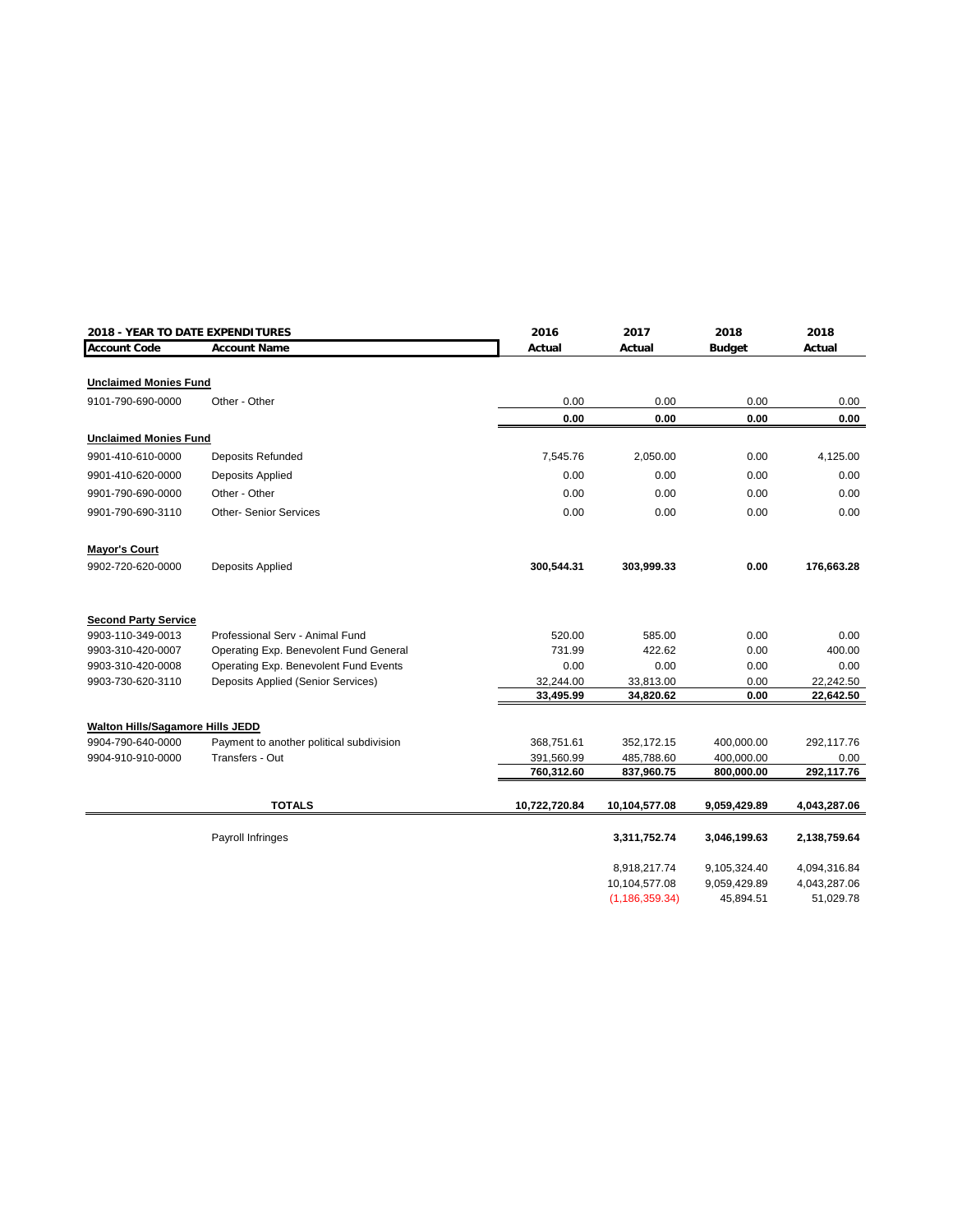|                                   |                                          | 2016<br>Actual | 2017<br>Actual         | 2018          | 2018<br>Actual |
|-----------------------------------|------------------------------------------|----------------|------------------------|---------------|----------------|
|                                   | <b>GENERAL FUND #1000</b>                |                |                        | <b>Budget</b> |                |
| Balance - January 1st             |                                          | 1,943,854.82   | 1,224,404.90           | 276,565.87    | 276,565.87     |
| <b>Revenues</b>                   |                                          |                |                        |               |                |
|                                   |                                          |                |                        |               |                |
| <b>Municipal Income Tax</b>       |                                          | 3,956,125.37   | 3,504,076.94           | 3,502,500.00  | 2,383,836.28   |
|                                   | Income Tax                               | 3,950,550.93   | 3,503,831.01<br>245.93 | 3,500,000.00  | 2,355,498.15   |
|                                   | Public Utility - Net Profit Tax          | 5,574.44       |                        | 2,500.00      | 28,338.13      |
| <b>Other Local Taxes</b>          |                                          | 9,930.60       | 11,484.28              | 172,500.00    | 26,648.18      |
|                                   | Admissions                               | 9,505.60       | 9,754.64               | 8,500.00      | 91.08          |
|                                   | <b>Special Assessments</b>               | 425.00         | 1,729.64               | 164,000.00    | 26,557.10      |
| Licenses & Permits & Inspections  |                                          | 52,020.86      | 41,785.88              | 43,500.00     | 29,435.53      |
|                                   | <b>Building Permits</b>                  | 14,448.66      | 14,501.68              | 17,500.00     | 9,339.93       |
|                                   | Tap Fees                                 | 0.00           | 0.00                   | 0.00          | 300.00         |
|                                   | Zoning                                   | 17,832.20      | 8,669.20               | 10,000.00     | 5,510.60       |
|                                   | <b>Street Opening</b>                    | 200.00         | 400.00                 | 0.00          | 0.00           |
|                                   | Other                                    | 19,540.00      | 18,215.00              | 16,000.00     | 14,285.00      |
| Intergovernmental                 |                                          | 66,444.63      | 67,795.39              | 49,693.00     | 35,870.08      |
|                                   | Grants                                   | 13,825.79      | 12,676.78              | 11,000.00     | 9,361.05       |
|                                   | Shared Taxes and Permits (Track)         | 22,196.58      | 28,569.50              | 20,000.00     | 13,810.68      |
|                                   | Local Gov't Fund - State of Ohio         | 25,728.71      | 20,454.16              | 17,693.00     | 12,138.35      |
|                                   | Local Gov't Fund - County                | 0.00           | 0.00                   | 0.00          | 0.00           |
|                                   | Cigarette Tax - Ohio                     | 74.25          | 74.25                  | 0.00          | 0.00           |
|                                   | Liquor & Beer Permits - Ohio             | 4,619.30       | 6,020.70               | 1,000.00      | 560.00         |
|                                   | Estate (Inheritance) Tax                 | 0.00           | 0.00                   | 0.00          | 0.00           |
|                                   | Other                                    | 0.00           | 0.00                   | 0.00          | 0.00           |
| <b>Charges for Services</b>       |                                          | 276,803.98     | 241,954.09             | 350,296.40    | 245,590.30     |
|                                   | Concessions                              | 3,631.75       | 2,154.00               | 3,500.00      | 1,439.85       |
|                                   | <b>Recreation Entry Fees</b>             | 6,853.39       | 10,593.60              | 12,500.00     | 5,353.00       |
|                                   | <b>Cultural &amp; Recreation</b>         | 15,967.00      | 19,930.00              | 16,500.00     | 26,647.00      |
|                                   | Comm. Room                               | 3,000.00       | 10,605.00              | 57,000.00     | 28,224.00      |
|                                   | Antenna Lease                            | 0.00           | 0.00                   | 0.00          | 0.00           |
|                                   | Cable TV                                 | 35,238.93      | 30,227.63              | 35,000.00     | 16,358.27      |
|                                   | Fire                                     | 0.00           | 200.00                 | 0.00          | 0.00           |
|                                   | Other                                    | 212,112.91     | 168,243.86             | 225,796.40    | 167,568.18     |
| <b>Interest</b>                   |                                          | 2,679.48       | 4,720.72               | 2,000.00      | 5,917.93       |
|                                   | <b>Interest Earnings</b>                 | 2,679.48       | 4,720.72               | 2,000.00      | 5,917.93       |
|                                   |                                          |                |                        |               |                |
| <b>Municipal Court</b>            |                                          | 209,380.11     | 202,969.19             | 295,000.00    | 251,852.95     |
|                                   | <b>Court Fines</b>                       | 137,002.55     | 122,875.38             | 220,000.00    | 202,830.27     |
|                                   | Court Costs                              | 66,883.71      | 69,593.81              | 70,000.00     | 46,134.56      |
|                                   | Forfeiture                               | 5,493.85       | 10,500.00              | 5,000.00      | 2,888.12       |
|                                   | <b>Witness Fees</b>                      | 0.00           | 0.00                   | 0.00          | 0.00           |
| <b>All Other Revenue</b>          |                                          | 432,018.41     | 533,108.93             | 412,250.00    | 51,217.53      |
|                                   | Special Assessments - Direct             | 0.00           | 0.00                   | 0.00          | 0.00           |
|                                   | <b>Unclaimed Property</b>                | 0.00           | 0.00                   | 0.00          | 0.00           |
|                                   | Prisoner Housing (County)                | 0.00           | 0.00                   | 0.00          | 0.00           |
|                                   | Donations and Contributions              | 3,267.00       | 5,864.00               | 2,350.00      | 0.00           |
|                                   | Garage Sale                              | 854.00         | 631.00                 | 800.00        | 768.00         |
|                                   | <b>Asset Sales</b>                       | 0.00           | 0.00                   | 0.00          | 0.00           |
|                                   | Other                                    | 427,897.41     | 526,613.93             | 409,100.00    | 50,449.53      |
| <b>Operating Transfers - In</b>   |                                          | 0.00           | 0.00                   | 0.00          | 0.00           |
|                                   | Transfer In (Political Subdivision Fund) | 0.00           | 0.00                   | 0.00          | 0.00           |
|                                   | Advances In                              | 0.00           | 0.00                   | 0.00          | 0.00           |
|                                   |                                          |                |                        |               |                |
| <b>Non Revenue</b>                | Miscellaneous Revenue                    | 0.00<br>0.00   | 0.00<br>0.00           | 0.00<br>0.00  | 0.00<br>0.00   |
|                                   | RITA Refund                              | 0.00           | 0.00                   | 0.00          | 0.00           |
|                                   | Other - Adjustment                       | 0.00           | 0.00                   | 0.00          | 0.00           |
| <b>Total Receipts</b>             |                                          | 5,005,403.44   | 4,607,895.42           | 4,827,739.40  | 3,030,368.78   |
| <b>Total Receipts and Balance</b> |                                          | 6,949,258.26   | 5,832,300.32           | 5,104,305.27  | 3,306,934.65   |
|                                   |                                          |                |                        |               |                |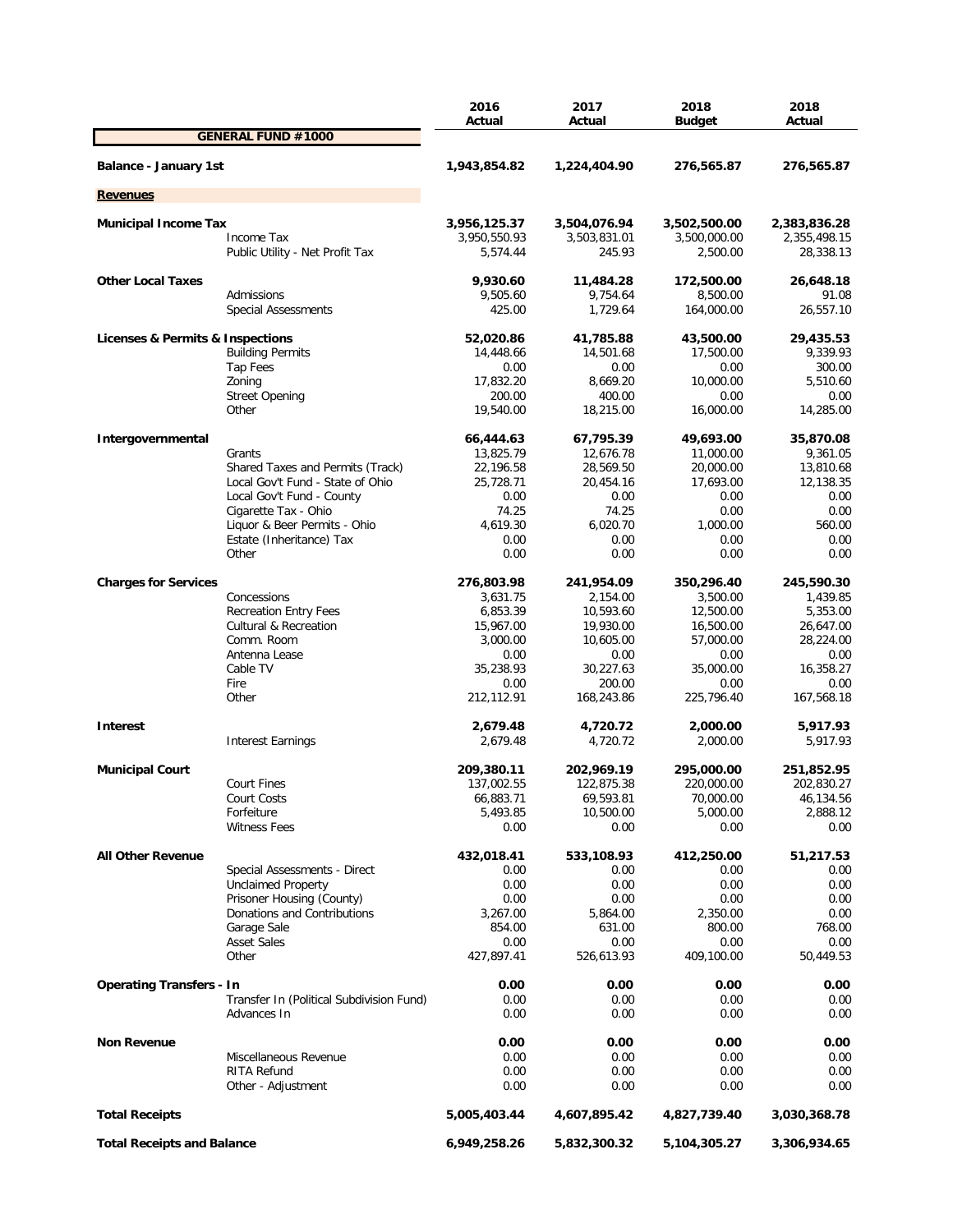|                                        |                                                                                                                  | 2016<br>Actual                                                                        | 2017<br>Actual                                                                      | 2018<br><b>Budget</b>                                                               | 2018<br>Actual                                                                          |
|----------------------------------------|------------------------------------------------------------------------------------------------------------------|---------------------------------------------------------------------------------------|-------------------------------------------------------------------------------------|-------------------------------------------------------------------------------------|-----------------------------------------------------------------------------------------|
| <b>GENERAL FUND (continued)</b>        |                                                                                                                  |                                                                                       |                                                                                     |                                                                                     |                                                                                         |
| <b>Expenditures</b>                    |                                                                                                                  |                                                                                       |                                                                                     |                                                                                     |                                                                                         |
| <b>Police</b>                          | Personal Services & Benefits<br>Other Operations & Maintenance<br>Capital Outlay                                 | 2,121,147.11<br>1,920,254.25<br>200,892.86<br>0.00                                    | 2,031,420.07<br>1,757,734.81<br>273,685.26<br>0.00                                  | 1,703,483.50<br>1,542,383.50<br>161,100.00<br>0.00                                  | 1,198,462.01<br>1,111,170.98<br>87,291.03<br>0.00                                       |
| <b>Fire</b>                            | Other Operations & Maintenance                                                                                   | 535,910.04<br>535,910.04                                                              | 546,628.24<br>546,628.24                                                            | 557,347.38<br>557,347.38                                                            | 374,010.25<br>374,010.25                                                                |
| Health                                 | Personal Services & Benefits                                                                                     | 8,941.52<br>0.00                                                                      | 9,397.72<br>0.00                                                                    | 9,000.00<br>0.00                                                                    | 9,397.72<br>0.00                                                                        |
|                                        | Other Operations & Maintenance                                                                                   | 8,941.52                                                                              | 9,397.72                                                                            | 9,000.00                                                                            | 9,397.72                                                                                |
| <b>Recreation &amp; Community Life</b> | Personal Services & Benefits<br>Other Operations & Maintenance<br>Capital Outlay                                 | 224,587.12<br>120,212.98<br>104,374.14                                                | 223,767.12<br>123,233.22<br>100,533.90                                              | 204,958.50<br>132,908.50<br>72,050.00                                               | 147,715.69<br>88,426.63<br>59,289.06                                                    |
| <b>Housing and Building</b>            | Personal Services & Benefits<br>Other Operations & Maintenance                                                   | 58,309.16<br>25,875.00<br>32,434.16                                                   | 52,516.82<br>26,020.49<br>26,496.33                                                 | 45,078.00<br>17,478.00<br>27,600.00                                                 | 32,376.72<br>17,575.37<br>14,801.35                                                     |
| Engineering                            | Personal Services & Benefits<br>Other Operations & Maintenance                                                   | 21,468.05<br>21,468.05<br>0.00                                                        | 23,457.49<br>23,457.49<br>0.00                                                      | 23,855.25<br>23,855.25<br>0.00                                                      | 15,584.13<br>15,584.13<br>0.00                                                          |
| <b>Basic Utility</b>                   | Electricity<br>Natural Gas<br>Water & Sewage<br>Sewer Fees - Residential<br>Refuse<br>Telephone & Communications | 282,539.08<br>80,469.27<br>20,990.95<br>1,520.18<br>690.00<br>141,548.17<br>37,320.51 | 293,086.71<br>66,799.66<br>21,555.67<br>2,788.53<br>0.00<br>150,392.69<br>51,550.16 | 282,500.00<br>70,000.00<br>22,000.00<br>3,000.00<br>0.00<br>150,000.00<br>37,500.00 | 213,728.68<br>54,744.85<br>17,092.10<br>3,092.47<br>843.05<br>100,800.49<br>37, 155. 72 |
| <b>Service</b>                         | Personal Services & Benefits<br>Other Operations & Maintenance                                                   | 246,346.94<br>140,180.50<br>106,166.44                                                | 262,371.26<br>104,414.83<br>157,956.43                                              | 259,696.00<br>177,696.00<br>82,000.00                                               | 121,112.18<br>64,683.84<br>56,428.34                                                    |
| Mayor                                  | Personal Services & Benefits<br>Other Operations & Maintenance                                                   | 99,170.21<br>94,949.84<br>4,220.37                                                    | 89,824.85<br>88,376.81<br>1,448.04                                                  | 95,254.93<br>92,754.93<br>2,500.00                                                  | 59,963.90<br>58,879.92<br>1,083.98                                                      |
| Council                                | Personal Services & Benefits<br>Other Operations & Maintenance                                                   | 77,052.92<br>77,052.92<br>0.00                                                        | 76,503.58<br>76,503.58<br>0.00                                                      | 77,270.62<br>77,270.62<br>0.00                                                      | 50,603.71<br>50,603.71<br>0.00                                                          |
| <b>Municipal Court</b>                 | Personal Services & Benefits<br>Other Operations & Maintenance                                                   | 123,432.90<br>120,545.44<br>2,887.46                                                  | 122,358.98<br>118,644.17<br>3,714.81                                                | 124,204.14<br>122,504.14<br>1,700.00                                                | 78,536.19<br>77,482.81<br>1,053.38                                                      |
| <b>Clerk Treasurer</b>                 | Personal Services & Benefits<br>Other Operations & Maintenance                                                   | 0.00                                                                                  | 0.00                                                                                | 0.00                                                                                | 0.00                                                                                    |
| <b>Planning Commission</b>             | Personal Services & Benefits                                                                                     | 2,083.90<br>2,083.90                                                                  | 2,370.85<br>2,370.85                                                                | 2,232.01<br>2,232.01                                                                | 1,727.13<br>1,727.13                                                                    |
| <b>Zoning Commission</b>               | Personal Services & Benefits<br>Other Operations & Maintenance                                                   | 3,062.19<br>3,062.19<br>0.00                                                          | 3,085.07<br>3,085.07<br>0.00                                                        | 3,661.68<br>3,661.68<br>0.00                                                        | 2,107.77<br>2,107.77<br>0.00                                                            |
| Law                                    | Personal Services & Benefits<br>Other Operations & Maintenance                                                   | 140,349.02<br>65,356.03<br>74,992.99                                                  | 78,156.80<br>60,000.00<br>18,156.80                                                 | 75,000.00<br>0.00<br>75,000.00                                                      | 44,976.38<br>35,371.38<br>9,605.00                                                      |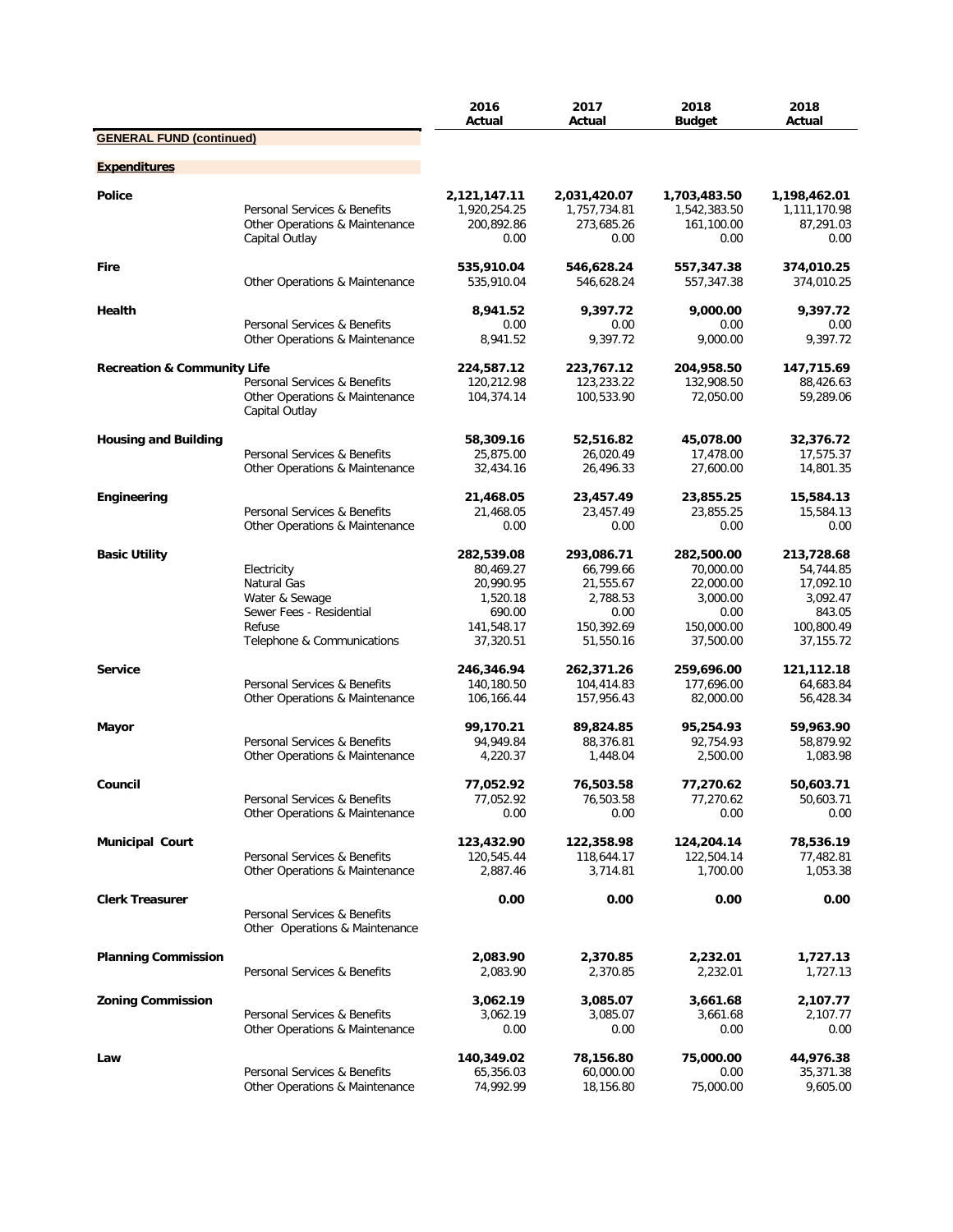|                                   |                                                                | 2016<br>Actual | 2017<br>Actual | 2018<br><b>Budget</b> | 2018<br>Actual |
|-----------------------------------|----------------------------------------------------------------|----------------|----------------|-----------------------|----------------|
| <b>GENERAL FUND (continued)</b>   |                                                                |                |                |                       |                |
| Income tax                        |                                                                | 252,356.45     | 75,806.66      | 33,600.00             | 73,389.45      |
|                                   | Personal Services & Benefits<br>Other Operations & Maintenance | 252,356.45     | 75,806.66      | 33,600.00             | 73,389.45      |
| <b>General Office</b>             |                                                                | 599,096.75     | 576,468.56     | 519,296.00            | 359,262.44     |
|                                   | Personal Services & Benefits                                   | 332,470.18     | 302,892.66     | 276,500.00            | 168,494.89     |
|                                   | Other Operations & Maintenance                                 | 262,330.57     | 269,705.90     | 238,296.00            | 189,171.55     |
|                                   | <b>UAN Fees</b>                                                | 4,296.00       | 3,870.00       | 4,500.00              | 1,596.00       |
|                                   | Capital Outlay                                                 | 0.00           | 0.00           | 0.00                  | 0.00           |
| <b>Total General Government</b>   |                                                                | 1,296,604.34   | 1,024,575.35   | 930,519.38            | 670,566.97     |
| Non-Departmental                  |                                                                | 929,000.00     | 1,089,000.00   | 1,065,200.00          | 0.00           |
|                                   | Transfers                                                      | 929,000.00     | 1,089,000.00   | 1,065,200.00          | 0.00           |
|                                   | Advances Out                                                   | 0.00           | 0.00           | 0.00                  | 0.00           |
|                                   | Other Operations & Maintenance                                 | 0.00           | 0.00           | 0.00                  | 0.00           |
| <b>Total Disbursements</b>        |                                                                | 5,724,853.36   | 5,556,220.78   | 5,081,638.01          | 2,782,954.35   |
| <b>Adjustments</b>                |                                                                | 0.00           | 486.33         | 0.00                  | 0.00           |
| <b>Cash Balance</b>               |                                                                | 1,224,404.90   | 276,565.87     | 22,667.26             | 523,980.30     |
| <b>Less: Encumbrances</b>         |                                                                | 48,988.00      | 5,495.34       | 0.00                  | 496,037.07     |
| <b>Unencumbered Balance</b>       |                                                                | 1,175,416.90   | 271,070.53     | 22,667.26             | 27,943.23      |
|                                   | SCMR Fund #2011                                                |                |                |                       |                |
| Balance - January 1st             |                                                                | 128,561.33     | 100,087.01     | 24,019.26             | 24,019.26      |
| <b>Revenues</b>                   |                                                                | 829,566.24     | 680,244.50     | 663,000.00            | 118,936.86     |
|                                   | Gasoline Excise Tax                                            | 112,069.70     | 115,022.25     | 110,000.00            | 75,221.08      |
|                                   | State Motor Vehicle License Tax                                | 55,503.79      | 64,045.30      | 53,000.00             | 42,646.78      |
|                                   | Interest                                                       | 0.00           | 0.00           | 0.00                  | 0.00           |
|                                   | Other                                                          | 1,992.75       | 1,176.95       | 0.00                  | 1,069.00       |
|                                   | Advances In                                                    | 0.00           | 0.00           | 0.00                  | 0.00           |
|                                   | Transfers-In                                                   | 660,000.00     | 500,000.00     | 500,000.00            | 0.00           |
| <b>Total Receipts and Balance</b> |                                                                | 958,127.57     | 780,331.51     | 687,019.26            | 142,956.12     |
| <b>Expenditures</b>               |                                                                | 858,040.56     | 756,312.25     | 654,187.50            | 516,613.14     |
|                                   | Personal Services & Benefits                                   | 600,881.35     | 554,627.08     | 468,587.50            | 385,241.74     |
|                                   | Other Operations & Maintenance<br>Capital Outlay               | 257,159.21     | 201,685.17     | 185,600.00            | 131,371.40     |
| <b>Total Disbursements</b>        |                                                                | 858,040.56     | 756,312.25     | 654,187.50            | 516,613.14     |
| Adjustments                       |                                                                | 0.00           | 0.00           | 0.00                  | 0.00           |
| <b>Cash Balance</b>               |                                                                | 100,087.01     | 24,019.26      | 32,831.76             | (373, 657.02)  |
| Less: Encumbrances                |                                                                | 4,867.90       | 0.00           | 0.00                  | 20,384.79      |
| <b>Unencumbered Balance</b>       |                                                                | 95,219.11      | 24,019.26      | 32,831.76             | (394,041.81)   |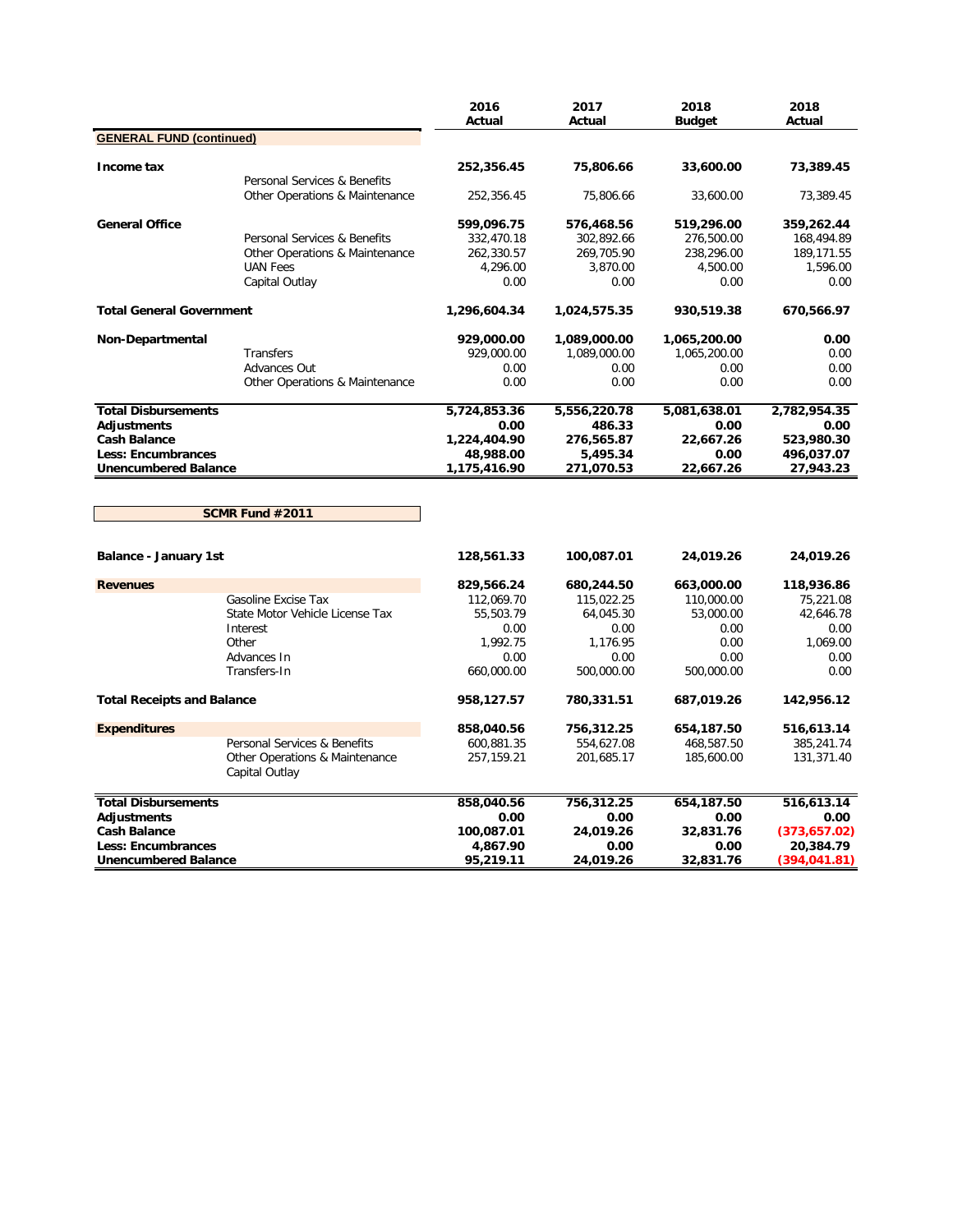|                                                          |                                                  | 2016<br>Actual    | 2017<br>Actual    | 2018<br><b>Budget</b> | 2018<br>Actual        |
|----------------------------------------------------------|--------------------------------------------------|-------------------|-------------------|-----------------------|-----------------------|
| State Highway Fund #2021                                 |                                                  |                   |                   |                       |                       |
|                                                          |                                                  |                   |                   |                       |                       |
| Balance - January 1st                                    |                                                  | 3,807.60          | 20,420.32         | 30,536.65             | 30,536.65             |
| <b>Revenues</b>                                          |                                                  | 16,612.72         | 10,116.33         | 14,000.00             | 7,273.39              |
|                                                          | Gasoline Excise Tax                              | 9,086.76          | 5,659.65          | 8,000.00              | 5,419.16              |
|                                                          | State Motor Vehicle License Tax<br>Interest      | 7,525.96<br>0.00  | 4,456.68<br>0.00  | 6,000.00<br>0.00      | 1,854.23<br>0.00      |
|                                                          | Other                                            | 0.00              | 0.00              | 0.00                  | 0.00                  |
| <b>Total Receipts and Balance</b>                        |                                                  | 20,420.32         | 30,536.65         | 44,536.65             | 37,810.04             |
| <b>Expenditures</b>                                      |                                                  | 0.00              | 0.00              | 15,000.00             | 0.00                  |
|                                                          | Personal Services & Benefits                     |                   |                   |                       |                       |
|                                                          | Other Operations & Maintenance<br>Capital Outlay | 0.00              | 0.00              | 15,000.00             | 0.00                  |
| <b>Total Disbursements</b>                               |                                                  | 0.00              | 0.00              | 15,000.00             | 0.00                  |
| <b>Adjustments</b>                                       |                                                  |                   |                   |                       |                       |
| <b>Cash Balance</b>                                      |                                                  | 20,420.32         | 30,536.65         | 29,536.65             | 37,810.04             |
| <b>Less: Encumbrances</b><br><b>Unencumbered Balance</b> |                                                  | 0.00<br>20,420.32 | 0.00<br>30,536.65 | 0.00<br>29,536.65     | 0.00<br>37,810.04     |
|                                                          |                                                  |                   |                   |                       |                       |
|                                                          |                                                  |                   |                   |                       |                       |
| Law Enforcement Trust Fund #2091                         |                                                  |                   |                   |                       |                       |
|                                                          |                                                  |                   |                   |                       |                       |
| <b>Balance - January 1st</b>                             |                                                  | 2,139.98          | 2,741.05          | 19,072.51             | 19,072.51             |
| <b>Revenues</b>                                          |                                                  | 5,385.81          | 20,103.10         | 9,000.00              | 4,078.62              |
|                                                          | Fines                                            | 1,922.00          | 1,910.00          | 4,000.00              | 1,521.37              |
|                                                          | Grant                                            | 0.00              | 0.00              | 0.00                  | 0.00                  |
|                                                          | Other<br>Transfers In                            | 3,463.81<br>0.00  | 18,193.10<br>0.00 | 5,000.00<br>0.00      | 2,557.25<br>0.00      |
|                                                          |                                                  |                   |                   |                       |                       |
| <b>Total Receipts and Balance</b>                        |                                                  | 7,525.79          | 22,844.15         | 28,072.51             | 23,151.13             |
| <b>Expenditures</b>                                      |                                                  | 4,784.74          | 3,771.64          | 4,000.00              | 1,497.97              |
|                                                          | Personal Services & Benefits                     | 0.00              | 0.00              | 0.00                  | 0.00                  |
|                                                          | Other Operations & Maintenance<br>Capital Outlay | 4,784.74<br>0.00  | 3,771.64<br>0.00  | 4,000.00<br>0.00      | 1,497.97<br>0.00      |
|                                                          |                                                  |                   |                   |                       |                       |
| <b>Total Disbursements</b>                               |                                                  | 4,784.74          | 3,771.64          | 4,000.00              | 1,497.97              |
| <b>Adjustments</b>                                       |                                                  | 0.00              | 0.00              | 0.00                  | 0.00                  |
| <b>Cash Balance</b>                                      |                                                  | 2,741.05          | 19,072.51         | 24,072.51             | 21,653.16             |
| <b>Less: Encumbrances</b><br><b>Unencumbered Balance</b> |                                                  | 0.00<br>2,741.05  | 0.00<br>19,072.51 | 0.00<br>24,072.51     | 1,307.03<br>20,346.13 |
|                                                          |                                                  |                   |                   |                       |                       |
|                                                          | Motor Vehicle License Tax #2101                  |                   |                   |                       |                       |
|                                                          |                                                  |                   |                   |                       |                       |
| <b>Balance - January 1st</b>                             |                                                  | 168,457.72        | 194,331.43        | 216,157.04            | 216,157.04            |
| <b>Revenues</b>                                          |                                                  | 25,873.71         | 21,825.61         | 25,000.00             | 16,323.94             |
|                                                          | State Motor Vehicle License Tax                  | 25,873.71         | 21,825.61         | 25,000.00             | 16,323.94             |
|                                                          | Interest                                         | 0.00              | 0.00              | 0.00                  | 0.00                  |
| <b>Total Receipts and Balance</b>                        |                                                  | 194,331.43        | 216,157.04        | 241,157.04            | 232,480.98            |
| <b>Expenditures</b>                                      |                                                  | 0.00              | 0.00              | 0.00                  | 0.00                  |
|                                                          | Other Operations & Maintenance                   | 0.00              | 0.00              | 0.00                  | 0.00                  |
|                                                          | Capital Outlay                                   | 0.00              | 0.00              | 0.00                  | 0.00                  |
| <b>Total Disbursements</b>                               |                                                  | 0.00              | 0.00              | 0.00                  | 0.00                  |
| <b>Adjustments</b><br><b>Cash Balance</b>                |                                                  | 194,331.43        | 216,157.04        | 241,157.04            | 232,480.98            |
| Less: Encumbrances                                       |                                                  | 0.00              | 0.00              | 0.00                  | 0.00                  |
| <b>Unencumbered Balance</b>                              |                                                  | 194,331.43        | 216,157.04        | 241,157.04            | 232,480.98            |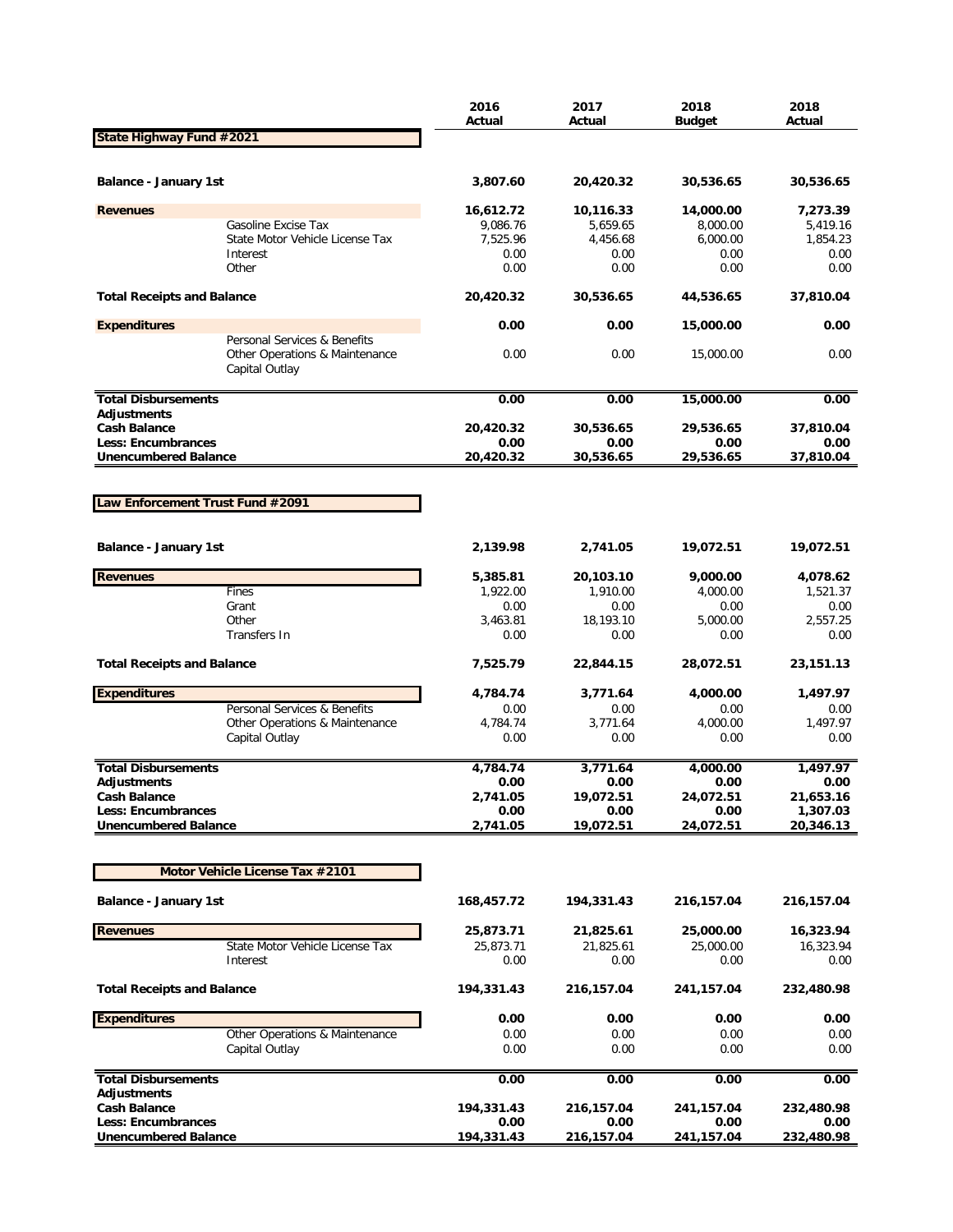|                                           |                                     | 2016<br>Actual     | 2017<br>Actual     | 2018<br><b>Budget</b> | 2018<br>Actual   |
|-------------------------------------------|-------------------------------------|--------------------|--------------------|-----------------------|------------------|
|                                           | Police Pension Fund #2131           |                    |                    |                       |                  |
| <b>Balance - January 1st</b>              |                                     | 19,160.12          | 19,646.94          | 6,353.97              | 6,353.97         |
| <b>Revenues</b>                           |                                     | 188,137.37         | 161,553.03         | 160,000.00            | 44,638.72        |
|                                           | Real Estate & Public Utility        | 34,936.91          | 38,394.80          | 45,000.00             | 43,054.23        |
|                                           | Tangible Personal Property          | 0.00               | 0.00               | 0.00                  | 0.00             |
|                                           | Homestead                           | 3,200.46           | 3,158.23           | 0.00                  | 1,584.49         |
|                                           | Rollback<br>CAT Tax                 | 0.00<br>0.00       | 0.00<br>0.00       | 0.00<br>0.00          | 0.00<br>0.00     |
|                                           | Other - State Shared Taxes & Permit | 0.00               | 0.00               | 0.00                  | 0.00             |
|                                           | Transfer in                         | 150,000.00         | 120,000.00         | 115,000.00            | 0.00             |
| <b>Total Receipts and Balance</b>         |                                     | 207,297.49         | 181,199.97         | 166,353.97            | 50,992.69        |
| <b>Expenditures</b>                       |                                     | 187,650.55         | 174,846.00         | 160,967.50            | 109,704.09       |
|                                           | <b>Employers Share</b>              | 187,114.80         | 174,288.75         | 159,967.50            | 109,121.16       |
|                                           | County fees                         | 535.75             | 557.25             | 1,000.00              | 582.93           |
| <b>Total Disbursements</b><br>Adjustments |                                     | 187,650.55         | 174,846.00         | 160,967.50            | 109,704.09       |
| <b>Cash Balance</b>                       |                                     | 19,646.94          | 6,353.97           | 5,386.47              | (58, 711.40)     |
| <b>Less: Encumbrances</b>                 |                                     | 0.00               | 0.00               | 0.00                  | 0.00             |
| <b>Unencumbered Balance</b>               |                                     | 19,646.94          | 6,353.97           | 5,386.47              | (58, 711.40)     |
| <b>Balance - January 1st</b>              | Water Meter & Repair Fund #2901     | 1,017.19           | 1,569.83           | 347.95                | 347.95           |
|                                           |                                     |                    |                    |                       |                  |
| <b>Revenues</b>                           | <b>Tap Fees</b>                     | 9,400.00<br>400.00 | 9,150.00<br>150.00 | 10,200.00<br>0.00     | 150.00<br>150.00 |
|                                           | Interest<br>Transfer (General Fund) | 9,000.00           | 9,000.00           | 10,200.00             | 0.00             |
| <b>Total Receipts and Balance</b>         |                                     | 10,417.19          | 10,719.83          | 10,547.95             | 497.95           |
| <b>Expenditures</b>                       |                                     | 8,847.36           | 10,371.88          | 10,371.88             | 10,371.88        |
|                                           | Other Operations & Maintenance      | 8,847.36           | 10,371.88          | 10,371.88             | 10,371.88        |
| <b>Total Disbursements</b>                |                                     | 8,847.36           | 10,371.88          | 10,371.88             | 10,371.88        |
| Adjustments                               |                                     | 0.00               | 0.00               | 0.00                  | 0.00             |
| <b>Cash Balance</b>                       |                                     | 1,569.83           | 347.95             | 176.07                | (9,873.93)       |
| <b>Less: Encumbrances</b>                 |                                     | 0.00               | 0.00               | 0.00                  | 0.00             |
| <b>Unencumbered Balance</b>               |                                     | 1,569.83           | 347.95             | 176.07                | (9,873.93)       |
|                                           |                                     |                    |                    |                       |                  |
|                                           | FEMA #2902                          |                    |                    |                       |                  |
| <b>Balance - January 1st</b>              |                                     | 0.00               | 0.00               | 0.00                  | 0.00             |
| <b>Revenues</b>                           |                                     | 0.00               | 0.00               | 0.00                  | 0.00             |
|                                           | Donations and Contributions         | 0.00               | 0.00               | 0.00                  | 0.00             |
|                                           | Transfer (General Fund)             | 0.00               | 0.00               | 0.00                  | 0.00             |
| <b>Total Receipts and Balance</b>         |                                     | 0.00               | 0.00               | 0.00                  | 0.00             |
| <b>Expenditures</b>                       |                                     | 0.00               | 0.00               | 0.00                  | 0.00             |
|                                           | Personal Services & Benefits        | 0.00               | 0.00               | 0.00                  | 0.00             |
|                                           | Other Operations & Maintenance      | 0.00               | 0.00               | 0.00                  | 0.00             |
|                                           | Capital Outlay                      | 0.00               | 0.00               | 0.00                  | 0.00             |
| <b>Total Disbursements</b>                |                                     | 0.00               | 0.00               | 0.00                  | 0.00             |
| <b>Cash Balance</b>                       |                                     | 0.00               | 0.00               | 0.00                  | 0.00             |
| <b>Less: Encumbrances</b>                 |                                     | 0.00               | 0.00               | 0.00                  | 0.00             |
| <b>Unencumbered Balance</b>               |                                     | 0.00               | 0.00               | 0.00                  | 0.00             |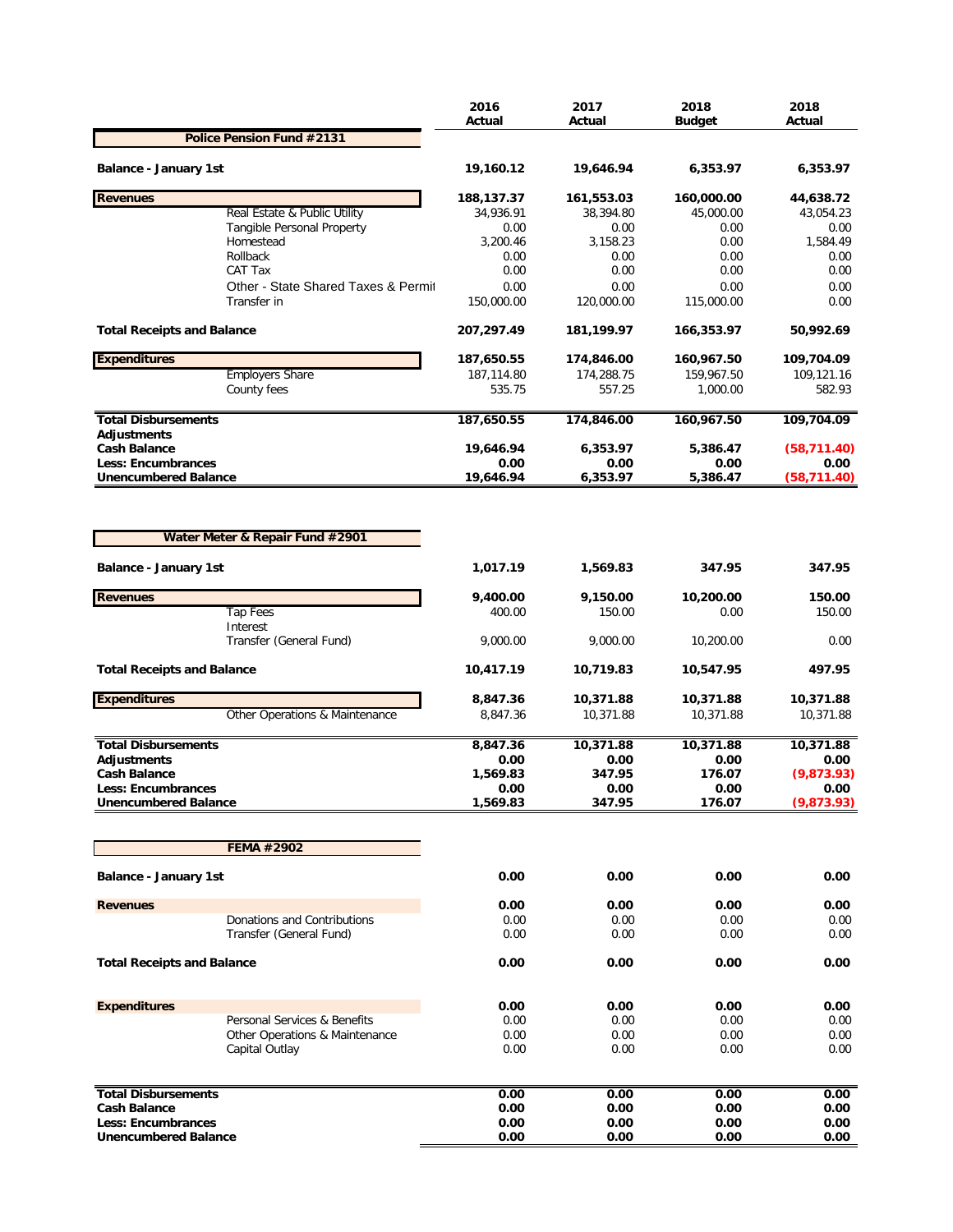| Mayor's Court Computer #2903<br>Balance - January 1st<br>17,800.68<br>21,882.68<br>25,126.31<br>25,126.31<br><b>Revenues</b><br>6,000.00<br>6,030.00<br>5,490.00<br>3,375.00<br><b>Court Fines</b><br>6,030.00<br>5,490.00<br>6.000.00<br>3,375.00<br><b>Total Receipts and Balance</b><br>23,830.68<br>27,372.68<br>31,126.31<br>28,501.31<br><b>Expenditures</b><br>1,948.00<br>2,246.37<br>3,000.00<br>2,026.00<br>Other Operations & Maintenance<br>0.00<br>0.00<br>0.00<br>0.00<br>2,246.37<br>Capital Outlay<br>1,948.00<br>3,000.00<br>2,026.00<br>1,948.00<br>2,246.37<br>3,000.00<br><b>Total Disbursements</b><br>2,026.00<br>Adjustments<br>0.00<br>0.00<br>0.00<br>0.00<br><b>Cash Balance</b><br>25,126.31<br>21,882.68<br>28,126.31<br>26,475.31<br><b>Less: Encumbrances</b><br>0.00<br>0.00<br>0.00<br>0.00<br>26,475.31<br><b>Unencumbered Balance</b><br>21,882.68<br>25,126.31<br>28,126.31<br><b>Special Bond Retirement #3101</b><br><b>Balance - January 1st</b><br>1,050.42<br>15,555.48<br>6,574.25<br>6,574.25<br><b>Revenues</b><br>1,349,828.00<br>1,772,654.00<br>1,710,000.00<br>0.00<br><b>Special Assessments</b><br>0.00<br>0.00<br>0.00<br>0.00<br><b>Bond/Note Proceeds</b><br>1,179,828.00<br>1,722,654.00<br>1,640,000.00<br>0.00<br>170,000.00<br>50,000.00<br>70,000.00<br>Transfer In - Capital<br>0.00<br>Interest<br>0.00<br>0.00<br>0.00<br>0.00<br><b>Total Receipts and Balance</b><br>1,350,878.42<br>1,788,209.48<br>1,716,574.25<br>6,574.25<br><b>Expenditures</b><br>1,335,322.94<br>1,781,635.23<br>1,714,765.00<br>40,562.46<br>1,677,405.00<br>Principal<br>1,309,702.80<br>1,738,594.18<br>40,562.46<br>Interest<br>25,620.14<br>43,041.05<br>37,360.00<br>0.00<br>Other<br>0.00<br>0.00<br>0.00<br>0.00<br>0.00<br>County fees<br>0.00<br>0.00<br>0.00<br><b>Total Disbursements</b><br>1,781,635.23<br>1,714,765.00<br>1,335,322.94<br>40,562.46<br>Adjustments<br>0.00<br>0.00<br>0.00<br>0.00<br>15,555.48<br>6,574.25<br><b>Cash Balance</b><br>1,809.25<br>(33,988.21)<br><b>Less: Encumbrances</b><br>0.00<br>0.00<br>0.00<br>0.00<br>15,555.48<br>6,574.25<br><b>Unencumbered Balance</b><br>1,809.25<br>(33,988.21)<br><b>Bond Construction Fund #4101</b><br>0.00<br>0.00<br>0.00<br>0.00<br><b>Balance - January 1st</b><br><b>Revenues</b><br>0.00<br>0.00<br>0.00<br>0.00<br>Transfers - in<br>0.00<br>0.00<br>0.00<br>0.00<br>Other<br>0.00<br>0.00<br>0.00<br>0.00<br><b>Total Receipts and Balance</b><br>0.00<br>0.00<br>0.00<br>0.00<br><b>Expenditures</b><br>0.00<br>0.00<br>0.00<br>0.00<br>Other Operations & Maintenance<br>0.00<br>0.00<br>0.00<br>0.00<br>0.00<br>0.00<br><b>Total Disbursements</b><br>0.00<br>0.00<br>Adjustments<br><b>Cash Balance</b><br>0.00<br>0.00<br>0.00<br>0.00<br><b>Less: Encumbrances</b><br>0.00<br>0.00<br>0.00<br>0.00<br><b>Unencumbered Balance</b><br>0.00<br>0.00<br>0.00<br>0.00 | 2016<br>Actual | 2017<br>Actual | 2018<br><b>Budget</b> | 2018<br>Actual |
|------------------------------------------------------------------------------------------------------------------------------------------------------------------------------------------------------------------------------------------------------------------------------------------------------------------------------------------------------------------------------------------------------------------------------------------------------------------------------------------------------------------------------------------------------------------------------------------------------------------------------------------------------------------------------------------------------------------------------------------------------------------------------------------------------------------------------------------------------------------------------------------------------------------------------------------------------------------------------------------------------------------------------------------------------------------------------------------------------------------------------------------------------------------------------------------------------------------------------------------------------------------------------------------------------------------------------------------------------------------------------------------------------------------------------------------------------------------------------------------------------------------------------------------------------------------------------------------------------------------------------------------------------------------------------------------------------------------------------------------------------------------------------------------------------------------------------------------------------------------------------------------------------------------------------------------------------------------------------------------------------------------------------------------------------------------------------------------------------------------------------------------------------------------------------------------------------------------------------------------------------------------------------------------------------------------------------------------------------------------------------------------------------------------------------------------------------------------------------------------------------------------------------------------------------------------------------------------------------------------------------------------------------------------------------------------------------------------------------------------------------------------------------------------------------------------------------------------------------------------------------------------------------|----------------|----------------|-----------------------|----------------|
|                                                                                                                                                                                                                                                                                                                                                                                                                                                                                                                                                                                                                                                                                                                                                                                                                                                                                                                                                                                                                                                                                                                                                                                                                                                                                                                                                                                                                                                                                                                                                                                                                                                                                                                                                                                                                                                                                                                                                                                                                                                                                                                                                                                                                                                                                                                                                                                                                                                                                                                                                                                                                                                                                                                                                                                                                                                                                                      |                |                |                       |                |
|                                                                                                                                                                                                                                                                                                                                                                                                                                                                                                                                                                                                                                                                                                                                                                                                                                                                                                                                                                                                                                                                                                                                                                                                                                                                                                                                                                                                                                                                                                                                                                                                                                                                                                                                                                                                                                                                                                                                                                                                                                                                                                                                                                                                                                                                                                                                                                                                                                                                                                                                                                                                                                                                                                                                                                                                                                                                                                      |                |                |                       |                |
|                                                                                                                                                                                                                                                                                                                                                                                                                                                                                                                                                                                                                                                                                                                                                                                                                                                                                                                                                                                                                                                                                                                                                                                                                                                                                                                                                                                                                                                                                                                                                                                                                                                                                                                                                                                                                                                                                                                                                                                                                                                                                                                                                                                                                                                                                                                                                                                                                                                                                                                                                                                                                                                                                                                                                                                                                                                                                                      |                |                |                       |                |
|                                                                                                                                                                                                                                                                                                                                                                                                                                                                                                                                                                                                                                                                                                                                                                                                                                                                                                                                                                                                                                                                                                                                                                                                                                                                                                                                                                                                                                                                                                                                                                                                                                                                                                                                                                                                                                                                                                                                                                                                                                                                                                                                                                                                                                                                                                                                                                                                                                                                                                                                                                                                                                                                                                                                                                                                                                                                                                      |                |                |                       |                |
|                                                                                                                                                                                                                                                                                                                                                                                                                                                                                                                                                                                                                                                                                                                                                                                                                                                                                                                                                                                                                                                                                                                                                                                                                                                                                                                                                                                                                                                                                                                                                                                                                                                                                                                                                                                                                                                                                                                                                                                                                                                                                                                                                                                                                                                                                                                                                                                                                                                                                                                                                                                                                                                                                                                                                                                                                                                                                                      |                |                |                       |                |
|                                                                                                                                                                                                                                                                                                                                                                                                                                                                                                                                                                                                                                                                                                                                                                                                                                                                                                                                                                                                                                                                                                                                                                                                                                                                                                                                                                                                                                                                                                                                                                                                                                                                                                                                                                                                                                                                                                                                                                                                                                                                                                                                                                                                                                                                                                                                                                                                                                                                                                                                                                                                                                                                                                                                                                                                                                                                                                      |                |                |                       |                |
|                                                                                                                                                                                                                                                                                                                                                                                                                                                                                                                                                                                                                                                                                                                                                                                                                                                                                                                                                                                                                                                                                                                                                                                                                                                                                                                                                                                                                                                                                                                                                                                                                                                                                                                                                                                                                                                                                                                                                                                                                                                                                                                                                                                                                                                                                                                                                                                                                                                                                                                                                                                                                                                                                                                                                                                                                                                                                                      |                |                |                       |                |
|                                                                                                                                                                                                                                                                                                                                                                                                                                                                                                                                                                                                                                                                                                                                                                                                                                                                                                                                                                                                                                                                                                                                                                                                                                                                                                                                                                                                                                                                                                                                                                                                                                                                                                                                                                                                                                                                                                                                                                                                                                                                                                                                                                                                                                                                                                                                                                                                                                                                                                                                                                                                                                                                                                                                                                                                                                                                                                      |                |                |                       |                |
|                                                                                                                                                                                                                                                                                                                                                                                                                                                                                                                                                                                                                                                                                                                                                                                                                                                                                                                                                                                                                                                                                                                                                                                                                                                                                                                                                                                                                                                                                                                                                                                                                                                                                                                                                                                                                                                                                                                                                                                                                                                                                                                                                                                                                                                                                                                                                                                                                                                                                                                                                                                                                                                                                                                                                                                                                                                                                                      |                |                |                       |                |
|                                                                                                                                                                                                                                                                                                                                                                                                                                                                                                                                                                                                                                                                                                                                                                                                                                                                                                                                                                                                                                                                                                                                                                                                                                                                                                                                                                                                                                                                                                                                                                                                                                                                                                                                                                                                                                                                                                                                                                                                                                                                                                                                                                                                                                                                                                                                                                                                                                                                                                                                                                                                                                                                                                                                                                                                                                                                                                      |                |                |                       |                |
|                                                                                                                                                                                                                                                                                                                                                                                                                                                                                                                                                                                                                                                                                                                                                                                                                                                                                                                                                                                                                                                                                                                                                                                                                                                                                                                                                                                                                                                                                                                                                                                                                                                                                                                                                                                                                                                                                                                                                                                                                                                                                                                                                                                                                                                                                                                                                                                                                                                                                                                                                                                                                                                                                                                                                                                                                                                                                                      |                |                |                       |                |
|                                                                                                                                                                                                                                                                                                                                                                                                                                                                                                                                                                                                                                                                                                                                                                                                                                                                                                                                                                                                                                                                                                                                                                                                                                                                                                                                                                                                                                                                                                                                                                                                                                                                                                                                                                                                                                                                                                                                                                                                                                                                                                                                                                                                                                                                                                                                                                                                                                                                                                                                                                                                                                                                                                                                                                                                                                                                                                      |                |                |                       |                |
|                                                                                                                                                                                                                                                                                                                                                                                                                                                                                                                                                                                                                                                                                                                                                                                                                                                                                                                                                                                                                                                                                                                                                                                                                                                                                                                                                                                                                                                                                                                                                                                                                                                                                                                                                                                                                                                                                                                                                                                                                                                                                                                                                                                                                                                                                                                                                                                                                                                                                                                                                                                                                                                                                                                                                                                                                                                                                                      |                |                |                       |                |
|                                                                                                                                                                                                                                                                                                                                                                                                                                                                                                                                                                                                                                                                                                                                                                                                                                                                                                                                                                                                                                                                                                                                                                                                                                                                                                                                                                                                                                                                                                                                                                                                                                                                                                                                                                                                                                                                                                                                                                                                                                                                                                                                                                                                                                                                                                                                                                                                                                                                                                                                                                                                                                                                                                                                                                                                                                                                                                      |                |                |                       |                |
|                                                                                                                                                                                                                                                                                                                                                                                                                                                                                                                                                                                                                                                                                                                                                                                                                                                                                                                                                                                                                                                                                                                                                                                                                                                                                                                                                                                                                                                                                                                                                                                                                                                                                                                                                                                                                                                                                                                                                                                                                                                                                                                                                                                                                                                                                                                                                                                                                                                                                                                                                                                                                                                                                                                                                                                                                                                                                                      |                |                |                       |                |
|                                                                                                                                                                                                                                                                                                                                                                                                                                                                                                                                                                                                                                                                                                                                                                                                                                                                                                                                                                                                                                                                                                                                                                                                                                                                                                                                                                                                                                                                                                                                                                                                                                                                                                                                                                                                                                                                                                                                                                                                                                                                                                                                                                                                                                                                                                                                                                                                                                                                                                                                                                                                                                                                                                                                                                                                                                                                                                      |                |                |                       |                |
|                                                                                                                                                                                                                                                                                                                                                                                                                                                                                                                                                                                                                                                                                                                                                                                                                                                                                                                                                                                                                                                                                                                                                                                                                                                                                                                                                                                                                                                                                                                                                                                                                                                                                                                                                                                                                                                                                                                                                                                                                                                                                                                                                                                                                                                                                                                                                                                                                                                                                                                                                                                                                                                                                                                                                                                                                                                                                                      |                |                |                       |                |
|                                                                                                                                                                                                                                                                                                                                                                                                                                                                                                                                                                                                                                                                                                                                                                                                                                                                                                                                                                                                                                                                                                                                                                                                                                                                                                                                                                                                                                                                                                                                                                                                                                                                                                                                                                                                                                                                                                                                                                                                                                                                                                                                                                                                                                                                                                                                                                                                                                                                                                                                                                                                                                                                                                                                                                                                                                                                                                      |                |                |                       |                |
|                                                                                                                                                                                                                                                                                                                                                                                                                                                                                                                                                                                                                                                                                                                                                                                                                                                                                                                                                                                                                                                                                                                                                                                                                                                                                                                                                                                                                                                                                                                                                                                                                                                                                                                                                                                                                                                                                                                                                                                                                                                                                                                                                                                                                                                                                                                                                                                                                                                                                                                                                                                                                                                                                                                                                                                                                                                                                                      |                |                |                       |                |
|                                                                                                                                                                                                                                                                                                                                                                                                                                                                                                                                                                                                                                                                                                                                                                                                                                                                                                                                                                                                                                                                                                                                                                                                                                                                                                                                                                                                                                                                                                                                                                                                                                                                                                                                                                                                                                                                                                                                                                                                                                                                                                                                                                                                                                                                                                                                                                                                                                                                                                                                                                                                                                                                                                                                                                                                                                                                                                      |                |                |                       |                |
|                                                                                                                                                                                                                                                                                                                                                                                                                                                                                                                                                                                                                                                                                                                                                                                                                                                                                                                                                                                                                                                                                                                                                                                                                                                                                                                                                                                                                                                                                                                                                                                                                                                                                                                                                                                                                                                                                                                                                                                                                                                                                                                                                                                                                                                                                                                                                                                                                                                                                                                                                                                                                                                                                                                                                                                                                                                                                                      |                |                |                       |                |
|                                                                                                                                                                                                                                                                                                                                                                                                                                                                                                                                                                                                                                                                                                                                                                                                                                                                                                                                                                                                                                                                                                                                                                                                                                                                                                                                                                                                                                                                                                                                                                                                                                                                                                                                                                                                                                                                                                                                                                                                                                                                                                                                                                                                                                                                                                                                                                                                                                                                                                                                                                                                                                                                                                                                                                                                                                                                                                      |                |                |                       |                |
|                                                                                                                                                                                                                                                                                                                                                                                                                                                                                                                                                                                                                                                                                                                                                                                                                                                                                                                                                                                                                                                                                                                                                                                                                                                                                                                                                                                                                                                                                                                                                                                                                                                                                                                                                                                                                                                                                                                                                                                                                                                                                                                                                                                                                                                                                                                                                                                                                                                                                                                                                                                                                                                                                                                                                                                                                                                                                                      |                |                |                       |                |
|                                                                                                                                                                                                                                                                                                                                                                                                                                                                                                                                                                                                                                                                                                                                                                                                                                                                                                                                                                                                                                                                                                                                                                                                                                                                                                                                                                                                                                                                                                                                                                                                                                                                                                                                                                                                                                                                                                                                                                                                                                                                                                                                                                                                                                                                                                                                                                                                                                                                                                                                                                                                                                                                                                                                                                                                                                                                                                      |                |                |                       |                |
|                                                                                                                                                                                                                                                                                                                                                                                                                                                                                                                                                                                                                                                                                                                                                                                                                                                                                                                                                                                                                                                                                                                                                                                                                                                                                                                                                                                                                                                                                                                                                                                                                                                                                                                                                                                                                                                                                                                                                                                                                                                                                                                                                                                                                                                                                                                                                                                                                                                                                                                                                                                                                                                                                                                                                                                                                                                                                                      |                |                |                       |                |
|                                                                                                                                                                                                                                                                                                                                                                                                                                                                                                                                                                                                                                                                                                                                                                                                                                                                                                                                                                                                                                                                                                                                                                                                                                                                                                                                                                                                                                                                                                                                                                                                                                                                                                                                                                                                                                                                                                                                                                                                                                                                                                                                                                                                                                                                                                                                                                                                                                                                                                                                                                                                                                                                                                                                                                                                                                                                                                      |                |                |                       |                |
|                                                                                                                                                                                                                                                                                                                                                                                                                                                                                                                                                                                                                                                                                                                                                                                                                                                                                                                                                                                                                                                                                                                                                                                                                                                                                                                                                                                                                                                                                                                                                                                                                                                                                                                                                                                                                                                                                                                                                                                                                                                                                                                                                                                                                                                                                                                                                                                                                                                                                                                                                                                                                                                                                                                                                                                                                                                                                                      |                |                |                       |                |
|                                                                                                                                                                                                                                                                                                                                                                                                                                                                                                                                                                                                                                                                                                                                                                                                                                                                                                                                                                                                                                                                                                                                                                                                                                                                                                                                                                                                                                                                                                                                                                                                                                                                                                                                                                                                                                                                                                                                                                                                                                                                                                                                                                                                                                                                                                                                                                                                                                                                                                                                                                                                                                                                                                                                                                                                                                                                                                      |                |                |                       |                |
|                                                                                                                                                                                                                                                                                                                                                                                                                                                                                                                                                                                                                                                                                                                                                                                                                                                                                                                                                                                                                                                                                                                                                                                                                                                                                                                                                                                                                                                                                                                                                                                                                                                                                                                                                                                                                                                                                                                                                                                                                                                                                                                                                                                                                                                                                                                                                                                                                                                                                                                                                                                                                                                                                                                                                                                                                                                                                                      |                |                |                       |                |
|                                                                                                                                                                                                                                                                                                                                                                                                                                                                                                                                                                                                                                                                                                                                                                                                                                                                                                                                                                                                                                                                                                                                                                                                                                                                                                                                                                                                                                                                                                                                                                                                                                                                                                                                                                                                                                                                                                                                                                                                                                                                                                                                                                                                                                                                                                                                                                                                                                                                                                                                                                                                                                                                                                                                                                                                                                                                                                      |                |                |                       |                |
|                                                                                                                                                                                                                                                                                                                                                                                                                                                                                                                                                                                                                                                                                                                                                                                                                                                                                                                                                                                                                                                                                                                                                                                                                                                                                                                                                                                                                                                                                                                                                                                                                                                                                                                                                                                                                                                                                                                                                                                                                                                                                                                                                                                                                                                                                                                                                                                                                                                                                                                                                                                                                                                                                                                                                                                                                                                                                                      |                |                |                       |                |
|                                                                                                                                                                                                                                                                                                                                                                                                                                                                                                                                                                                                                                                                                                                                                                                                                                                                                                                                                                                                                                                                                                                                                                                                                                                                                                                                                                                                                                                                                                                                                                                                                                                                                                                                                                                                                                                                                                                                                                                                                                                                                                                                                                                                                                                                                                                                                                                                                                                                                                                                                                                                                                                                                                                                                                                                                                                                                                      |                |                |                       |                |
|                                                                                                                                                                                                                                                                                                                                                                                                                                                                                                                                                                                                                                                                                                                                                                                                                                                                                                                                                                                                                                                                                                                                                                                                                                                                                                                                                                                                                                                                                                                                                                                                                                                                                                                                                                                                                                                                                                                                                                                                                                                                                                                                                                                                                                                                                                                                                                                                                                                                                                                                                                                                                                                                                                                                                                                                                                                                                                      |                |                |                       |                |
|                                                                                                                                                                                                                                                                                                                                                                                                                                                                                                                                                                                                                                                                                                                                                                                                                                                                                                                                                                                                                                                                                                                                                                                                                                                                                                                                                                                                                                                                                                                                                                                                                                                                                                                                                                                                                                                                                                                                                                                                                                                                                                                                                                                                                                                                                                                                                                                                                                                                                                                                                                                                                                                                                                                                                                                                                                                                                                      |                |                |                       |                |
|                                                                                                                                                                                                                                                                                                                                                                                                                                                                                                                                                                                                                                                                                                                                                                                                                                                                                                                                                                                                                                                                                                                                                                                                                                                                                                                                                                                                                                                                                                                                                                                                                                                                                                                                                                                                                                                                                                                                                                                                                                                                                                                                                                                                                                                                                                                                                                                                                                                                                                                                                                                                                                                                                                                                                                                                                                                                                                      |                |                |                       |                |
|                                                                                                                                                                                                                                                                                                                                                                                                                                                                                                                                                                                                                                                                                                                                                                                                                                                                                                                                                                                                                                                                                                                                                                                                                                                                                                                                                                                                                                                                                                                                                                                                                                                                                                                                                                                                                                                                                                                                                                                                                                                                                                                                                                                                                                                                                                                                                                                                                                                                                                                                                                                                                                                                                                                                                                                                                                                                                                      |                |                |                       |                |
|                                                                                                                                                                                                                                                                                                                                                                                                                                                                                                                                                                                                                                                                                                                                                                                                                                                                                                                                                                                                                                                                                                                                                                                                                                                                                                                                                                                                                                                                                                                                                                                                                                                                                                                                                                                                                                                                                                                                                                                                                                                                                                                                                                                                                                                                                                                                                                                                                                                                                                                                                                                                                                                                                                                                                                                                                                                                                                      |                |                |                       |                |
|                                                                                                                                                                                                                                                                                                                                                                                                                                                                                                                                                                                                                                                                                                                                                                                                                                                                                                                                                                                                                                                                                                                                                                                                                                                                                                                                                                                                                                                                                                                                                                                                                                                                                                                                                                                                                                                                                                                                                                                                                                                                                                                                                                                                                                                                                                                                                                                                                                                                                                                                                                                                                                                                                                                                                                                                                                                                                                      |                |                |                       |                |
|                                                                                                                                                                                                                                                                                                                                                                                                                                                                                                                                                                                                                                                                                                                                                                                                                                                                                                                                                                                                                                                                                                                                                                                                                                                                                                                                                                                                                                                                                                                                                                                                                                                                                                                                                                                                                                                                                                                                                                                                                                                                                                                                                                                                                                                                                                                                                                                                                                                                                                                                                                                                                                                                                                                                                                                                                                                                                                      |                |                |                       |                |
|                                                                                                                                                                                                                                                                                                                                                                                                                                                                                                                                                                                                                                                                                                                                                                                                                                                                                                                                                                                                                                                                                                                                                                                                                                                                                                                                                                                                                                                                                                                                                                                                                                                                                                                                                                                                                                                                                                                                                                                                                                                                                                                                                                                                                                                                                                                                                                                                                                                                                                                                                                                                                                                                                                                                                                                                                                                                                                      |                |                |                       |                |
|                                                                                                                                                                                                                                                                                                                                                                                                                                                                                                                                                                                                                                                                                                                                                                                                                                                                                                                                                                                                                                                                                                                                                                                                                                                                                                                                                                                                                                                                                                                                                                                                                                                                                                                                                                                                                                                                                                                                                                                                                                                                                                                                                                                                                                                                                                                                                                                                                                                                                                                                                                                                                                                                                                                                                                                                                                                                                                      |                |                |                       |                |
|                                                                                                                                                                                                                                                                                                                                                                                                                                                                                                                                                                                                                                                                                                                                                                                                                                                                                                                                                                                                                                                                                                                                                                                                                                                                                                                                                                                                                                                                                                                                                                                                                                                                                                                                                                                                                                                                                                                                                                                                                                                                                                                                                                                                                                                                                                                                                                                                                                                                                                                                                                                                                                                                                                                                                                                                                                                                                                      |                |                |                       |                |
|                                                                                                                                                                                                                                                                                                                                                                                                                                                                                                                                                                                                                                                                                                                                                                                                                                                                                                                                                                                                                                                                                                                                                                                                                                                                                                                                                                                                                                                                                                                                                                                                                                                                                                                                                                                                                                                                                                                                                                                                                                                                                                                                                                                                                                                                                                                                                                                                                                                                                                                                                                                                                                                                                                                                                                                                                                                                                                      |                |                |                       |                |
|                                                                                                                                                                                                                                                                                                                                                                                                                                                                                                                                                                                                                                                                                                                                                                                                                                                                                                                                                                                                                                                                                                                                                                                                                                                                                                                                                                                                                                                                                                                                                                                                                                                                                                                                                                                                                                                                                                                                                                                                                                                                                                                                                                                                                                                                                                                                                                                                                                                                                                                                                                                                                                                                                                                                                                                                                                                                                                      |                |                |                       |                |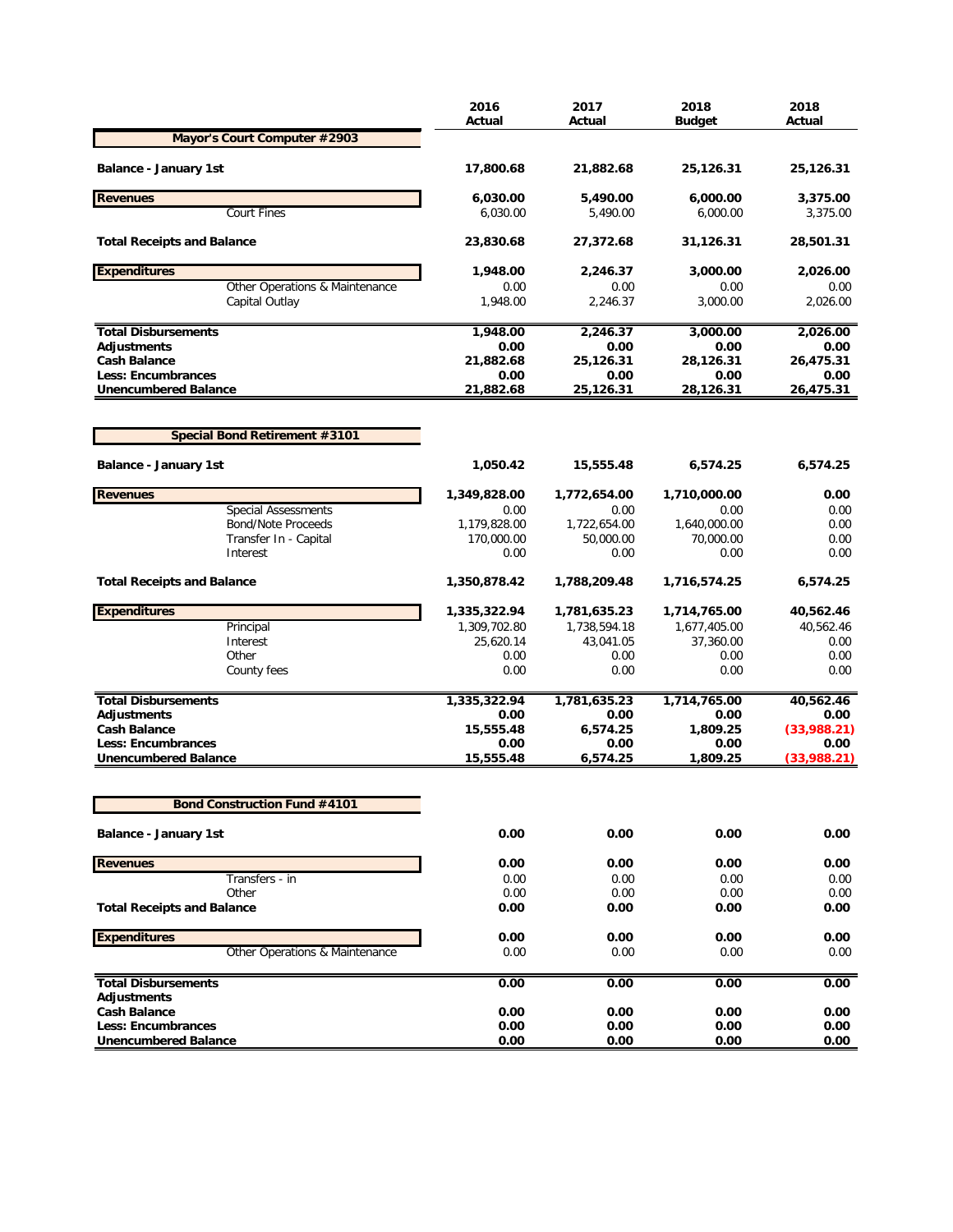|                                                        | 2016<br>Actual           | 2017<br>Actual         | 2018<br>Budget          | 2018<br>Actual     |
|--------------------------------------------------------|--------------------------|------------------------|-------------------------|--------------------|
| <b>Issue I and II - Capital Funds #4201</b>            |                          |                        |                         |                    |
| <b>Balance - January 1st</b>                           | 0.00                     | 0.00                   | 0.00                    | 0.00               |
| <b>Revenues</b>                                        | 0.00                     | 0.00                   | 0.00                    | 0.00               |
| <b>Special Assessments</b>                             | 0.00                     | 0.00                   | 0.00                    | 0.00               |
| Other                                                  | 0.00                     | 0.00                   | 0.00                    | 0.00               |
| Transfer - In<br><b>Total Receipts and Balance</b>     | 0.00                     | 0.00                   | 0.00                    | 0.00               |
| <b>Expenditures</b>                                    | 0.00                     | 0.00                   | 0.00                    | 0.00               |
| Sreets, Sidewalks, Highways & Curbs                    | 0.00                     | 0.00                   | 0.00                    | 0.00               |
| Dunham - Water & Sewer                                 | 0.00                     | 0.00                   | 0.00                    | 0.00               |
| <b>Transfers Out</b>                                   | 0.00                     | 0.00                   | 0.00                    | 0.00               |
| Adjustments                                            |                          |                        |                         |                    |
| <b>Total Disbursements</b><br><b>Adjustments</b>       | 0.00                     | 0.00                   | 0.00                    | 0.00               |
| <b>Cash Balance</b>                                    | 0.00                     | 0.00                   | 0.00                    | 0.00               |
| <b>Less: Encumbrances</b>                              | 0.00                     | 0.00                   | 0.00                    | 0.00               |
| <b>Unencumbered Balance</b>                            | 0.00                     | 0.00                   | 0.00                    | 0.00               |
|                                                        |                          |                        |                         |                    |
| Capital Improvement Fund #4901                         |                          |                        |                         |                    |
| <b>Balance - January 1st</b>                           | 562,415.01               | 167,353.96             | 47,677.43               | 47,677.43          |
| <b>Revenues</b>                                        | 1,102,503.12             | 517,574.91             | 879,785.00              | 145,134.85         |
| Grants                                                 | 369,546.93               | 16,687.66              | 0.00                    | 0.00               |
| Interest<br>Other                                      | 19,125.00                | 0.00                   | 0.00                    | 0.00               |
| <b>Sewer Fees</b>                                      | 583,096.19<br>20,735.00  | 25,336.00<br>15,551.25 | 419,050.00<br>20,735.00 | 145,134.85<br>0.00 |
| Transfers - in                                         | 110,000.00               | 460,000.00             | 440,000.00              | 0.00               |
| <b>Total Receipts and Balance</b>                      | 1,664,918.13             | 684,928.87             | 927,462.43              | 192,812.28         |
| <b>Expenditures</b>                                    | 1,497,564.17             | 637,251.44             | 615,000.00              | 83,898.63          |
| Capital Outlay                                         | 1,327,564.17             | 587,251.44             | 545,000.00              | 83,898.63          |
| Advances - Out                                         | 0.00                     | 0.00                   | 0.00                    | 0.00               |
| Transfer - Out/Debt Service                            | 170,000.00               | 50,000.00              | 70,000.00               | 0.00               |
| <b>Total Disbursements</b>                             | 1,497,564.17             | 637,251.44             | 615,000.00              | 83,898.63          |
| <b>Adjustments</b>                                     | 0.00                     | 0.00                   | 0.00                    | 0.00<br>108,913.65 |
| <b>Cash Balance</b><br><b>Less: Encumbrances</b>       | 167,353.96<br>142,180.00 | 47,677.43<br>0.00      | 312,462.43<br>0.00      | 107,916.00         |
| <b>Unencumbered Balance</b>                            | 25,173.96                | 47,677.43              | 312,462.43              | 997.65             |
|                                                        |                          |                        |                         |                    |
| Veteran's Memorial Fund #4902                          |                          |                        |                         |                    |
| <b>Balance - January 1st</b>                           | 6,888.56                 | 5,772.51               | 3,403.50                | 3,403.50           |
| <b>Revenues</b>                                        | 694.45                   | 1,243.56               | 600.00                  | 507.13             |
| Transfers - in                                         | 0.00                     | 521.78                 | 0.00                    | 0.00               |
| Other                                                  | 694.45                   | 721.78                 | 600.00                  | 507.13             |
| <b>Total Receipts and Balance</b>                      | 7,583.01                 | 7,016.07               | 4,003.50                | 3,910.63           |
| <b>Expenditures</b>                                    | 1,810.50                 | 3,090.79               | 500.00                  | 110.00             |
| Other Operations & Maintenance<br><b>Transfers Out</b> | 1,810.50                 | 3,090.79               | 500.00                  | 110.00             |
| <b>Total Disbursements</b>                             | 1,810.50                 | 3,090.79               | 500.00                  | 110.00             |
| Adjustments                                            | 0.00                     | 0.00                   | 0.00                    | 0.00               |
| <b>Cash Balance</b>                                    | 5,772.51                 | 3,925.28               | 3,503.50                | 3,800.63           |
| <b>Less: Encumbrances</b>                              | 0.00                     | 0.00                   | 0.00                    | 0.00               |
| <b>Unencumbered Balance</b>                            | 5,772.51                 | 3,925.28               | 3,503.50                | 3,800.63           |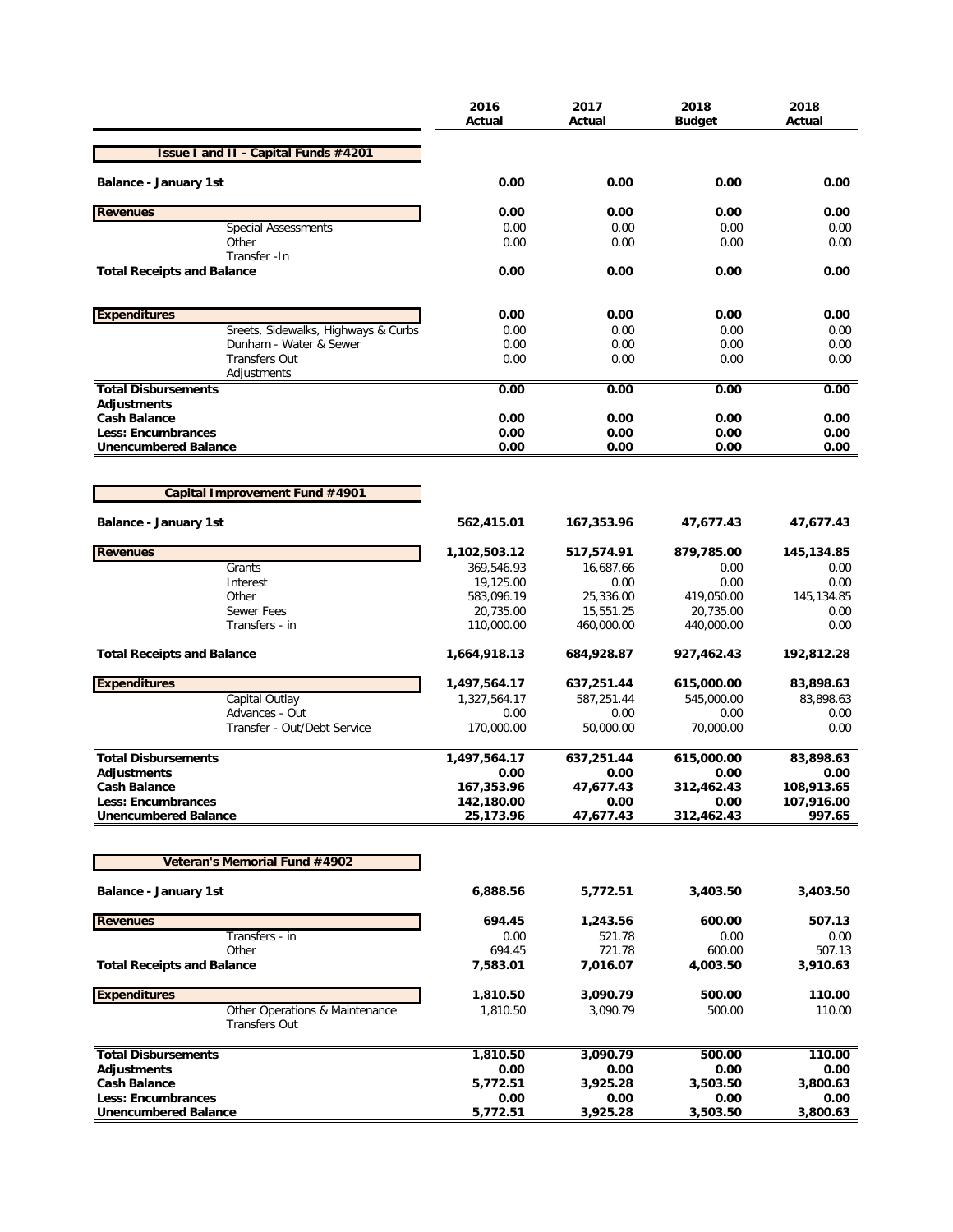|                                                   | 2016<br>Actual | 2017<br>Actual     | 2018<br><b>Budget</b> | 2018<br>Actual |
|---------------------------------------------------|----------------|--------------------|-----------------------|----------------|
| <b>Building Bond Fund #7001</b>                   |                |                    |                       |                |
| <b>Balance - January 1st</b>                      | 0.00           | 0.00               | 0.00                  | 0.00           |
|                                                   | 0.00           | 0.00               | 0.00                  | 0.00           |
| <b>Revenues</b><br>Transfers - in                 | 0.00           | 0.00               | 0.00                  | 0.00           |
| Other                                             | 0.00           | 0.00               | 0.00                  | 0.00           |
| <b>Total Receipts and Balance</b>                 | 0.00           | 0.00               | 0.00                  | 0.00           |
| <b>Expenditures</b>                               | 0.00           | 0.00               | 0.00                  | 0.00           |
| Other Operations & Maintenance                    | 0.00           | 0.00               | 0.00                  | 0.00           |
| <b>Transfers Out</b>                              | 0.00           | 0.00               | 0.00                  | 0.00           |
| <b>Total Disbursements</b>                        | 0.00           | 0.00               | 0.00                  | 0.00           |
| <b>Cash Balance</b>                               | 0.00           | 0.00               | 0.00                  | 0.00           |
| Less: Encumbrances<br><b>Unencumbered Balance</b> | 0.00<br>0.00   | 0.00<br>0.00       | 0.00<br>0.00          | 0.00<br>0.00   |
|                                                   |                |                    |                       |                |
| <b>Unclaimed Monies #9101</b>                     |                |                    |                       |                |
| <b>Balance - January 1st</b>                      | 50.00          | 50.00              | 50.00                 | 50.00          |
| <b>Revenues</b>                                   | 0.00           | 0.00               | 0.00                  | 0.00           |
| Other                                             | 0.00           | 0.00               | 0.00                  | 0.00           |
| <b>Total Receipts and Balance</b>                 | 50.00          | 50.00              | 50.00                 | 50.00          |
| <b>Expenditures</b>                               | 0.00           | 0.00               | 0.00                  | 0.00           |
| Other Operations & Maintenance                    | 0.00           | 0.00               | 0.00                  | 0.00           |
| <b>Total Disbursements</b>                        | 0.00           | 0.00               | 0.00                  | 0.00           |
| <b>Adjustments</b>                                | 0.00           | 0.00               | 0.00                  | 0.00           |
| Cash Balance                                      | 50.00          | 50.00              | 50.00                 | 50.00          |
| Less: Encumbrances<br><b>Unencumbered Balance</b> | 50.00          | 50.00              | 50.00                 | 50.00          |
|                                                   |                |                    |                       |                |
| <b>Building Bonds #9901</b>                       |                |                    |                       |                |
| <b>Balance - January 1st</b>                      | 131,116.99     | 126,071.23         | 129,021.23            | 129,021.23     |
| <b>Revenues</b>                                   | 2,500.00       | 5,000.00           | 0.00                  | 13,279.84      |
| Other                                             | 2,500.00       | 5,000.00           | 0.00                  | 13,279.84      |
| <b>Total Receipts and Balance</b>                 | 133,616.99     | 131,071.23         | 129,021.23            | 142,301.07     |
| <b>Expenditures</b>                               | 7,545.76       | 2,050.00           | 0.00                  | 4,125.00       |
| Other Operations & Maintenance                    | 7,545.76       | 2,050.00           | 0.00                  | 4,125.00       |
| <b>Total Disbursements</b>                        | 7,545.76       | 2,050.00           | 0.00                  | 4,125.00       |
| <b>Adjustments</b>                                | 0.00           | 0.00               | 0.00                  | 0.00           |
| <b>Cash Balance</b>                               | 126,071.23     | 129,021.23         | 129,021.23            | 138,176.07     |
| <b>Less: Encumbrances</b>                         | 0.00           | 0.00<br>129,021.23 | 0.00                  | 0.00           |
| <b>Unencumbered Balance</b>                       | 126,071.23     |                    | 129,021.23            | 138,176.07     |
| Mayor's Court - 9902                              |                |                    |                       |                |
| <b>Balance - January 1st</b>                      | 23,052.60      | 28,686.94          | 27,324.26             | 27,324.26      |
| <b>Revenues</b>                                   | 306,178.65     | 302,636.65         | 0.00                  | 179,391.70     |
| Other                                             | 306,178.65     | 302,636.65         | 0.00                  | 179,391.70     |
| <b>Total Receipts and Balance</b>                 | 329,231.25     | 331,323.59         | 27,324.26             | 206,715.96     |
| <b>Expenditures</b>                               | 300,544.31     | 303,999.33         | 0.00                  | 176,663.28     |
| Other Operations & Maintenance                    | 300,544.31     | 303,999.33         | 0.00                  | 176,663.28     |
| <b>Total Disbursements</b>                        | 300,544.31     | 303,999.33         | 0.00                  | 176,663.28     |
| <b>Adjustments</b>                                | 0.00           | 0.00               | 0.00                  | 0.00           |
| <b>Cash Balance</b>                               | 28,686.94      | 27,324.26          | 27,324.26             | 30,052.68      |